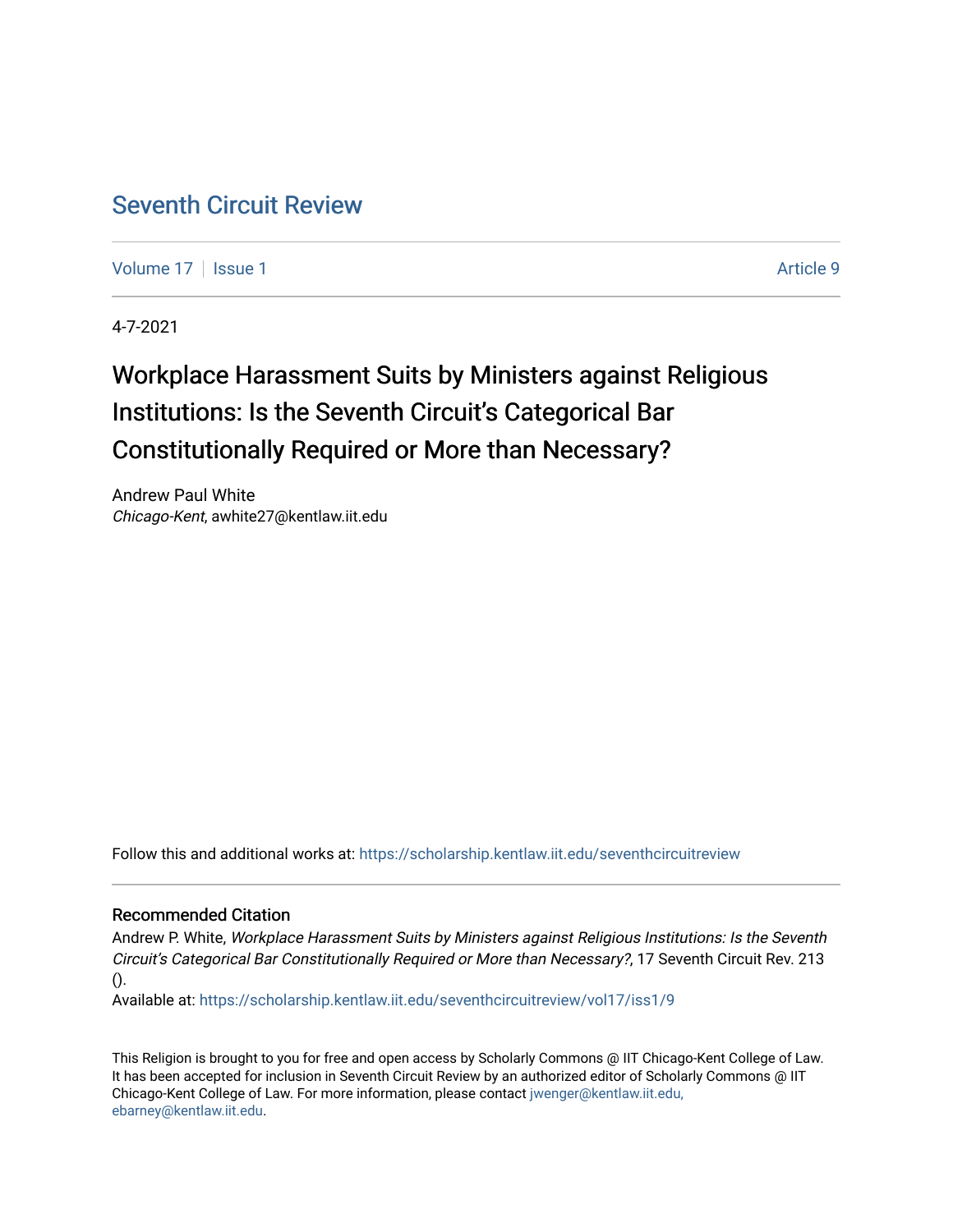SEVENTH CIRCUIT REVIEW Volume 17 Fall 2021

## **WORKPLACE HARASSMENT SUITS BY MINISTERS AGAINST RELIGIOUS INSTITUTIONS: IS THE SEVENTH CIRCUIT'S CATEGORICAL BAR CONSTITUTIONALLY REQUIRED OR MORE THAN NECESSARY?**

ANDREW PAUL WHITE

Cite as: Andrew Paul White, *Workplace Harassment Suits by Ministers against Religious Institutions: Is the Seventh Circuit's Categorical Bar Constitutionally Required or More than Necessary?*, 17 SEVENTH CIRCUIT REV. \_\_\_ (2021), *at*  http://www.kentlaw.iit.edu/Documents/Academic Programs/7CR/v17 /white.pdf.

#### **INTRODUCTION**

A 2016 headline from the CHICAGO TRIBUNE reads "Church Employee Fired Over Same-Sex Marriage Sues Chicago Archdiocese."<sup>1</sup> At first glance, it appears that the church was legally in the wrong. After all, it was only in 2021 that the U.S. Supreme Court held that Title VII protects workers against discrimination on the basis of their sexual orientation.<sup>2</sup> However, upon closer inspection, the question becomes murkier. In contrast with Title VII, the source of workplace discrimination claims,<sup>3</sup> the Religion Clauses of the First Amendment protect the religious liberty of the religious institution: "Congress shall make no law respecting an establishment of religion,

J.D. candidate, May 2022, Chicago-Kent College of Law, Illinois Institute of Technology; M.S.L., 2019, Northwestern Pritzker School of Law; B.S. in French & Francophone Studies and Cellular & Molecular Biology, 2018, University of Michigan.

<sup>1</sup> Chicago Tribune Staff, *Church Employee Fired Over Same-Sex Marriage Sues Chicago Archdiocese*, CHI. TRIBUNE (March 8, 2016 11:15 AM), https://www.chicagotribune.com/news/breaking/ct–gay–man–sues–catholic–church– met–20160307–story.html.

<sup>2</sup> Bostock v. Clayton Cty., Ga. 140 S. Ct. 1731, 1754 (2020)

<sup>3</sup> 42 U.S.C. § 20003-2 *et. seq.* (1991).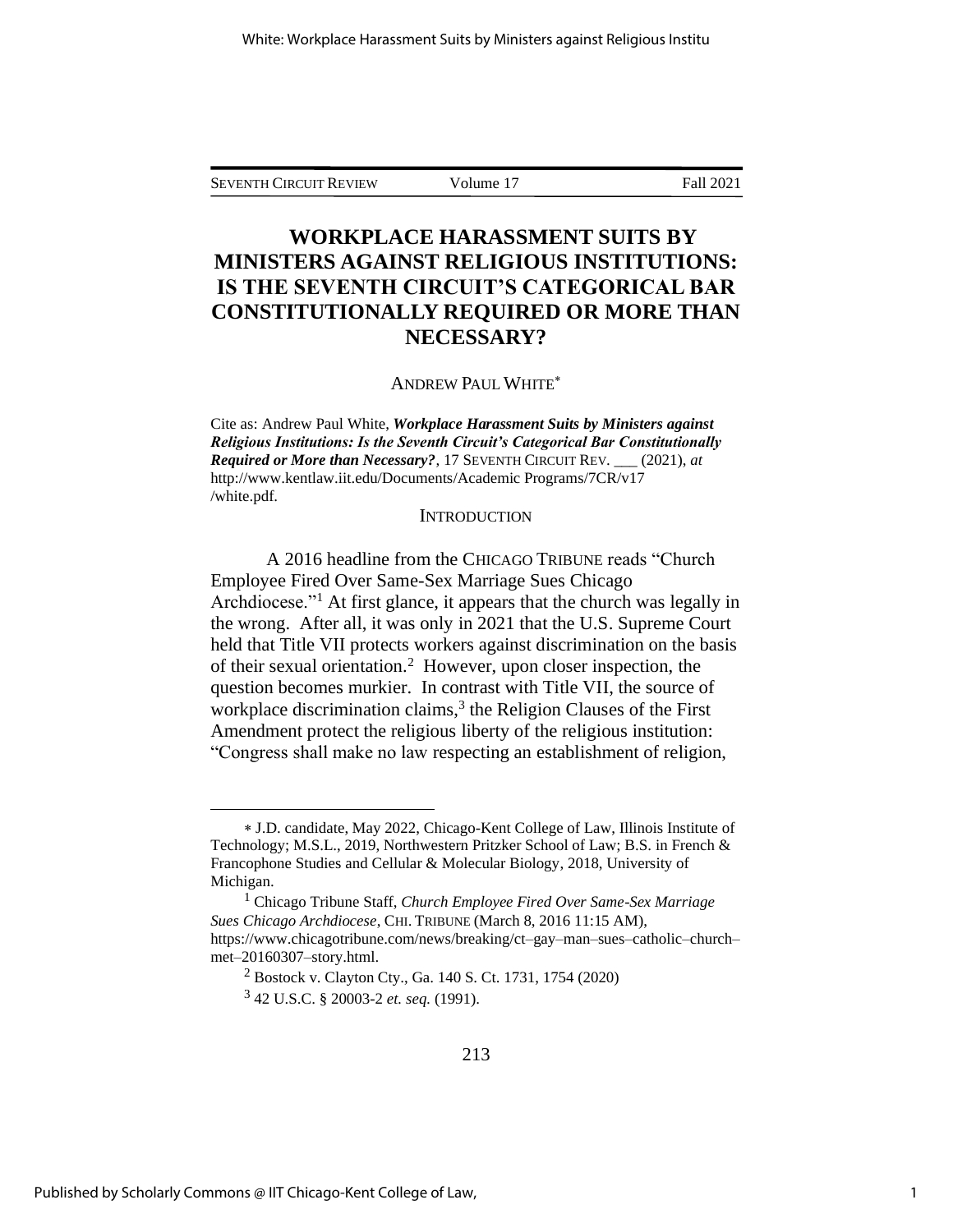| <b>SEVENTH CIRCUIT REVIEW</b> | Volume 17 | Fall 2021 |
|-------------------------------|-----------|-----------|
|                               |           |           |

or prohibiting the free exercise thereof." 4 The Catholic Church, at least according to its official canon, disapproves of gay marriage.<sup>5</sup> A clash may easily emerge between the right of a gay minister to be free of discrimination at his workplace and the right of a Catholic parishemployer to respect its own religious beliefs.

Enter Mr. Demkovich. Mr. Demkovich was fired from his position as choir director and organist at St. Andrew the Apostle Parish in Calumet City, Illinois.<sup>6</sup> He alleged that his firing was the direct result of his engagement and subsequent marriage to a man (now his husband).<sup>7</sup> The case was immediately dismissed by the District Court for the Northern District of Illinois. 8 The Supreme Court recently held that ministers cannot bring employment actions for their hiring or firing because the First Amendment protects the religious liberty of religious institutions to choose who ministers to their flock.<sup>9</sup> However, the question was left open by the Supreme Court as to whether ministers could sue other ministers for hostile work environment claims.<sup>10</sup> Therefore, Mr. Demkovich repackaged and re-brought his suit: rather than alleging employment

<sup>4</sup> U.S. CONST. amend. I cl. 1.

<sup>5</sup> *See* Catechism 2396, *Catechism of the Catholic Church*, U.S. CONF. BISHOPS, *available online at* 

https://www.usccb.org/sites/default/files/flipbooks/catechism/578/ (last accessed Dec. 3, 2021) ("Among the sins gravely contrary to chastity are . . . homosexual practice.").

 $6$  Demkovich v. St. Andrew the Apostle Par. Calumet City, 3 F.4th 968 (7th Cir. 2021)

<sup>7</sup> *Id.* at 973–74.

<sup>8</sup> Demkovich v. St. Andrew the Apostle Par., Calumet City, 2017 WL 4339817 (N.D. Ill. Aug. 31, 2018).

<sup>9</sup> *See* Hosanna-Tabor Evangelical Lutheran Church & Sch. v. E.E.O.C., 565 U.S. 171 (2012); *see also* Our Lady of Guadalupe Sch. v. Morrissey-Berru, 140 S. Ct. 2049 (2020).

<sup>10</sup> *Hosanna-Tabor*, 565 U.S. at 196 ("Today we hold only that the ministerial exception bars such a suit. We express no view on whether the exception bars other types of suits, including actions by employees alleging breach of contract or tortious conduct by their religious employers. There will be time enough to address the applicability of the exception to other circumstances if and when they arise.").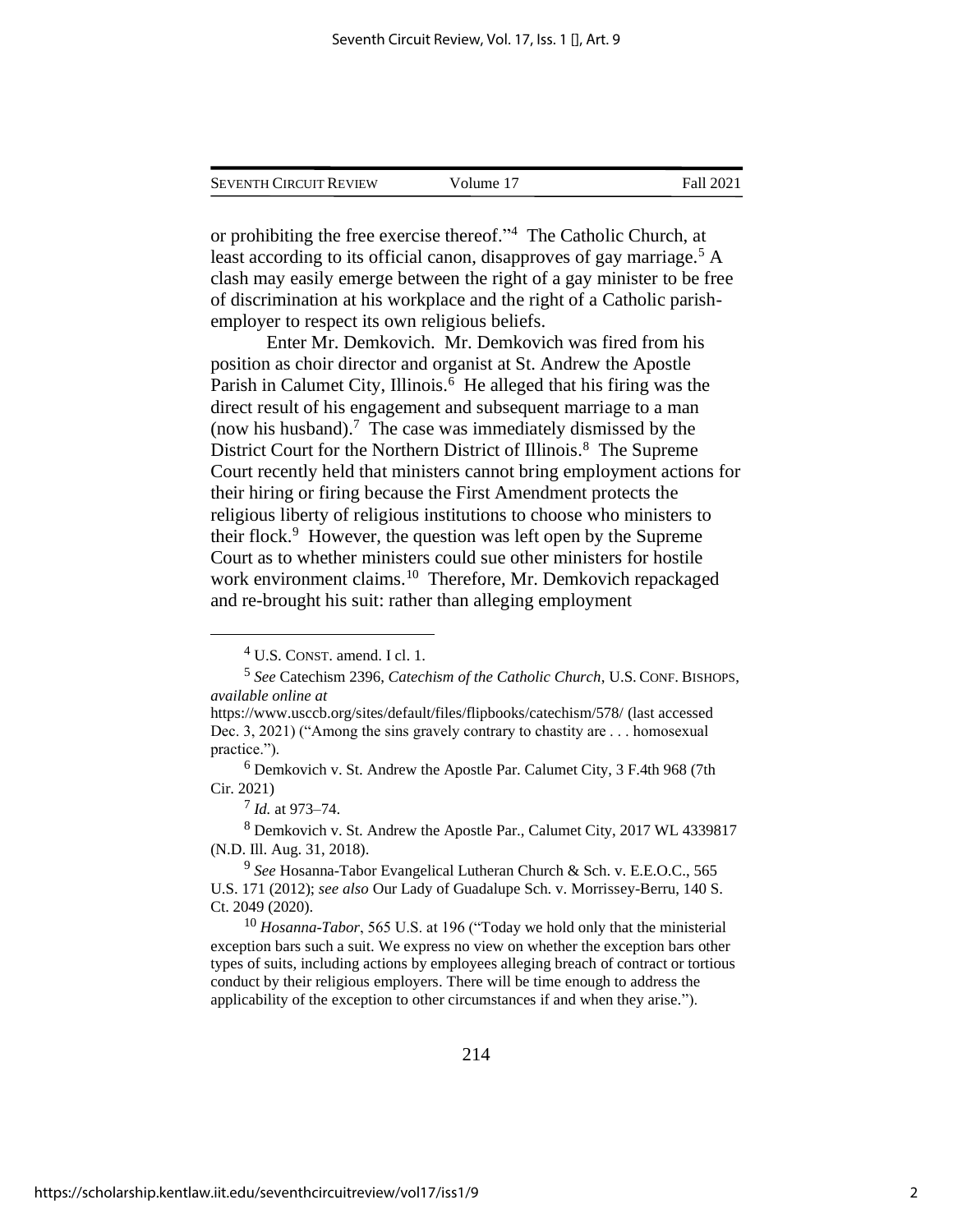| <b>SEVENTH CIRCUIT REVIEW</b> | Volume 17 | Fall 2021 |
|-------------------------------|-----------|-----------|
|                               |           |           |

discrimination as a result of his firing, he alleged instead a hostile work environment claim due to the invidious harassment he experienced at the hands of the Reverend Dada, also a minister of the parish.<sup>11</sup>

The Seventh Circuit's answer to that open question, after the dust settled,<sup>12</sup> was a flat no.<sup>13</sup> The Seventh Circuit sitting en banc held in *Demkovich v. St. Andrew the Apostle Parish, Calumet City* that, as a categorical matter, hostile work environment suits brought by ministers are barred under the ministerial exception in the same way that the ministerial exception bars suits related to the hiring and firing of ministers.<sup>14</sup> This means that if a minister is the subject of invidious discrimination at the hands of another minister, whether it be because of his or her race, sex, sexual orientation, gender identity, disability, or any other protected characteristic, he or she lacks the ability to bring suit. The major arguments endorsed by the Seventh Circuit concern the court's hesitance to intrude into the realm of religious doctrine by staying out of it altogether. However, a case-by-case, middle-ground approach that is sensitive to the Free Exercise and Establishment Clause issues raised in employment suits by and between ministers was properly executed by the District Court and should have been adopted by the Seventh Circuit sitting en banc.

This Comment advocates for a case-by-case approach to the ministerial exception in workplace harassment suits, rather than a categorical bar of the claims altogether. A case-by-case analysis protects the individual right of workers to be free from workplace harassment while still respecting religious institutions<sup>'15</sup> right to

<sup>11</sup> *Demkovich*, 3 F.4th at 973–74.

 $12$  The protracted litigation had no less than two District Court orders, a three– judge panel opinion of the Seventh Circuit, and a rehearing en banc. *See Demkovich,*  3 F.4th at 982.

<sup>13</sup> *Id.* at 985.

<sup>14</sup> *Id.*

<sup>&</sup>lt;sup>15</sup> As used in this Comment, "religious institution" and "church" are interchangeable because the main actor in this case was the St. Andrew the Apostle Parish of the Catholic Church. In other contexts, another title for a religious institution may be more appropriate.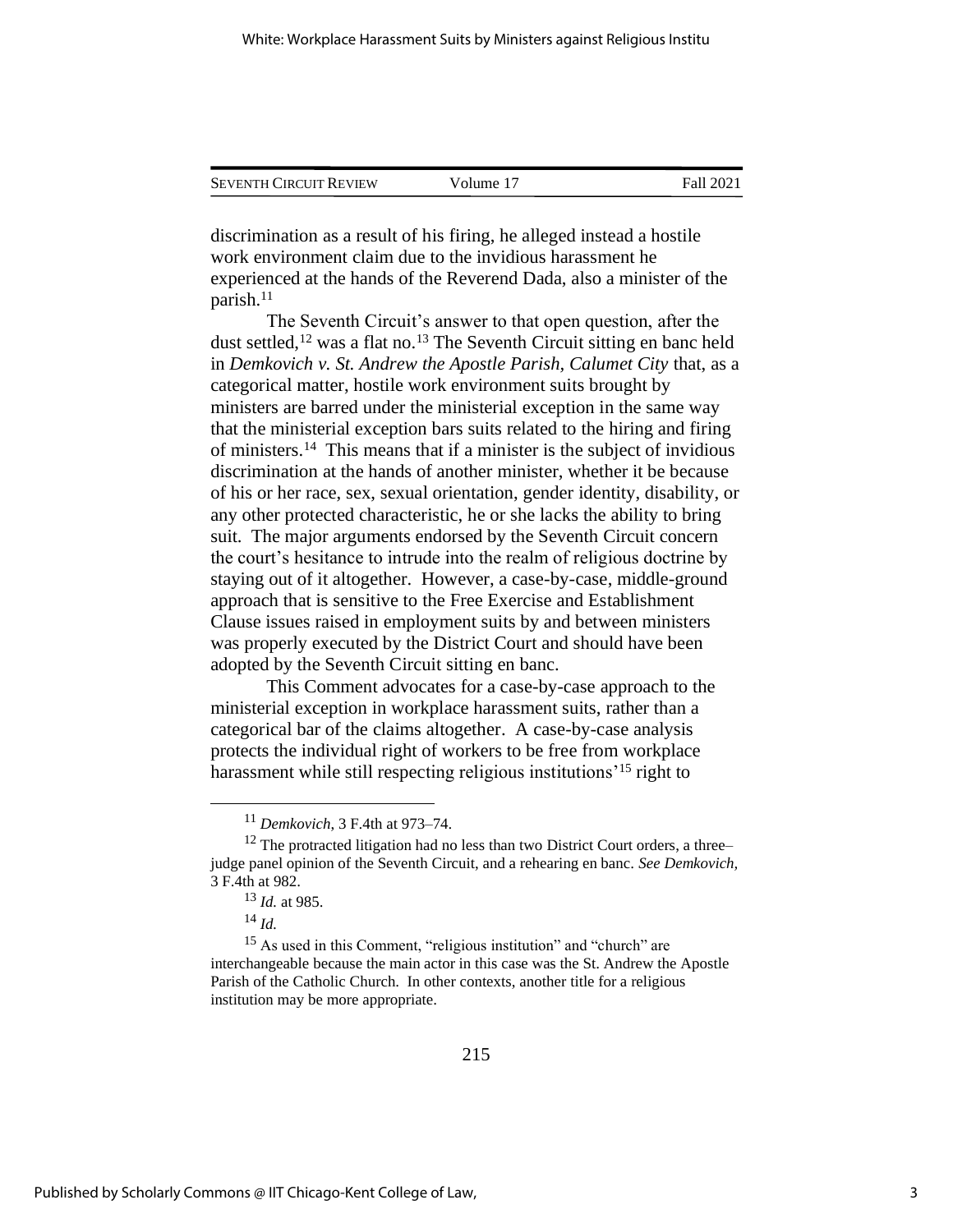SEVENTH CIRCUIT REVIEW Volume 17 Fall 2021

religious liberty. Accordingly, Part I will recount the history of the ministerial exception. As it stands, two recent U.S. Supreme Court cases dictate the contours of the ministerial exception to employment discrimination suits. Understanding how the Religion Clauses operate in these two cases will better refract how religious liberty is discussed in the Seventh Circuit. Part II will trace the twin threads of the Free Exercise Clause and the Establishment Clause through each level of appeal of *Demkovich v. St. Andrew the Apostle Parish, Calumet City*. Part III will analyze the decision of the Seventh Circuit by discussing the decisions of other Courts of Appeals and the conflicting dialogue between the majority and the dissenting opinions in the Seventh Circuit's rehearing en banc. Ultimately, this Comment will conclude that the case-by-case analysis performed by the U.S. District Court for the Northern District of Illinois is the approach the Seventh Circuit should have adopted in a confusing and sometimes counterintuitive area of the law.

#### PART I

#### THE MINISTERIAL EXCEPTION

The ministerial exception is a judicially created doctrine of Constitutional law that broadly insulates religious institutions from employment–related suits<sup>16</sup> brought against them by their ministers.<sup>17</sup> The authority for the exception is derived from the Religion Clauses of the First Amendment<sup>18</sup>: if the government were allowed to instruct religious institutions to retain or fire their ministers, the Free Exercise

<sup>16</sup> *See Demkovich,* 3 F.4th at 982.

<sup>17</sup> *See generally* Demkovich v. St. Andrew the Apostle Par. Calumet City, 3 F.4th 968 (7th Cir. 2021).

<sup>&</sup>lt;sup>18</sup> Hosanna-Tabor Evangelical Lutheran Church & Sch. v. E.E.O.C., 565 U.S. 171, 194 (2012) ("Because Perich was a minister within the meaning of the exception, the First Amendment requires dismissal of this employment discrimination suit against her religious employer.").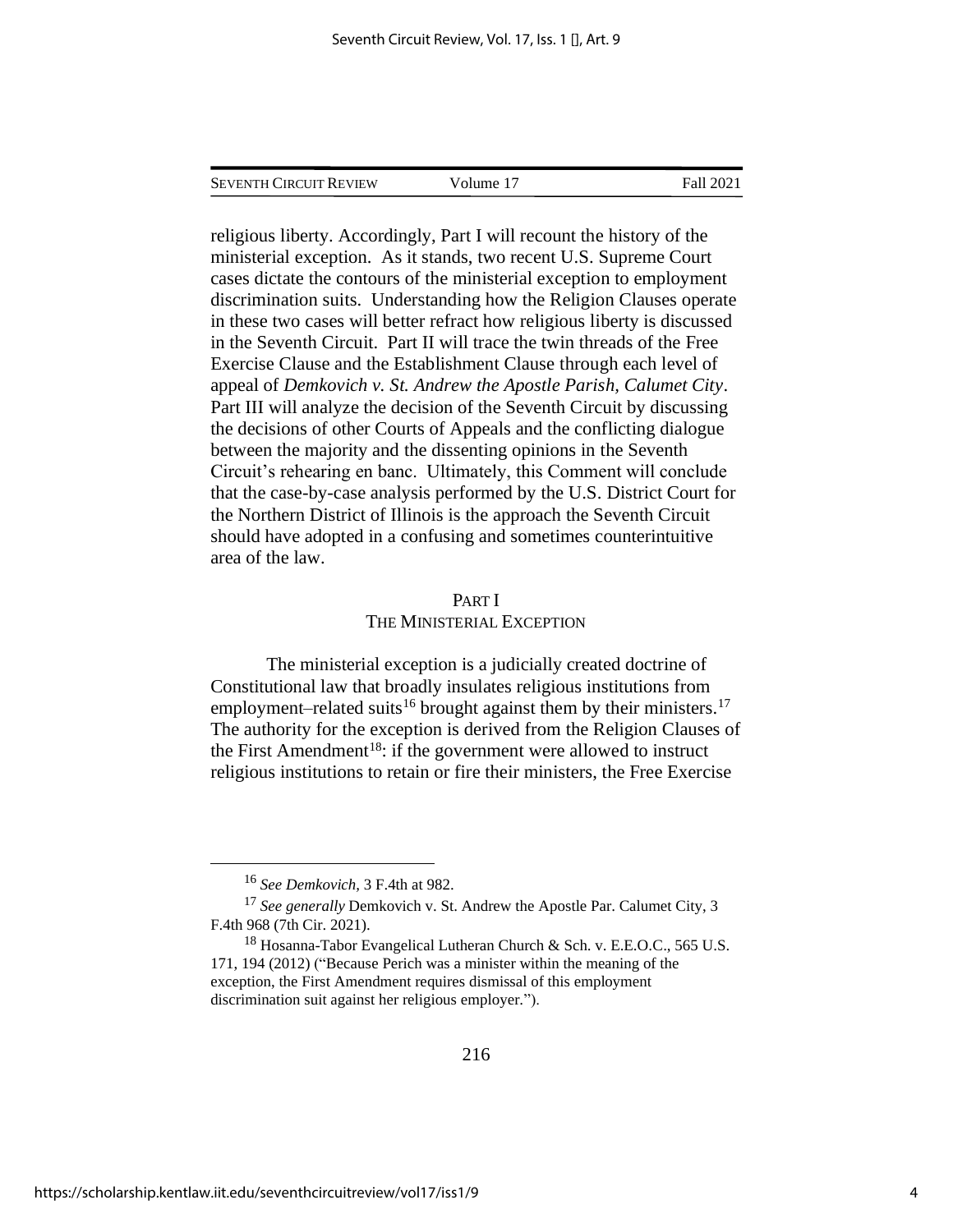| <b>SEVENTH CIRCUIT REVIEW</b> | Volume 17 | Fall 2021 |
|-------------------------------|-----------|-----------|
|                               |           |           |

Clause would be violated.<sup>19</sup> And, depending on the level to which the government investigated and made judgements about a religious institution's teachings or ideologies, both the procedural<sup>20</sup> and substantive<sup>21</sup> entanglement proscriptions of the Establishment Clause would be violated.

Important to an understanding of the operation of the ministerial exception is an understanding of the different claims available under both Title VII and the Americans with Disabilities Act. In general, the Seventh Circuit treats the ADA cause of action for employment discrimination in the same way it treats Title VII.<sup>22</sup> To successfully plead a wrongful termination based on a protected characteristic of Title VII, a plaintiff must prove that his or her employer discharged the employee because of the employee's "race, color, religion, sex, or national origin."<sup>23</sup> This protection was extended to sexual orientation in *Bostock v. Clayton County*. 24

In contrast to the wrongful termination claim, to succeed on a hostile work environment claim, a plaintiff must prove four elements: "(1) unwelcome harassment; (2) based on a protected characteristic; (3) that was so pervasive as to alter the conditions of employment and create a hostile or abusive working environment; and (4) a basis for employer liability."<sup>25</sup> While the two claims are different, the analysis still is conducted under a theory of liability predicated on the

<sup>24</sup> *Id.* at 1754.

<sup>25</sup> *Demkovich*, 3 F.4th at 977, *citing* Howard v. Cook Cnty. Sheriff's Off., 989 F.3d 587, 600 (7th Cir. 2021).

<sup>&</sup>lt;sup>19</sup> *Id.* at 184 ("The Establishment Clause prevents the Government from appointing ministers, and the Free Exercise Clause prevents it from interfering with the freedom of religious groups to select their own.").

<sup>20</sup> *See Demkovich*, 3 F.4th at 982–83.

<sup>21</sup> *Hosanna-Tabor*, 565 U.S. at 182–83.

<sup>22</sup> *See Demkovich*, 3 F.4th at 977.

<sup>&</sup>lt;sup>23</sup> 140 S. Ct. 1731, 1738 (2020) ("[I]t is 'unlawful . . . for an employer to fail or refuse to hire or to discharge any individual, or otherwise to discriminate against any individual with respect to his compensation, terms, conditions, or privileges of employment, because of such individual's race, color, religion, sex, or national origin.'" *quoting* 42 U.S.C. § 20000e-2(a)(1) (1991)).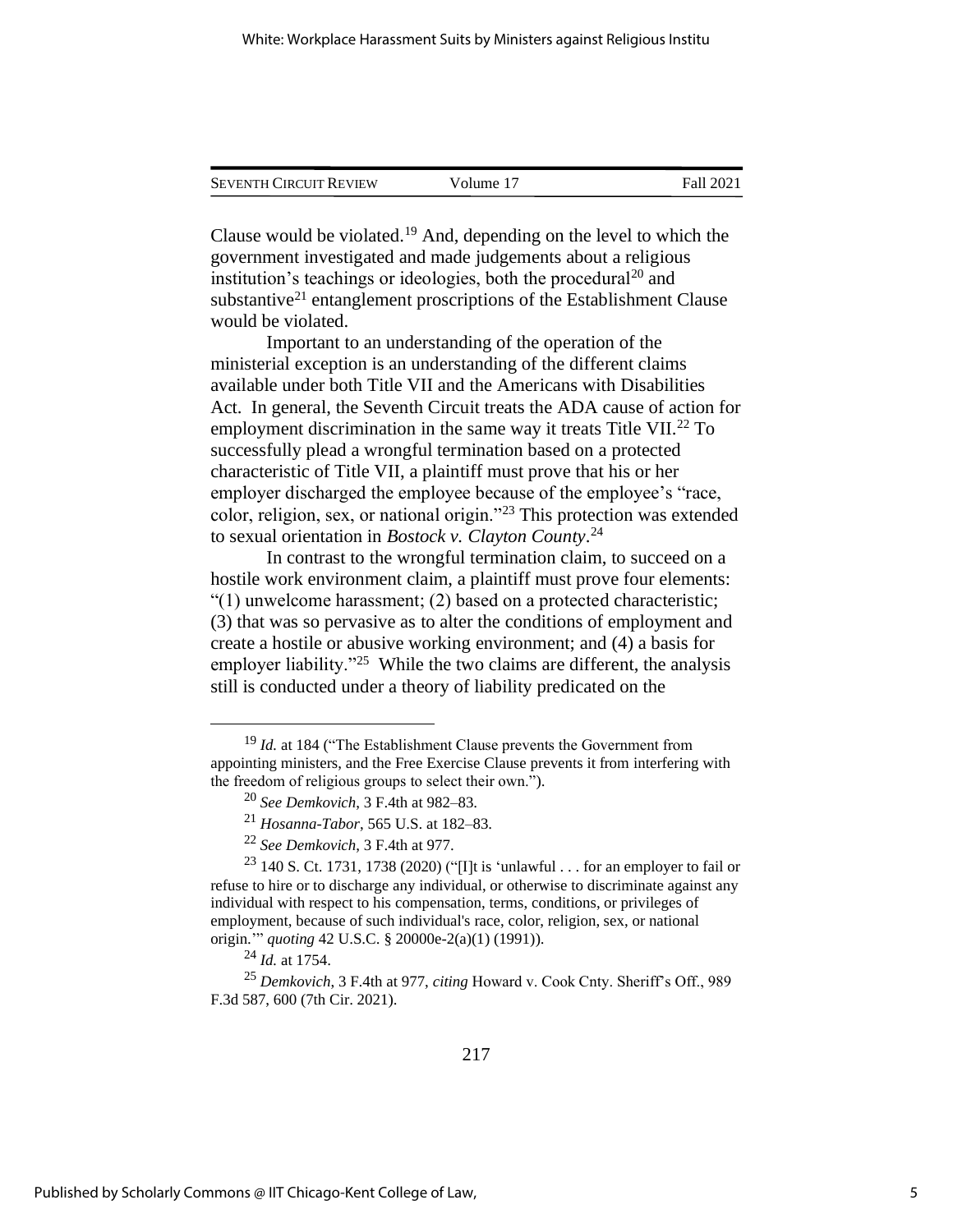| <b>SEVENTH CIRCUIT REVIEW</b> | Volume 17 | Fall 2021 |
|-------------------------------|-----------|-----------|
|                               |           |           |

employment relationship between, for instance, a religious institution and that religious institution's ministers.<sup>26</sup>

It seems from the Supreme Court cases concerning the ministerial exception in the Title VII wrongful termination context that the phrase which invites the Religion Clause issue in wrongful termination suits is "because of."<sup>27</sup> The Seventh Circuit appears to believe that the companion issue in hostile work environment claims is the third element concerning the "alter[ing of ] the conditions of employment and create a hostile or abusive working environment" as a result of the "unwelcome harassment [ ] based on a protected characteristic."<sup>28</sup> As for the ADA, the Seventh Circuit has assumed that employment claims operate in much the same way under the ADA as they do in the Title VII context.<sup>29</sup>

Having established the nature of employment claims, the trump to such claims in the context of a minister suing a religious institution is the ministerial exception. The ministerial exception is a Constitutional bulwark that protects the First Amendment rights of religious employers in the face of federal employment legislation by generally immunizing them from suit.<sup>30</sup> In expanding the Title VII definition of "sex" to include sexual orientation and transgender rights in *Bostock versus Clayton County, Georgia*, the Supreme Court noted that the ministerial exception is one way that "the First Amendment can bar the application of employment discrimination laws 'to claims

<sup>26</sup> *See id.* at 977–78 (Section B concerns the analysis of employment claims).

<sup>27</sup> 42 U.S.C. § 2000, *et. seq*; *see also* Our Lady of Guadalupe, 140 S. Ct. at 2072 (Sotomayor, J., dissenting) ("When it applies, the [ministerial] exception is extraordinarily potent: It gives an employer free rein to discriminate because of race, sex, pregnancy, age, disability, or other traits protected by law when selecting or firing their "ministers," even when the discrimination is wholly unrelated to the employer's religious beliefs or practices [citation omitted].").

<sup>28</sup> *See Demkovich*, 3 F.4th at 977, *citing* Howard v. Cook Cnty. Sheriff's Off., 989 F.3d 587, 600 (7th Cir. 2021).

<sup>29</sup> *See id.*

<sup>30</sup> *See* Hosanna-Tabor Evangelical Lutheran Church & Sch. v. E.E.O.C., 565 U.S. 171, 188–90 (2012) (discussing the Free Exercise Clause).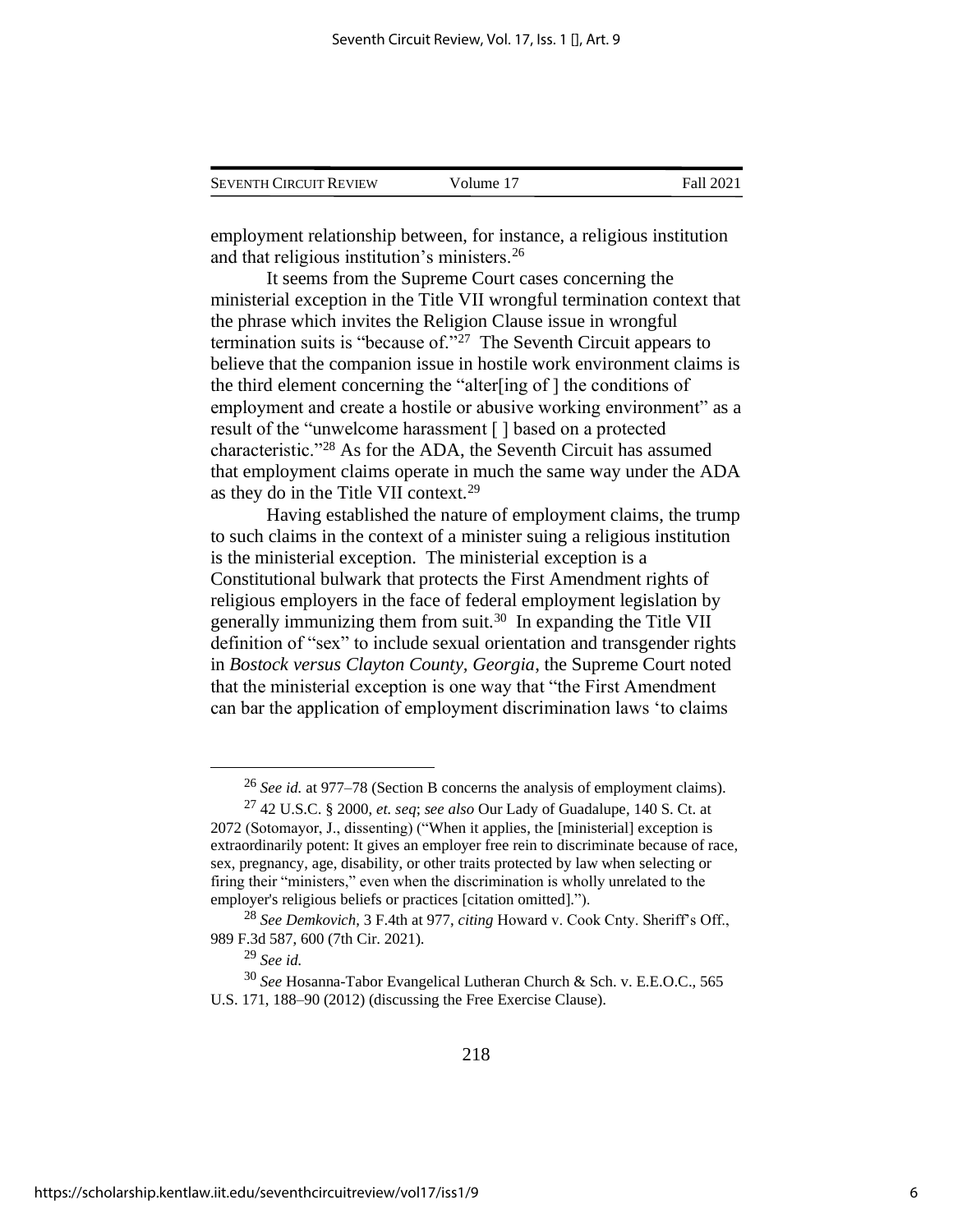| <b>SEVENTH CIRCUIT REVIEW</b> | Volume 17 | Fall 2021 |
|-------------------------------|-----------|-----------|
|                               |           |           |

concerning the employment relationship between a religious institution and its ministers."<sup>31</sup>

<span id="page-7-0"></span>The ministerial exception as it is understood at the time of *Demkovich* has not existed in Supreme Court jurisprudence all that long.<sup>32</sup> To avoid offending either of the Religion Clauses when a religious institution is sued by one of its ministers, every U.S. Court of Appeals has implemented a version of the ministerial exception to bar suits by ministers against churches that concern tangible employment actions, <sup>33</sup> with the first case describing the ministerial exception coming out of the Fifth Circuit in  $1972.^{34}$  While every circuit of the U.S. Courts of Appeals had eventually recognized the ministerial exception,<sup>35</sup> the U.S. Supreme Court in 2012 acknowledged and endorsed it in *Hosanna-Tabor Evangelical Lutheran Church and School v. E.E.O.C.* <sup>36</sup> and later expanded it in *Our Lady of Guadeloupe v. Morrissey-Berru* in 2020.<sup>37</sup> However, even though the Court promulgated a uniform standard for the ministerial exception, U.S. Courts of Appeals have quibbled about scope of the ministerial exception.<sup>38</sup> Some, including the Seventh Circuit, have broadened the

<sup>31</sup> Bostock v. Clayton County, Ga. 140 S. Ct. 1731, 1754 (2020) *quoting Hosanna-Tabor*, 565 U.S. at 188.

 $32$  The Supreme Court first recognized the ministerial exception in 2012 in the *Hosanna-Tabor* opinion. 565 U.S. at 188 ("We agree [with the Courts of Appeals] that there is such a ministerial exception.").

<sup>33</sup> *See Hosanna-Tabor*, 565 U.S. at 188 n.2 (collecting cases).

<sup>34</sup> McClure v. Salvation Army, 460 F.2d 553 (5th Cir. 1972).

<sup>35</sup> *See Hosanna-Tabor*, 565 U.S. at 188 n.2 (collecting cases).

<sup>36</sup> 565 U.S. 171 (2012).

<sup>37</sup> 140 S. Ct. 2049 (2020).

<sup>38</sup> *Compare* Skrzypczak v. Roman Cath. Diocese of Tulsa, 611 F.3d 1238, 1243–46 (10th Cir. 2010) (holding ministerial exception categorically applies to hostile work environment claims) *with* Bollard v. Cal. Province of the Soc'y of Jesus, 196 F.3d 940, 945–50 (9th Cir. 1999) (holding ministerial exception does not apply categorically to hostile work environment claims).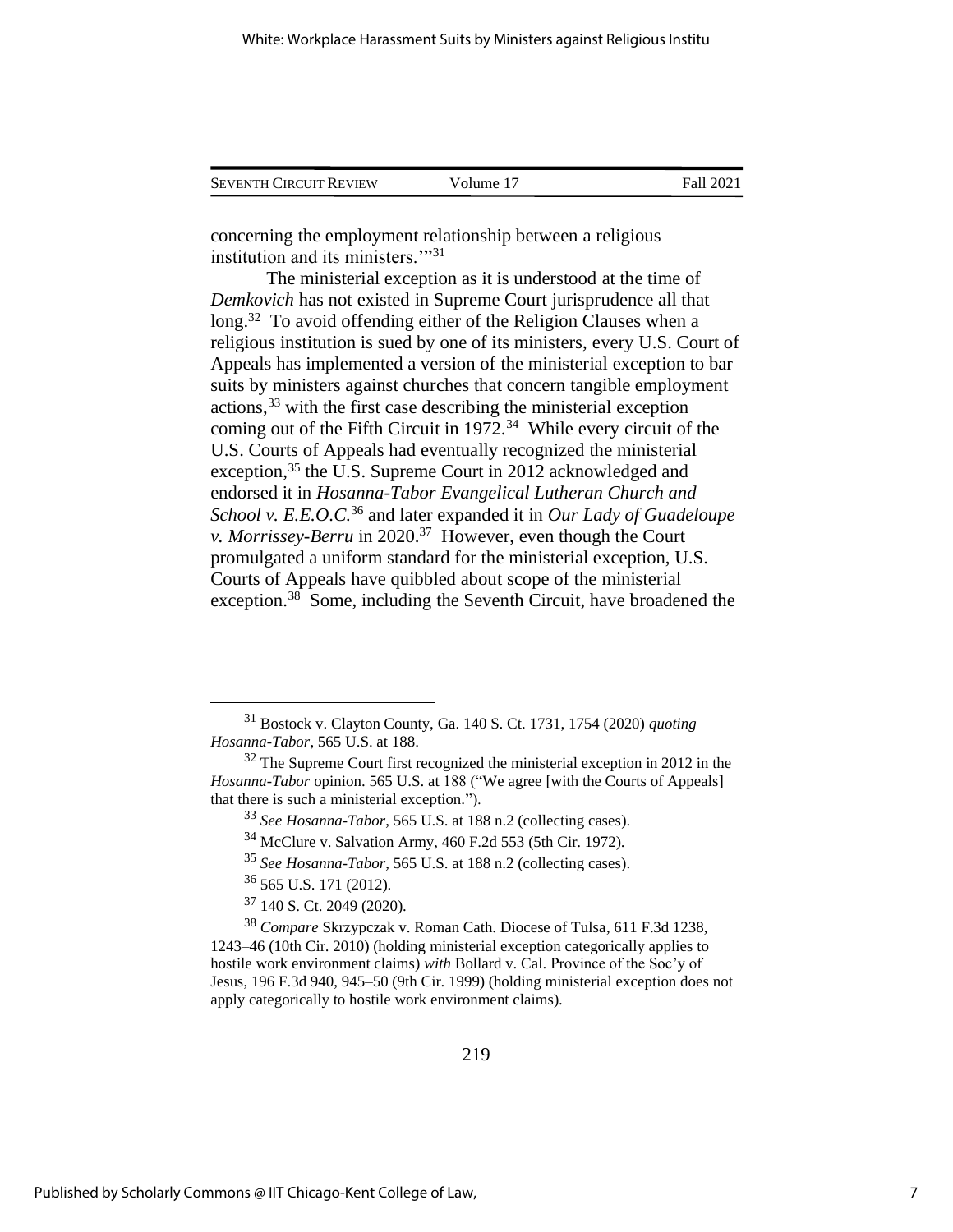| <b>SEVENTH CIRCUIT REVIEW</b> | Volume 17 | Fall 2021 |
|-------------------------------|-----------|-----------|
|                               |           |           |

ministerial exception to include claims not originally swept under the hiring and firing scope established by *Hosanna-Tabor*. 39

This Part first will explore two U.S. Supreme Court cases bearing directly on the ministerial exception. First up for analysis is *Hosanna-Tabor*, which officially recognized the ministerial exception,<sup>40</sup> and second is *Our Lady of Guadalupe*, which significantly expanded the sweep of the exception by expanding the definition of who qualifies as a "minister."<sup>41</sup> Next, this Part will explore the three justifications of the ministerial exception: first, the history of religious rights in the founding period, and second, the twin threads of the Free Exercise Clause and the Establishment Clause.

#### *The Current Formulation of the Ministerial Exception*

As it stands today, the Supreme Court has noted that the ministerial exception categorically bars workplace discrimination suits related to hiring and firing brought by ministers against their religious employers.<sup>42</sup> In *Hosanna-Tabor*,<sup>43</sup> Chief Justice Roberts, speaking for the unanimous court, explicitly noted that even though the two Religious Clauses "'often exert conflicting pressures' . . . [b]oth Religion Clauses bar the government from interfering with the decision of a religious group to fire one of its ministers."<sup>44</sup>

The conflict in *Hosanna-Tabor* centered on the decision by the Hosanna-Tabor Evangelical Lutheran Church and School to fire one of its employees, Cheryl Perich.<sup>45</sup> Ms. Perich was a teacher in the

<sup>39</sup> *Demkovich*, 3 F.4th at 984 (holding ministerial exception categorically applies to hostile work environment claims).

<sup>40</sup> *See* comment, *supra*, at note [32.](#page-7-0)

<sup>41</sup> Our Lady of Guadalupe Sch. v. Morrissey-Berru, 140 S. Ct. 2049, 2069 (2020)

<sup>&</sup>lt;sup>42</sup> Hosanna-Tabor Evangelical Lutheran Church & Sch. v. E.E.O.C., 565 U.S. 171, 196 (2012)

<sup>43</sup> *Id.* at 188.

<sup>44</sup> *Id.* at 180 (2012) (quoting Cutter v. Wilkinson, 544 U.S. 709, 719 (2005)).

<sup>45</sup> *Id.* at 178–79.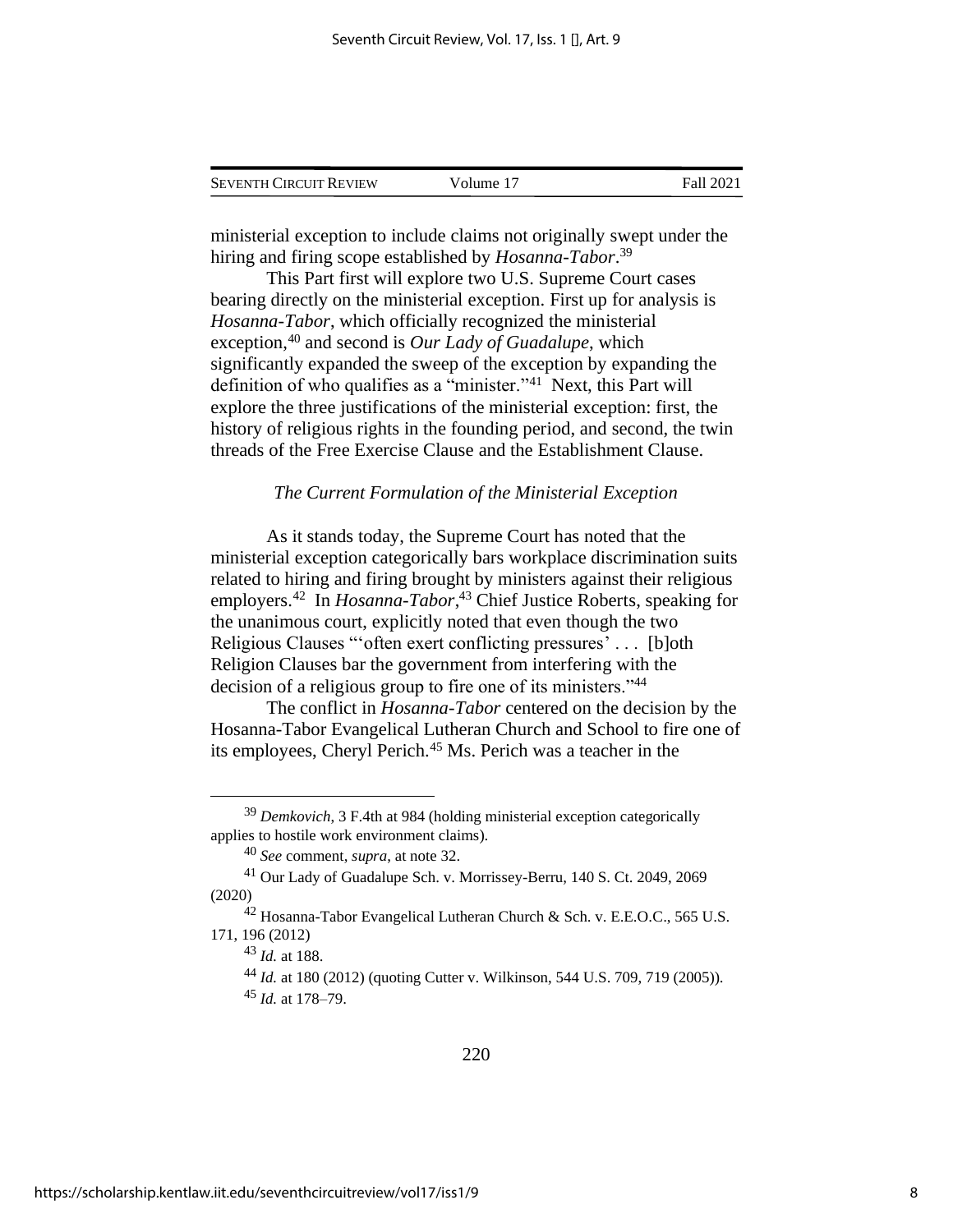| <b>SEVENTH CIRCUIT REVIEW</b> | Volume 17 | Fall 2021 |
|-------------------------------|-----------|-----------|
|                               |           |           |

church's associated parochial school.<sup>46</sup> More importantly, she was a "called" teacher: in the Hosanna-Tabor school, teachers were divided into two categories: "called" and "lay." 47 Called teachers were given the title "Minister of Religion, Commissioned."<sup>48</sup> Lay teachers, on the other hand, did not have this added religious distinction.<sup>49</sup> While the two types of teachers taught substantially the same secular material, called teachers were prioritized in the school's hiring.<sup>50</sup> Called teachers and lay teachers both led their students in religious activities. For example, Ms. Perich brought her students to chapel, which she led twice a year; she taught religion classes four days a week; and she led her students in prayer and other "devotional exercises" daily.<sup>51</sup>

Ms. Perich developed narcolepsy and took a disability leave.<sup>52</sup> Upon her attempted return, however, the school effectively fired her by eliminating her position, and the congregation voted to offer her a "peaceful release" from her "call."<sup>53</sup> Ms. Perich refused the peaceful release and instead brought suit under the Americans with Disabilities Act through the Equal Employment Opportunity Commission.<sup>54</sup> The church claimed a religious exemption in asserting the ministerial exception: notably, "[a]ccording to the Church, Perich was a minister, and she had been fired for a religious reason—namely, that her threat to sue the Church violated the Synod's belief that Christians should resolve their disputes internally."<sup>55</sup>

The crux of the issue, as the Court interpreted it, was whether requiring a religious institution to hire or fire a minister would run

<sup>46</sup> *Id.* <sup>47</sup> *Id.* <sup>48</sup> *Id.* at 177. <sup>49</sup> *Id.* <sup>50</sup> *Id.* <sup>51</sup> *Id.* at 177. <sup>52</sup> *Id.* at 178–79. <sup>53</sup> *Id.* at 178. <sup>54</sup> *Id.* at 179–80. <sup>55</sup> *Id.* at 180.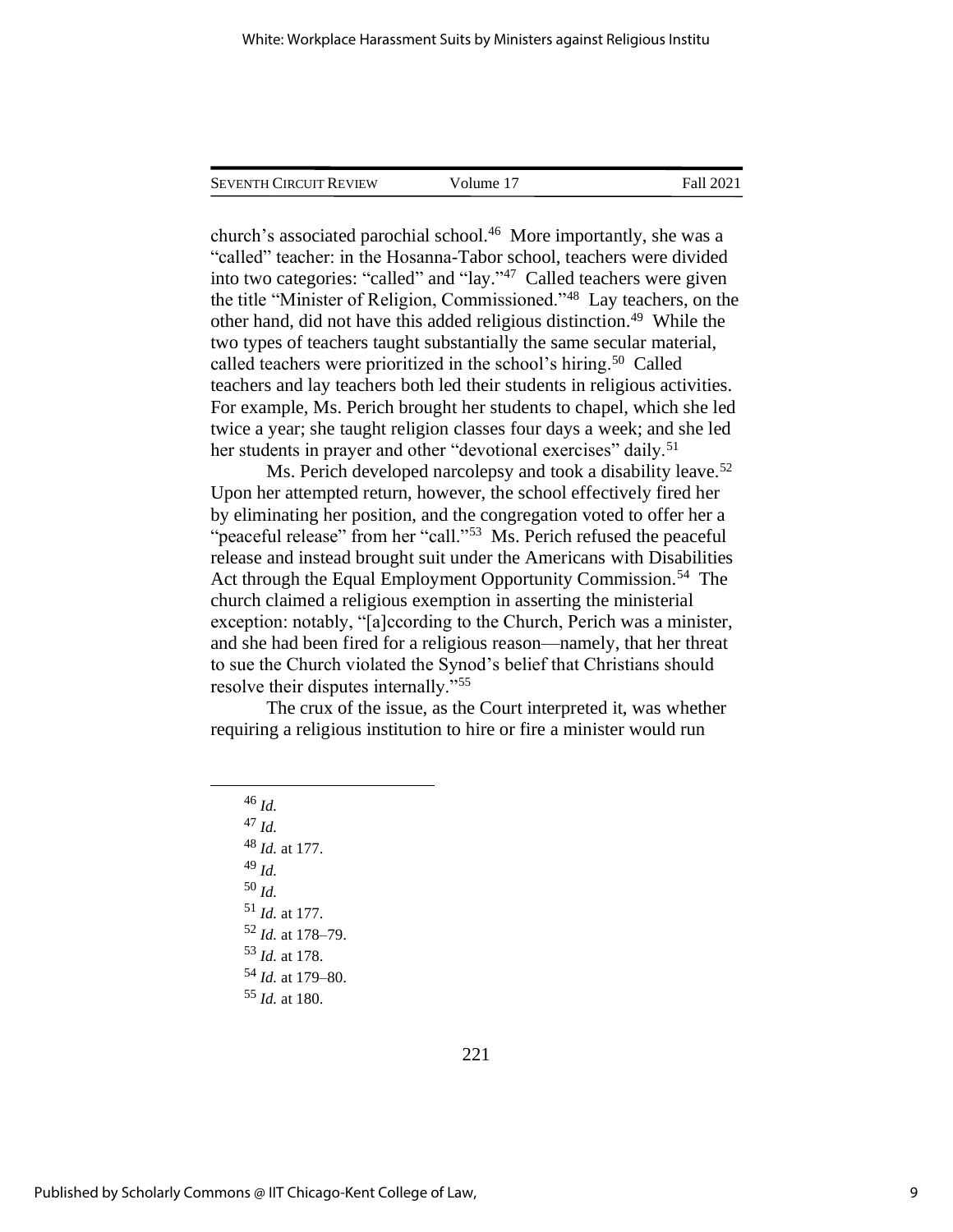| <b>SEVENTH CIRCUIT REVIEW</b> | Volume 17 | Fall 2021 |
|-------------------------------|-----------|-----------|
|                               |           |           |

afoul of either the Establishment Clause or the Free Exercise Clause.<sup>56</sup> The Court answered yes: "[s]uch action interferes with the internal governance of the church, depriving the church of control over the selection of those who will personify its beliefs."<sup>57</sup>

First, forcing a religious institution to hire or fire a minister, or punishing a church who fails to comply with a court order to that effect, would violate the Free Exercise clause by infringing on the church's Constitutional right to "shape its own faith and mission through its appointments."<sup>58</sup> Second, forcing a church to hire or fire its ministers would also violate the Establishment Clause because "determin[ing] which individuals will minister" is the prerogative of the religious organization<sup>59</sup>; the Establishment Clause "prohibits" government involvement in such ecclesiastical decisions."<sup>60</sup>

Applying the ministerial exception to Hosanna-Tabor, the Court held that Ms. Perich could not bring suit against the church for her termination.<sup>61</sup> The Court focused on four main criteria in determining that Ms. Perich was a minister $62$  and ultimately held that she was; therefore, the church could invoke the ministerial exception.<sup>63</sup> In adopting the ministerial exception for religious ministers, the Court explicitly noted that it had not yet recognized the

- <sup>56</sup> *Id.* at 179–80
- <sup>57</sup> *Id.* at 188

<sup>58</sup> *Id.*

<sup>59</sup> *Id.* at 189.

<sup>60</sup> *Id.*

<sup>61</sup> *Id.* at 190.

<sup>62</sup> *Id.* at 191–92. First, the church held Ms. Perich "out as a minister, with a role distinct from that of most of its members." *Id.* at 191. Second, "her title as a minister reflected a significant degree of religious training followed by a formal process of commissioning." *Id.* Third, she "held herself out as a minister of the Church by accepting the formal call to religious service, according to its terms." *Id.* Fourth, her "job duties reflected a role in conveying the Church's message and carrying out its mission." *Id.* at 192.

<sup>63</sup> *Id.* at 190.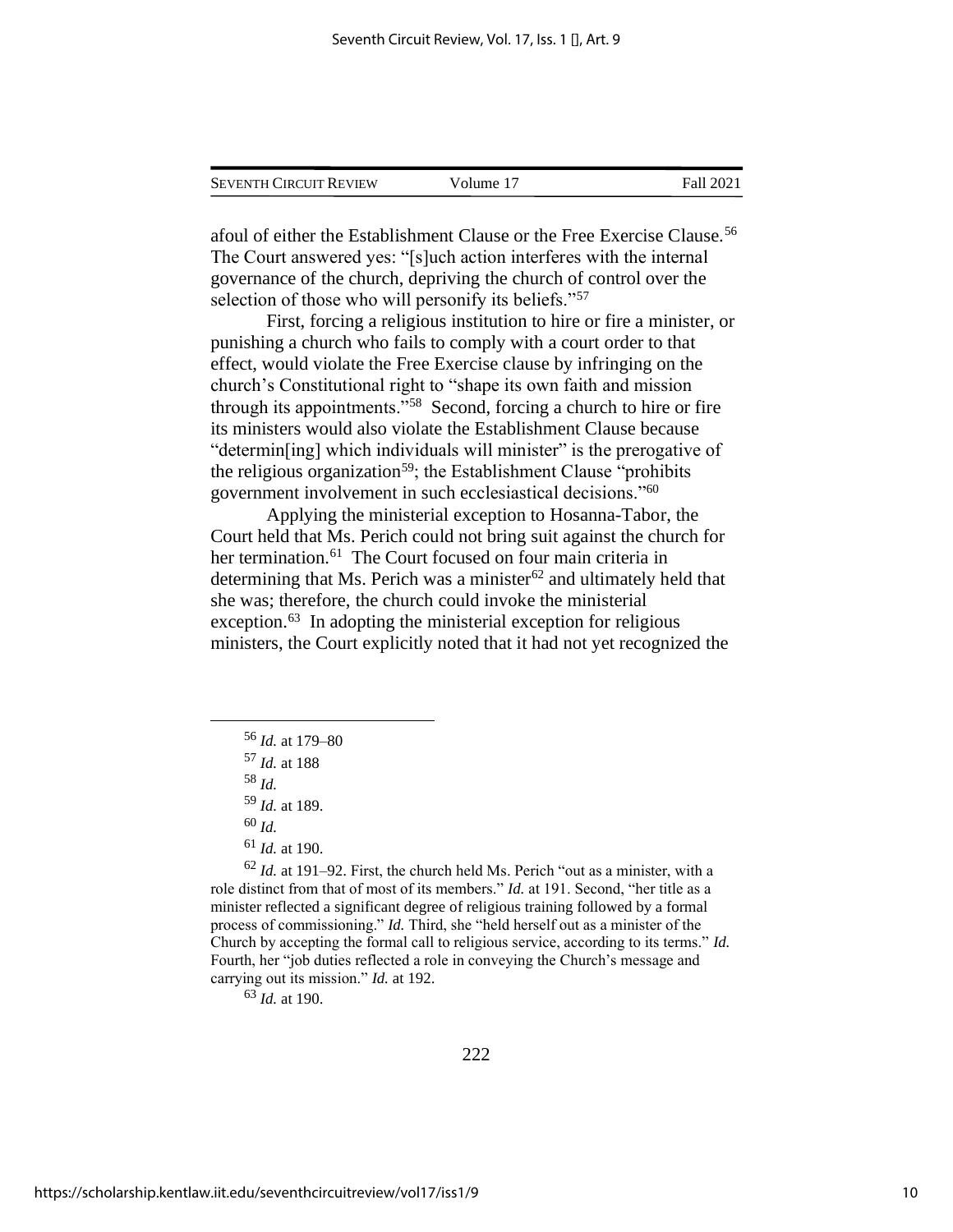| <b>SEVENTH CIRCUIT REVIEW</b> | Volume 17 | Fall 2021 |
|-------------------------------|-----------|-----------|
|                               |           |           |

ministerial exception for employment discrimination claims, but acknowledged the tradition in the courts of appeals.<sup>64</sup>

As of the holding in *Hosanna-Tabor*, the ministerial exception only applied to suits concerning the hiring or firing of "ministers" by their religious institutions.<sup>65</sup> The Court later clarified and expanded those four factors in *Our Lady of Guadalupe v. Morrissey-Berru*, in which the Court opted for a broader interpretation of the word "minister."<sup>66</sup>

In fact, *Our Lady of Guadalupe v. Morrissey-Berru* is only the second case the Supreme Court has decided with respect to the ministerial exception.<sup>67</sup> In 2020, the Court held that Ms. Morrissey-Berru, a school teacher in a Catholic school, was a minister<sup>68</sup> and therefore her federal age discrimination claims against the Catholic school she worked for could not proceed under the ministerial exception.<sup>69</sup> Both *Hosanna-Tabor* and *Our Lady of Guadalupe* involved schoolteachers in religious schools that were held to be ministers.<sup>70</sup> The difference between them, though, is the level to which the teachers were involved in religious instruction.<sup>71</sup> In *Hosanna-Tabor*, the teacher was a "called" teacher and was given instruction in

 $64$  "Until today, we have not had occasion to consider whether this freedom of a religious organization to select its ministers is implicated by a suit alleging discrimination in employment. The Courts of Appeals, in contrast, have had extensive experience with this issue. Since the passage of Title VII of the Civil Rights Act of 1964 [citation], and other employment discrimination laws, the Courts of Appeals have uniformly recognized the existence of a "ministerial exception," grounded in the First Amendment, that precludes application of such legislation to claims concerning the employment relationship between a religious institution and its ministers." *Id.* at 188 (citations omitted).

<sup>65</sup> *See id.*

<sup>66</sup> *Our Lady of Guadalupe Sch. v. Morrissey-Berru*, 140 S. Ct. 2049, 2065–69 (2020).

<sup>67</sup> *See id.* at 2055.

<sup>68</sup> *Id.* at 2066.

<sup>69</sup> *Id.* at 2069.

<sup>70</sup> *See id.* at 2056; *see also Hosanna-Tabor*, 565 U.S. at 178.

<sup>71</sup> *Compare Our Lady of Guadalupe*, 140 S. Ct. at 2056, *with Hosanna-Tabor*, 565 U.S. at 178.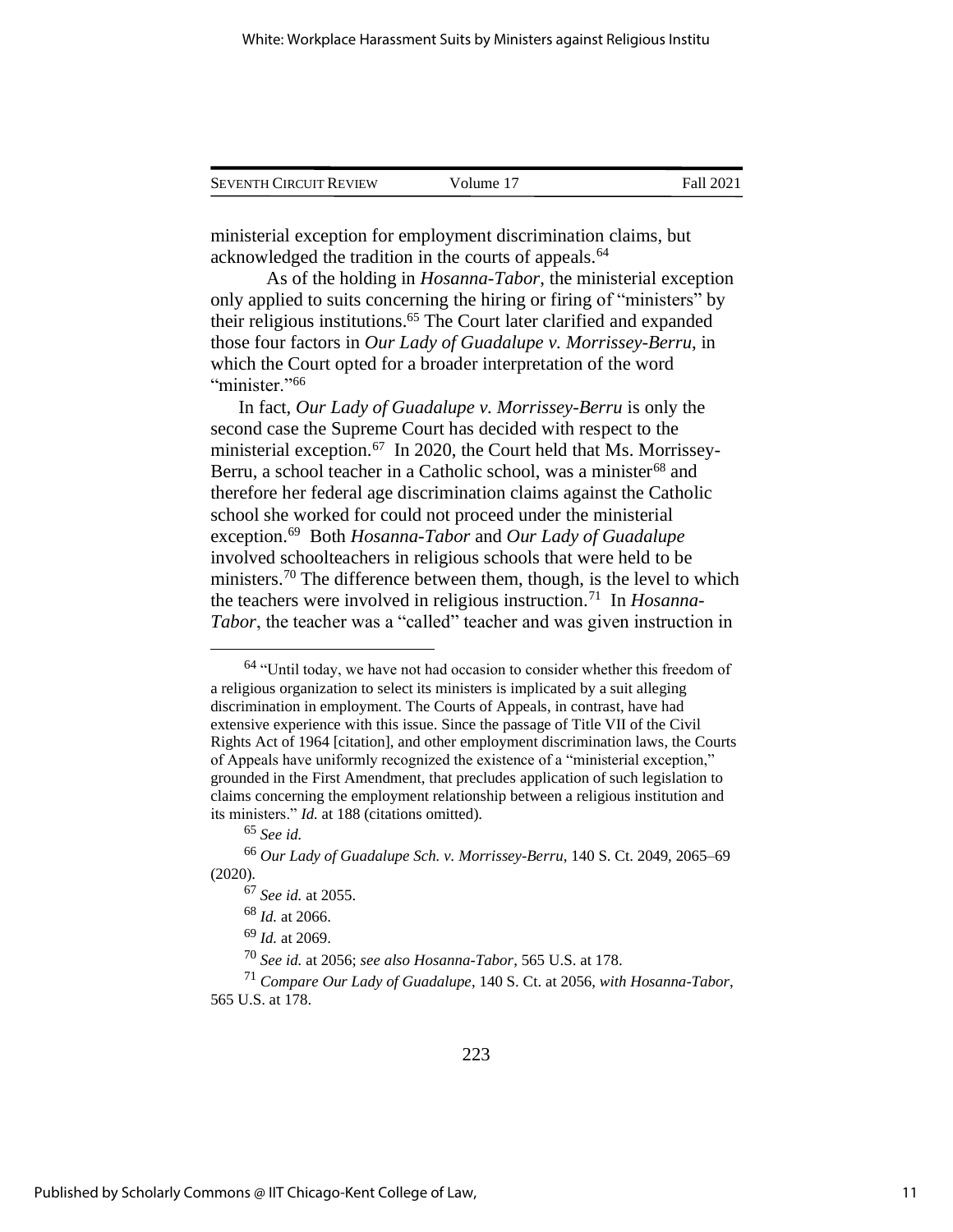| <b>SEVENTH CIRCUIT REVIEW</b> | Volume 17 | Fall 2021 |
|-------------------------------|-----------|-----------|
|                               |           |           |

religious pedagogy.<sup>72</sup> In the case of *Our Lady*, the teacher was not labeled a "minister" nor did she hold herself out as a minister.<sup>73</sup> Further, she had limited religious training.<sup>74</sup> The Court, speaking through Justice Alito, held that she was a minister nonetheless.<sup>75</sup> The Court used the same rubric of the Religion Clauses to determine that, even though the teacher was slightly removed from the position in *Hosanna-Tabor*, the church still "expressly saw [her] as playing a vital part in carrying out the mission of the church."<sup>76</sup> Rather than focus on titles of employees, the Court focused on what the employee actually does.<sup>77</sup> Because Ms. Morrissey-Berru taught some religion classes as part of her role as teacher, she was therefore a minister for purposes of the ministerial exception because she "performed vital religious duties" through her "[e]ducating and forming students in the Catholic faith."78

The takeaway from *Our Lady of Guadalupe* is the expansion of the scope of which employees qualify as "ministers."<sup>79</sup> Courts have generally held that music directors,  $80$  as well as teachers  $81$  and youth

<sup>72</sup> *See Hosanna-Tabor*, 565 U.S. at 177. ("The Synod classifies teachers into two categories: "called" and "lay." "Called" teachers are regarded as having been called to their vocation by God through a congregation. To be eligible to receive a call from a congregation, a teacher must satisfy certain academic requirements . . . "Lay" or "contract" teachers, by contrast, are not required to be trained by the Synod or even to be Lutheran.").

<sup>73</sup> *Our Lady of Guadalupe*, 140 S. Ct. at 2058.

<sup>74</sup> *Id.*

<sup>75</sup> *Id.* at 2066.

<sup>76</sup> *Id.*

 $77$  Justice Alito specifically noted that in determining whether a religious employee is a ministerial one, "[w]hat matters, at bottom, is what an employee does." *Id.* at 2064.

<sup>78</sup> *Id.* at 2064, 2066.

<sup>79</sup> *Id.* at 2069; *see also* Thomas Johnson II & Tanya Warnke, *The U.S. Supreme Court Expands the Ministerial Exception*, JDSUPRA (July 15, 2020),

https://www.jdsupra.com/legalnews/the–u–s–supreme–court–expands–the–96963/.

<sup>80</sup> *See, e.g.*, E.E.O.C. v. Roman Catholic Diocese of Raleigh, N.C., 213 F.3d, 795, 801 (4th Cir. 2000).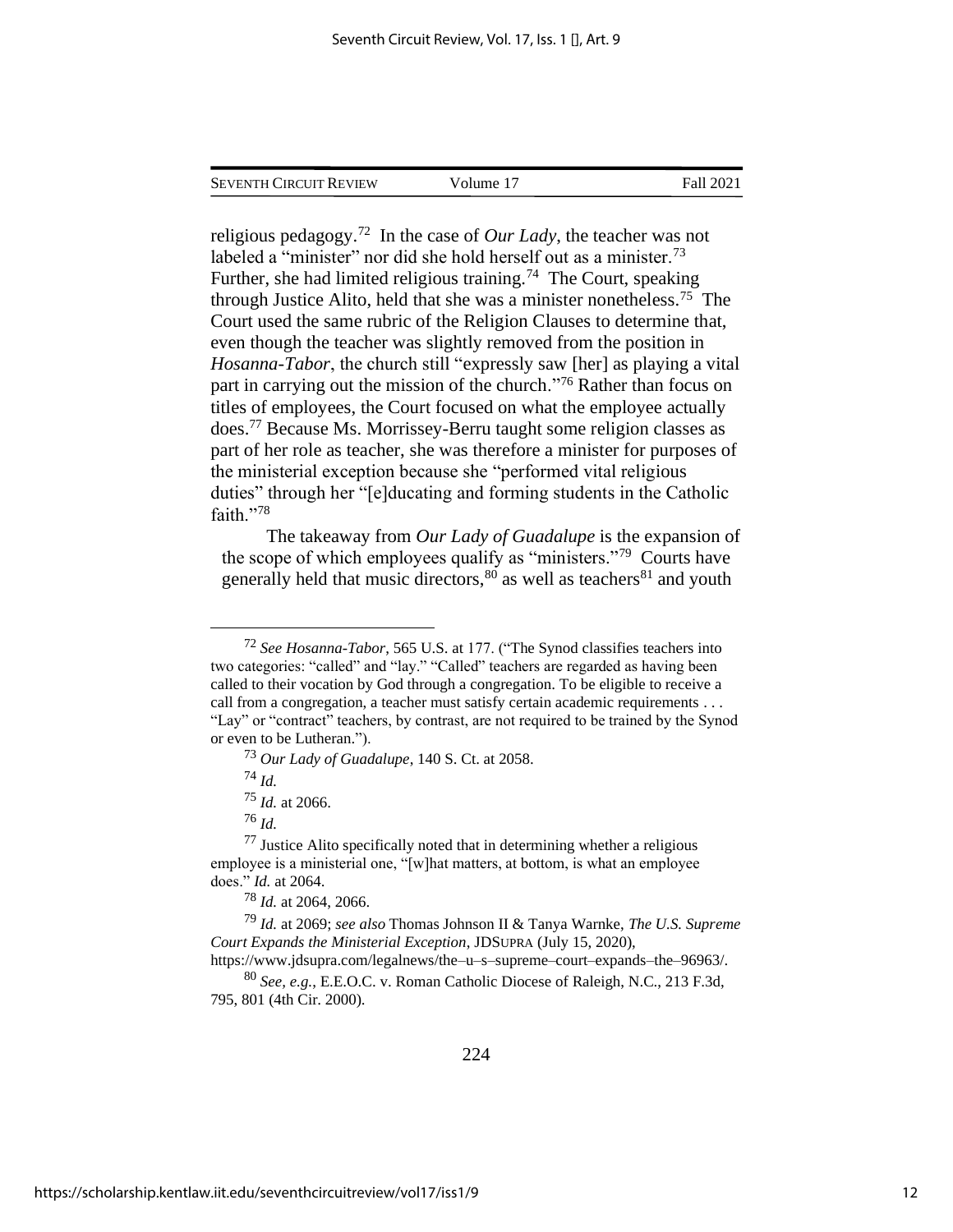| Seventh Circuit Review | Volume 17 | Fall 2021 |  |
|------------------------|-----------|-----------|--|
|                        |           |           |  |

group leaders $82$  in religious institutions, are ministers. However, employees are not designated "ministers" merely by their employment in a religious institution: courts have held that secretarial staff<sup>83</sup> and janitorial staff<sup>84</sup> who are not central to the "spiritual and pastoral mission" of the religious institution<sup>85</sup> of religion are not ministers for the purpose of the ministerial exception.

## *Historical Justification of the Ministerial Exception*

Both modern Supreme Court decisions which concern the ministerial exception, *Hosanna-Tabor* and *Our Lady of Guadalupe*, extensively recount the history of the Religion Clauses to explain how the ministerial exception furthers the purpose of the First Amendment.<sup>86</sup> Further, other historical events surrounding the ratification of the Bill of Rights helped the Court contextualize the broad deference that the federal government has given to ecclesiastical decision makers.<sup>87</sup> Those decision makers are afforded great latitude to decide matters of ecclesiastical concern, both concerning matters of

<sup>84</sup> Davis v. Balt. Hebrew Congregation, 985 F. Supp. 2d 701, 710 (D. Md. 2013) ("In this case, even though [synagogue] is a religious institution, it is plain that the Plaintiff is not one of its ministers.").

<sup>85</sup> *See id.* at 710, *quoting Roman Catholic Diocese of Raleigh, N.C.*, 213 F.3d at 801.

(same).

<sup>87</sup> *Hosanna-Tabor*, 565 U.S. at 182–88.

<sup>81</sup> *See, e.g.*, *Our Lady of Guadalupe*, 140 S. Ct. at 2069; *Hosanna-Tabor*, 565 U.S. at 196.

<sup>82</sup> Conlon v. Intervarsity Christian Fellowship/USA, 777 F.3d 829, 835 (6th Cir. 2015).

<sup>83</sup> E.E.O.C. v. Pacific Press Pub. Ass'n, 676 F.2d 1272, 1278 (9th Cir. 1982) ("We conclude simply that [the plaintiff's] position, even during the period of her broadest duties, did not fulfill the function of a minister, nor was her employment at [the religious press] the type of critically sensitive position within the church that McClure sought to protect.").

<sup>86</sup> *See* Hosanna-Tabor Evangelical Lutheran Church & Sch. v. E.E.O.C., 565 U.S. 171, 186–86 (2012) (explaining history of religion clauses); Our Lady of Guadalupe Sch. v. Morrissey-Berru, 140 S. Ct. 2049, 2061–63 (2020)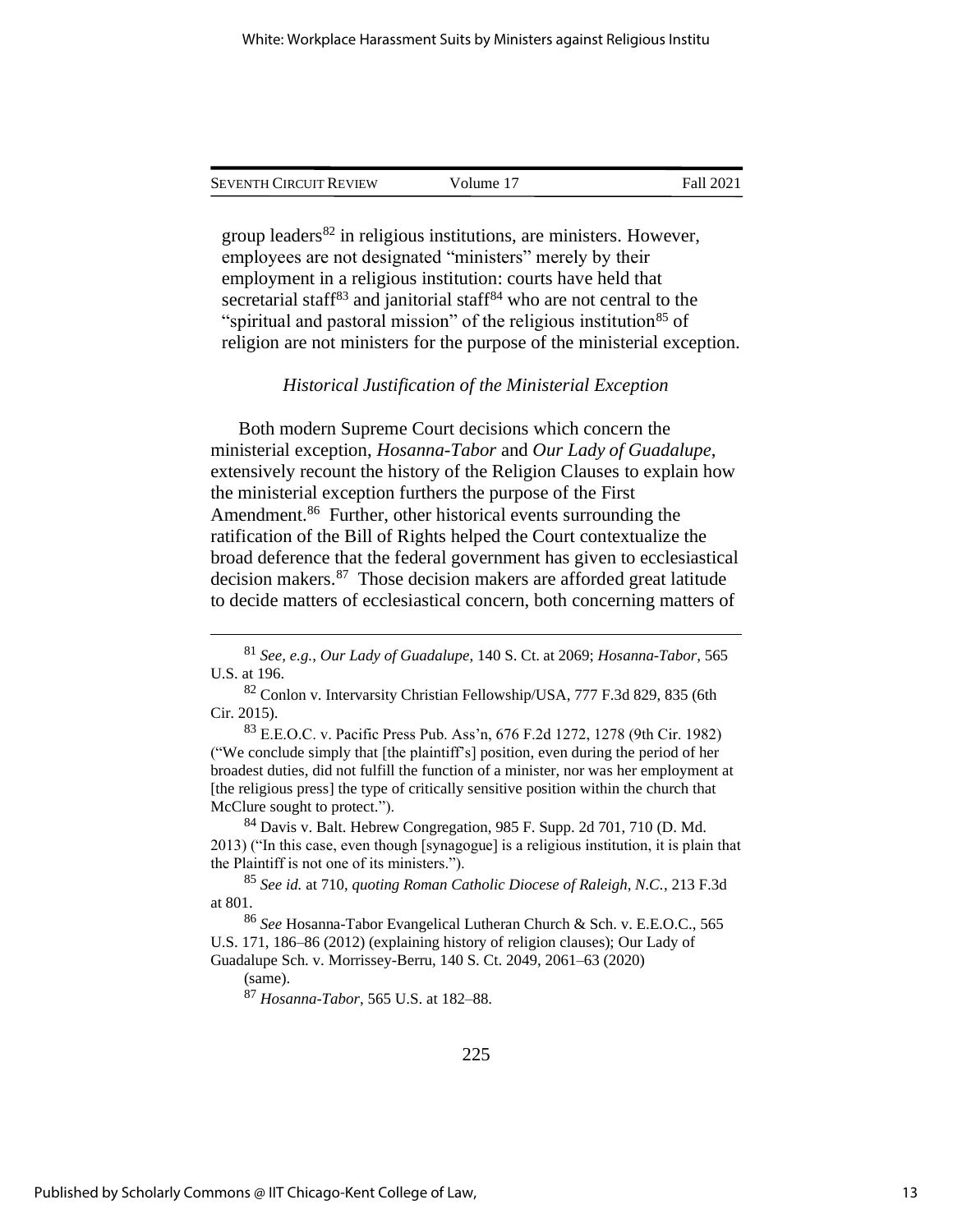| <b>SEVENTH CIRCUIT REVIEW</b> | Volume 17 | Fall 2021 |
|-------------------------------|-----------|-----------|
|                               |           |           |

internal church governance and the selection and appointment of the churches' ministers. In addition, both decisions utilize the Court's Religion Clause jurisprudence to justify the broad contours of the ministerial exception.<sup>88</sup>

The Court in *Hosanna-Tabor* recounted three main historical backdrops against which the Religion Clauses were formed.<sup>89</sup> First, Chief Justice Roberts discusses the relationship between Puritans and the English Crown which led the Puritans to come to the new American continent.<sup>90</sup> The English Crown had previously instated laws such as the Uniformity Act of 1662 which "limited service as a minister to those who formally assented to prescribed tenets and pledged to follow the mode of worship set forth in the Book of Common Prayer. Any minister who refused to make that pledge was 'deprived of all his Spiritual Promotions.'"<sup>91</sup> The Court noted that the Puritans fled this nationally controlled church to establish a Quaker colony that enjoyed independence from the Church of England.<sup>92</sup>

The second vignette focused on the Southern colonists during the days of the Church of England.<sup>93</sup> The colonists desired to install their own ministers, while the Crown insisted that the Bishop of London was the only official that could appoint ministers in the Colonies.<sup>94</sup> Third, the Court focused on the landscape at the adoption of the First Amendment.<sup>95</sup> The evil which the Founding Generation sought to combat was the "possibility of a national church."<sup>96</sup> As Chief Justice John Roberts noted, "By forbidding the 'establishment of religion' and guaranteeing the 'free exercise thereof,' the Religion Clauses ensured

<sup>95</sup> *Id.* at 183–184.

<sup>88</sup> *See id*; *Our Lady of Guadalupe*, 140 S. Ct. at 2061–62.

<sup>89</sup> *See Hosanna-Tabor*, 565 U.S. at 182–85.

<sup>90</sup> *Id.* at 182.

<sup>91</sup> *Id.*, *citing* Act of Uniformity, 1662, 14 Car. 2, ch.4.

<sup>92</sup> *Id.* at 182

<sup>93</sup> *Id.* at 183

<sup>94</sup> *Id.*

<sup>96</sup> *Id.* at 183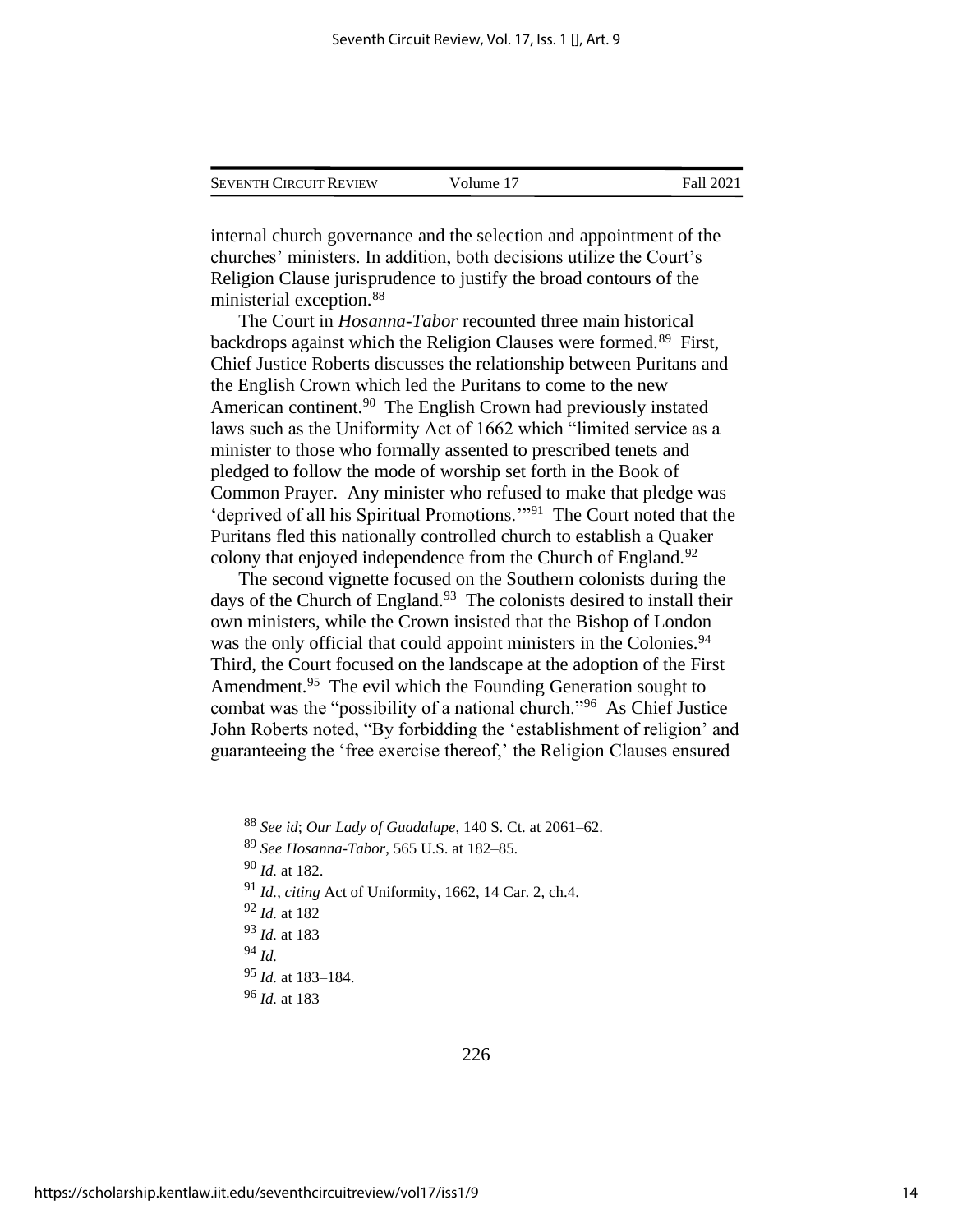| <b>SEVENTH CIRCUIT REVIEW</b> | Volume 17 | Fall 2021 |
|-------------------------------|-----------|-----------|
|                               |           |           |

that the new Federal Government—unlike the English Crown—would have no role in filling ecclesiastical offices."<sup>97</sup>

It is with this background that the Religion Clauses of the First Amendment were ratified.<sup>98</sup> Percolating among the Founding Generation was the abhorrence of the idea that the government should get involved with matters of church and state—particularly those matters which concerned the very autonomy of the church to shape its beliefs, like the appointment of ministers. Next, this Part will analyze the twin foundations of the ministerial exception: the Free Exercise Clause and the Establishment Clause.

## *Free Exercise Clause Justification of the Ministerial Exception*

Both *Hosanna-Tabor* and *Our Lady of Guadalupe* relied heavily on the Free Exercise Clause to justify the Court's reluctance to interfere with the ministerial relationship.<sup>99</sup> The Free Exercise Clause states that "Congress shall make no law respecting an establishment of religion, or prohibiting the exercise thereof."<sup>100</sup> The ministerial exception can therefore be viewed as a bulwark against governmental intrusion into the ability of religious institutions to choose their own ministers.<sup>101</sup> This theory of the ministerial exception as a bulwark prevails through much of the U.S. Courts of Appeals<sup>'102</sup> and the U.S. Supreme Court's jurisprudence.<sup>103</sup> The ability of a religious institution

<sup>97</sup>*Id.*

<sup>98</sup> *E.g., id.*

<sup>99</sup> *Our Lady of Guadalupe*, 140 S. Ct. at 2067–69.; *Id.* at 188.

 $100$  U.S. CONST. amend. I. cl. i–ii.

<sup>101</sup> *See Hosanna-Tabor*, 565 U.S. at 188–90 (discussing the Free Exercise Clause).

<sup>102</sup> *E.g.,* Demkovich v. St. Andrew the Apostle Par. Calumet City, 3 F.4th 968, 985 (7th Cir. 2021).

<sup>103</sup> *See Our Lady of Guadalupe*, 140 S. Ct. at 2060; *Hosanna-Tabor*, 565 U.S. at 188.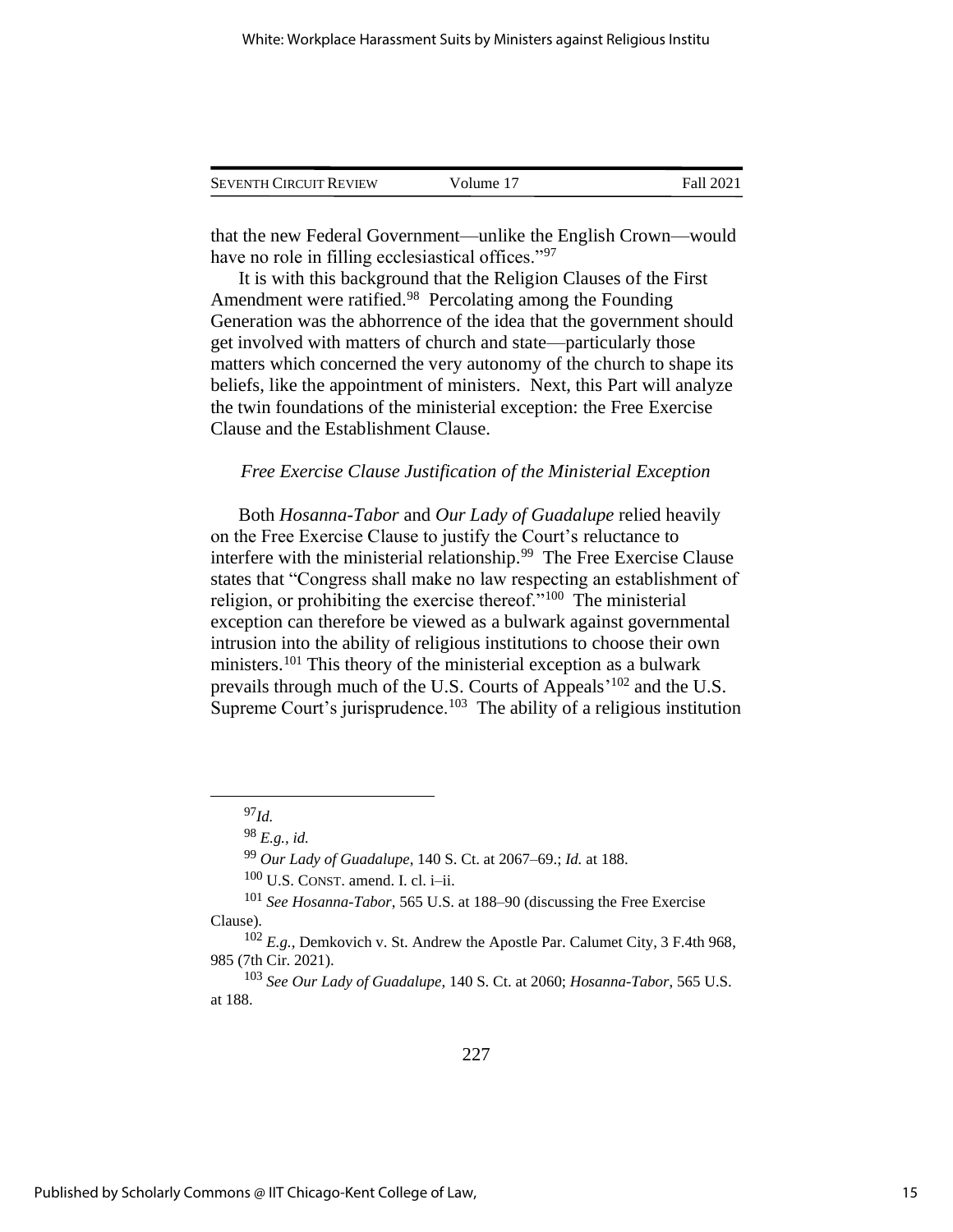| <b>SEVENTH CIRCUIT REVIEW</b> | Volume 17 | Fall 2021 |
|-------------------------------|-----------|-----------|
|                               |           |           |

to decide who ministers to its faithful is just as important as the right to decide what a religious institution believes.<sup>104</sup>

Both modern Supreme Court decisions<sup>105</sup> make reference to other earlier cases concerning the "general principle of church autonomy," which includes "independence in matters of faith and doctrine and in closely linked matters of internal government."<sup>106</sup> First, the Court cites *Watson v. Jones*. <sup>107</sup> The Court declined to decide a dispute between two factions of a church over a parcel of property: the Court noted in *Watson*, and reaffirmed in *Hosanna-Tabor*, that "whenever the questions of discipline, or of faith, or ecclesiastical rule, custom, or law have been decided by the highest of [the] church judicatories to which the matter has been carried, the legal tribunals must accept such decision as final, and as binding on them."<sup>108</sup>

In addition, the Court cites *Kedroff v. St. Nicholas Cathedral of Russian Orthodox Church in North America*<sup>109</sup> as standing for the principle that matters of ecclesiastical governance are protected by the Free Exercise Clause.<sup>110</sup> In *Kedroff*, the Court held a New York State statute unconstitutional because the statute interfered with the ability

<sup>104</sup> *C.f. Hosanna-Tabor*, 565 U.S. at 188–89 ("Requiring a church to accept or retain an unwanted minister, or punishing a church for failing to do so, intrudes upon more than a mere employment decision. Such action interferes with the internal governance of the church, depriving the church of control over the selection of those who will personify its beliefs.").

<sup>105</sup> *See Our Lady of Guadalupe*, 140 S. Ct. at 2060; *id.* at 188.

<sup>106</sup> The Court originally discussed these three cases in tandem in *Hosanna-Tabor*. 565 U.S. at 185–88. The Court again mentioned these three cases in its discussion of *Our Lady of Guadalupe*. 140 S. Ct. at 2061 (citing *Hosanna-Tabor*, 565 U.S. at 185–88).

<sup>107</sup> 80 U.S. 679 (1872); *see also Our Lady of Guadalupe*, 140 S. Ct. at 2061.

<sup>108</sup> *Hosanna-Tabor*, 565 U.S. at 185–86 quoting *Watson*, 80 U.S. at 727.

<sup>109</sup> 344 U.S. 94 (1952); *see also Our Lady of Guadalupe*, 140 S. Ct. at 2061

<sup>110</sup> "Confronting the issue [of internal church governance] under the Constitution for the first time in *Kedroff*, the Court recognized that the [f]reedom to select the clergy, where no improper methods of choice are proven,' is 'part of the free exercise of religion' protected by the First Amendment against government interreference." *Hosanna-Tabor*, 565 U.S. at 185–87, *quoting Kedroff*, 344 U.S. at 116.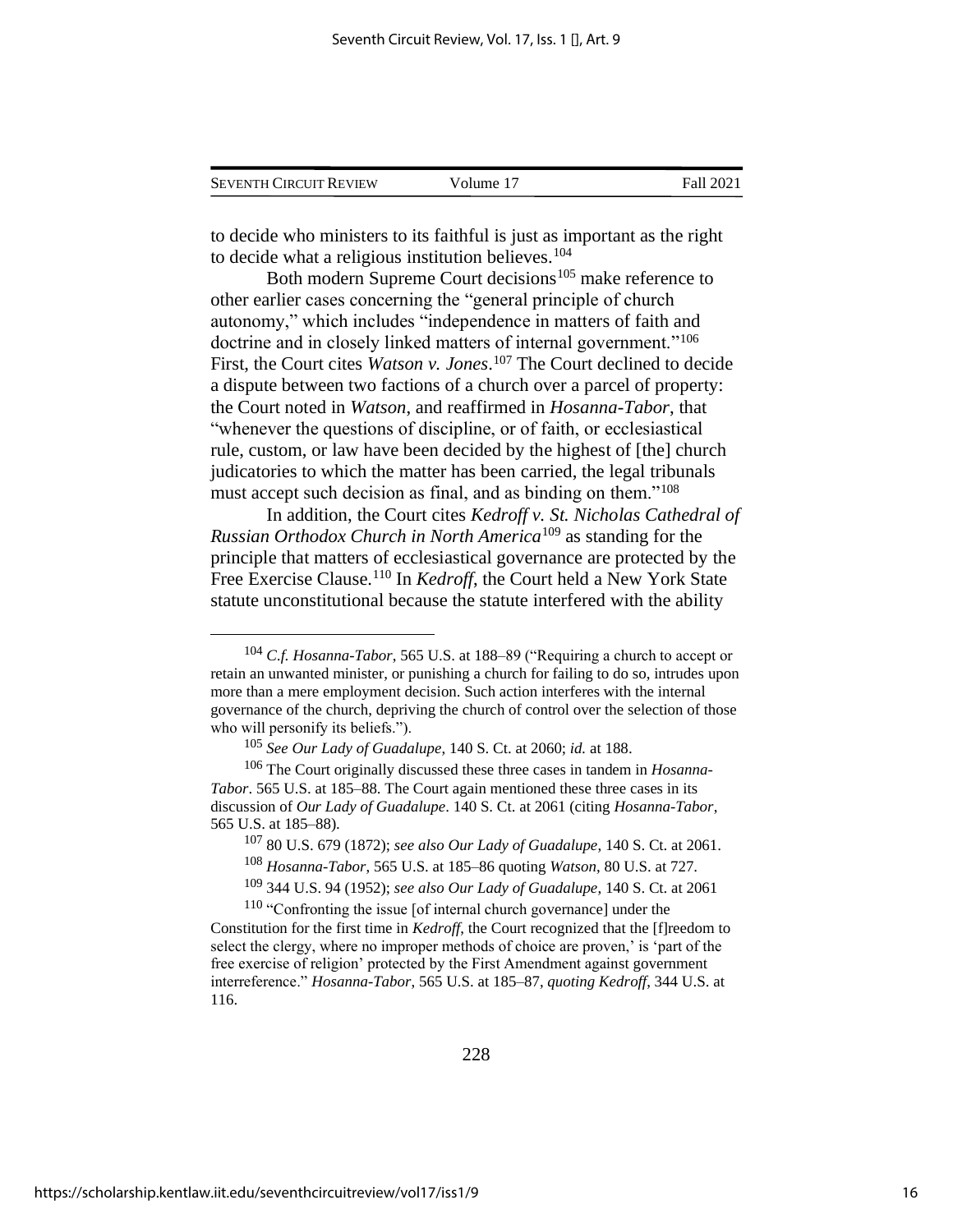| <b>SEVENTH CIRCUIT REVIEW</b> | Volume 17 | Fall 2021 |
|-------------------------------|-----------|-----------|
|                               |           |           |

of the Russian Orthodox church to dictate who would use its cathedral in New York.<sup>111</sup> Finally, the Court cited *Serbian Eastern Orthodox Diocese for United States and Canada v. Milivojevich*, which the Court noting that the First Amendment allows religious institutions to organize their own rules and to adjudicate those rules themselves with the understanding that federal or state courts will not encroach on their decision-making. $112$ 

Synthesizing the court's analysis, one major thrust of the ministerial exception flows from the Free Exercise right of religious institutions to determine their own faith and beliefs. The ministerial relationship, then, is an extension of a church's ability to choose which ministers they hire or fire. Logically, this makes sense: a church would not truly be independent of governmental reach if a minister could be forcibly reinstated by a court order.

Using the Court's analysis of early Free Exercise jurisprudence, it is clear that the upshot is that religious institutions have the ultimate ability to decide their beliefs, <sup>113</sup> how they exercise those beliefs,  $114$  and who should espouse those beliefs to a religious institutions' followers.<sup>115</sup> In parallel cases involving the Free Exercise clause, it is clear just how broad this protected zone is: generally, the ability to regulate a religious institution's internal religious activities is close to zero. However, with respect to the ministerial exception, the line will ultimately be drawn by the actual nature of internal religious decisions: for example, the ministerial exception does not apply to non-ministers because the terms of their employment are divorced from religious beliefs themselves.<sup>116</sup>

<sup>115</sup> *See Hosanna-Tabor*, 565 U.S. at 188–89.

<sup>116</sup> *Demkovich*, 3 F.4th at 988 ("Defendants and all members of this court agree that employment discrimination laws may be enforced against churches on behalf of *non*–ministerial employees. Those employees may assert rights against churches

<sup>111</sup> *Id.* at 186–87, quoting *Kedroff*, 344 U.S. at 115, 119.

<sup>112</sup> *Id.* at 186–87, citing Serbian E. Orthodox Diocese for U.S. of America & Canada v. Milivojevich, 426 U.S. 696.

<sup>113</sup> *See Hosanna-Tabor*, 565 U.S. at 188–89.

<sup>114</sup> *See* Church of Lukumi Babalu Aye, Inc. v. City of Hialeah, 508 U.S. 520, 524 (1993).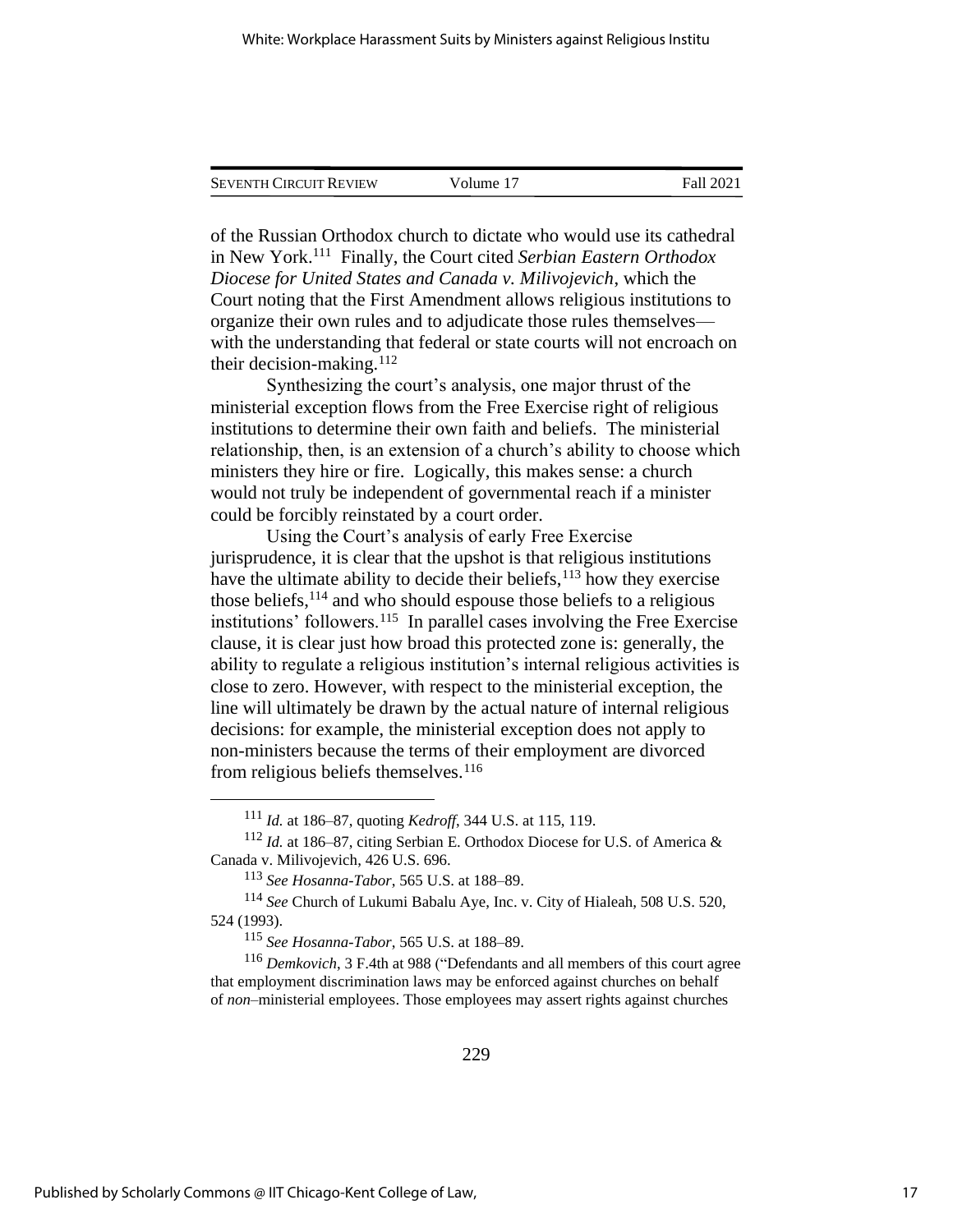SEVENTH CIRCUIT REVIEW Volume 17 Fall 2021

*Establishment Clause Justification for the Ministerial Exception*

Another justification for the ministerial exception is the Establishment Clause, which notes that "Congress shall make no law respecting an establishment of religion."<sup>117</sup> The Supreme Court has noted two ways that the Establishment Clause would be violated if the ministerial exception did not bar suits employment discrimination by ministers against their religious institution employers.<sup>118</sup> First, procedural entanglement: if courts were to encourage endless litigation and inquiry into a religious institution's actions, it could impermissibly chill the ability of the religious institution to practice its beliefs.<sup>119</sup> Second, substantive entanglement: if courts were to analyze issues of church belief, or allow those beliefs to be placed in front of a jury, the court would be passing judgment on the beliefs of a religious institution and thereby "establish[ing]" a court–approved view of religion.<sup>120</sup> Further, substantive entanglement could be present if the government appoints its own ministers or disapproves the appointment of other ministers.<sup>121</sup>

This Part established the two (or three, if one counts procedural and substantive entanglement concerns as two separate) threads that flow through the en banc opinion of the Seventh Circuit in *Demkovich v. St. Andrew the Apostle Parish, Calumet City*. <sup>122</sup> Part II will describe

for discrimination in hiring, firing, compensation, and every other aspect of the employment relationship, including hostile environment claims.") (Hamilton, J., dissenting).

<sup>117</sup> U.S. CONST. Amend. I

<sup>118</sup> *See* Lemon v. Kurtzman, 403 U.S. 602, 613–16 (1971) (third prong of lemon test being entanglement); *see also* Walz v. Tax Comm'n, 397 U.S. 664, 674 (1970) (entanglement concerns).

<sup>119</sup> *See Demkovich*, 3 F.4th at 982–83.

<sup>120</sup> Hosanna-Tabor Evangelical Lutheran Church & Sch. v. E.E.O.C., 565 U.S. 171, 188–89 (2012).

<sup>121</sup> *Id.* at 182–83.

<sup>122</sup> *Demkovich*, 3 F.4th 968.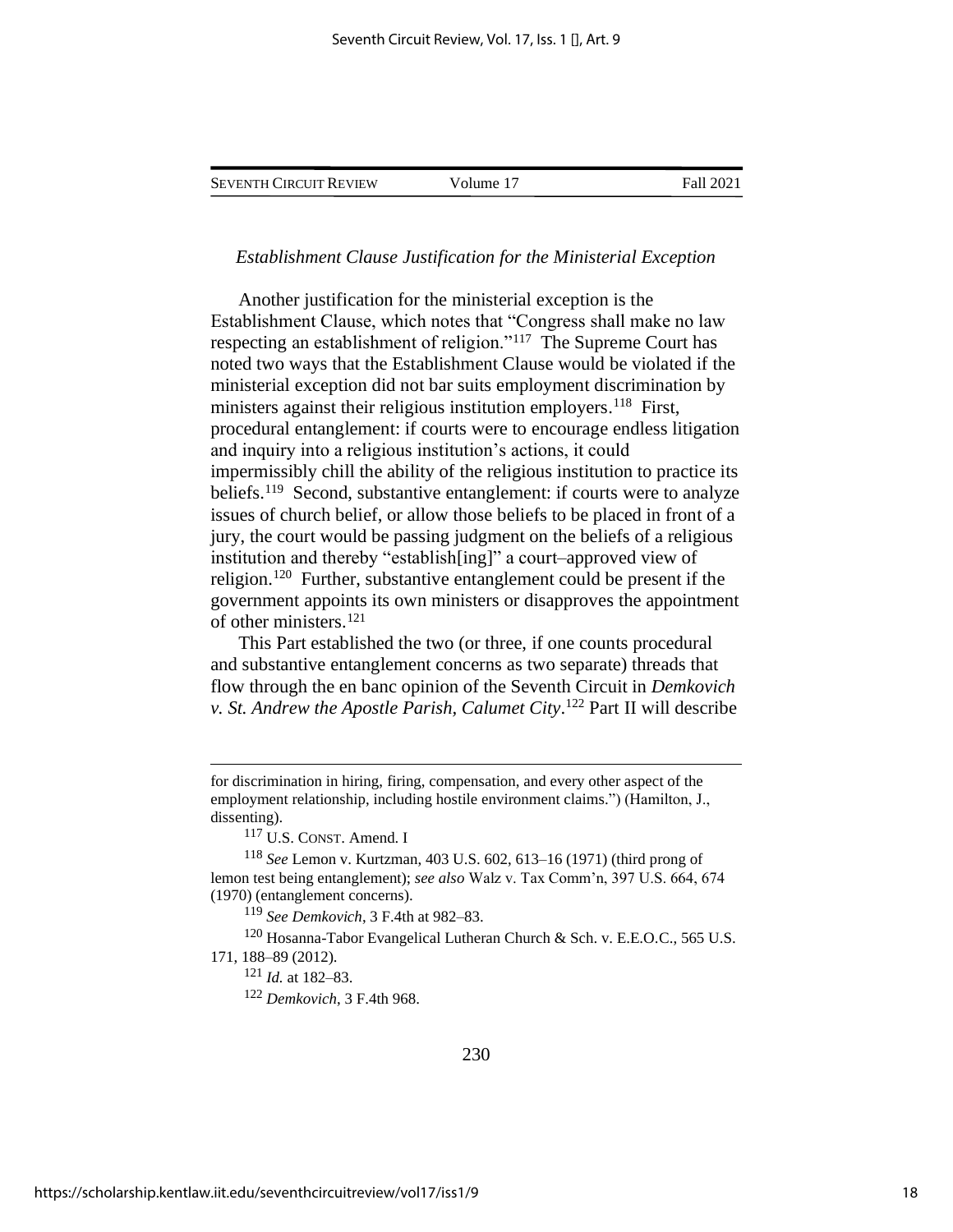| <b>SEVENTH CIRCUIT REVIEW</b> | Volume 17 | Fall 2021 |
|-------------------------------|-----------|-----------|
|                               |           |           |

the winding procedural journey of the case, from the District Court<sup>123</sup> for the Northern District of Illinois to the en banc Seventh Circuit, <sup>124</sup> with attention paid to the courts' analysis of the religious freedom threads established in Part I.

## PART II *DEMKOVICH V. ST. ANDREW THE APOSTLE PARISH*

The procedural road to the Court of Appeals for the Seventh Circuit was winding: the case rolled through two U.S. District Court opinions, a three-judge panel of the Seventh Circuit, and was ultimately dismissed entirely by the Seventh Circuit sitting en banc. This Part will explore each level of appeal of in detail; nowhere better can the threads of the Establishment Clause and the Free Exercise Clause be analyzed than in the courts' own words.

### *The Facts of Demkovich*

Mr. Sandor Demkovich was hired as the choir director, music director, and organist of St. Andrew the Apostle Catholic church in Calumet City, Illinois in September 2012.<sup>125</sup> In his role, Mr. Demkovich was responsible—subject to the ultimate approval of the head pastor, Reverend Jacek Dada<sup>126</sup>—for choosing the liturgical music to be played during the celebration of the mass.<sup>127</sup> Mr.

<sup>123</sup> Demkovich v. St. Andrew the Apostle Par., Calumet City, 2017 WL 4339817 (N.D. Ill. Aug. 31, 2018).

<sup>124</sup> *Demkovich*, 3 F.4th 968.

<sup>&</sup>lt;sup>125</sup> Complaint at  $\P$  8–9, Demkovich v. St. Andrew the Apostle Par. Calumet City, 343 F. Supp. 3d 772 (N.D. Ill. Sept. 30, 2018) (No. 19–2142). The procedural posture limited the Court of Appeals for the Seventh Circuit sitting en banc to the facts as alleged in the original Complaint filed by Mr. Demkovich. *Demkovich*, 3 F.4th at 974–75.

<sup>126</sup> *Id.* ¶ 10.

<sup>127</sup> *Id.*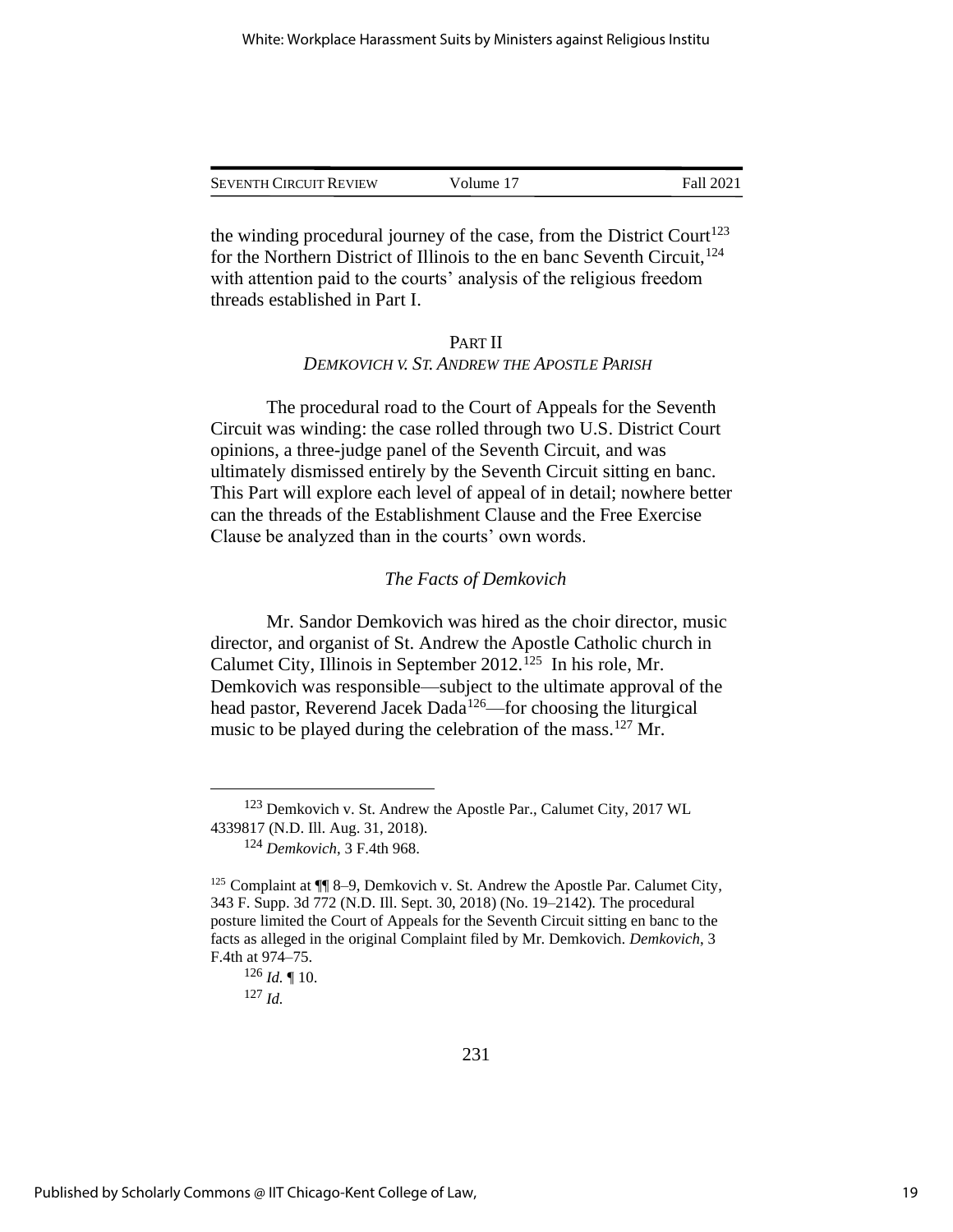| <b>SEVENTH CIRCUIT REVIEW</b> | Volume 17 | Fall 2021 |
|-------------------------------|-----------|-----------|
|                               |           |           |

Demkovich is a gay man and has both diabetes and a metabolic disorder.<sup>128</sup>

Mr. Demkovich experienced harassment due to his sexuality and his bodily appearance during his employment at the Church.<sup>129</sup> As his wedding to his husband approached, Mr. Demkovich alleged that he was the subject of "sex- and sexual orientation animus,"<sup>130</sup> including the reference by Reverend Dada calling him and his partner of fourteen years "bitches."<sup>131</sup> One day, as the wedding approached, Reverend Dada asked Demkovich if he and his partner had plans to be married.<sup>132</sup>

As the date of his marriage approached, Demkovich allegedly experienced "increasingly hostile" behavior,<sup>133</sup> including the reference to the marriage ceremony as a "fag wedding."<sup>134</sup> Dada encouraged other individuals in the parish to confront Demkovich about his upcoming wedding.<sup>135</sup> Demkovich heard rumors that his position at the parish would be terminated due to his wedding.<sup>136</sup> Finally, the marriage took place on September 19, 2014,<sup>137</sup> and Reverend Dada asked for his resignation on September 22, 2014.<sup>138</sup> When Demkovich twice refused to resign, Dada fired him.<sup>139</sup> Dada reasoned that his firing was because Demkovich's "union is against the teachings of the Catholic church."<sup>140</sup>

 $128$  *Id.* 17. *Id.* ¶¶ 15–16.  $130$  *Id.* 16. <sup>131</sup> *Id. Id.* ¶ 17. *Id.* ¶ 18. *Id.* ¶ 22. *Id.* ¶¶ 19, 20, 23, 24. *Id.* ¶¶ 25, 26. *Id.* ¶ 27. *Id.* ¶ 28. *Id.* ¶ 33. <sup>140</sup> *Id.*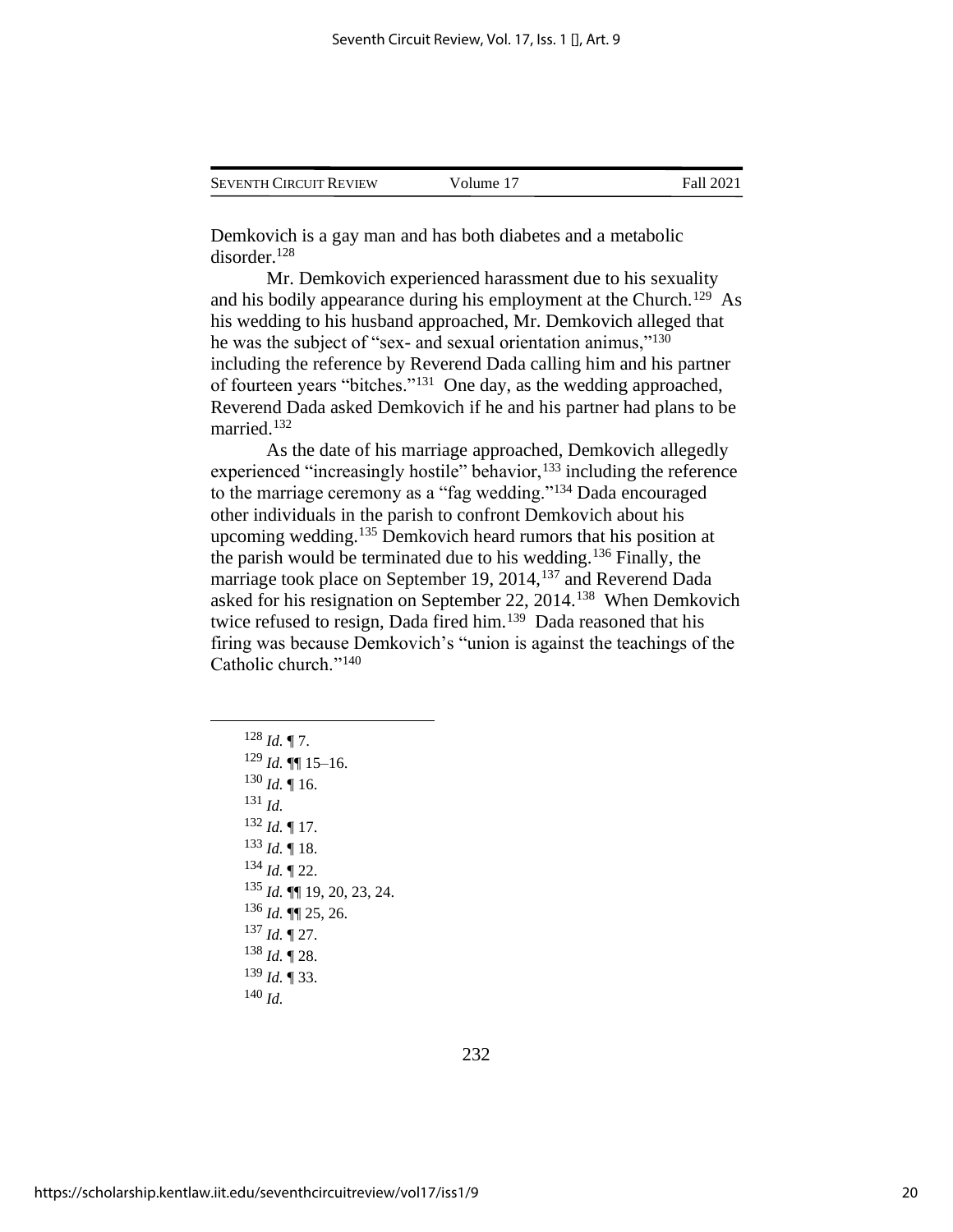| <b>SEVENTH CIRCUIT REVIEW</b> | Volume 17 | Fall 2021 |
|-------------------------------|-----------|-----------|
|                               |           |           |

In addition to the harassment about his sexual orientation and marital status, Demkovich also experienced harassment about his weight and disabilities.<sup>141</sup> For example, Reverend Dada would ask Demkovich to walk Dada's dog so he could, in the words of the complaint, "get some exercise in an effort to lose some weight."<sup>142</sup> Other types of comments noted in the complaint included Dada noting that Demkovich should lose weight so that Dada would not need to preside over Demkovich's funeral and that it was "cost prohibitive" to keep Demkovich on the Parish's health insurance plan due to Demkovich's weight and diabetes.<sup>143</sup>

## *District Court Proceedings*

After his termination, Mr. Demkovich brought suit against both St. Andrew's Parish and the Archdiocese of Chicago, <sup>144</sup> the diocese of which St. Andrew's is a part.<sup>145</sup> Judge Edmond Chang of the U.S. District Court for the Eastern District of Illinois dismissed all counts of the first complaint without prejudice upon a motion by the Archdiocese. 146 Demkovich then amended and refiled the complaint<sup>147</sup>; the Archdiocese again filed a motion to dismiss, which

<sup>145</sup> *See id.* ¶ 6.

<sup>146</sup> Demkovich v. St. Andrew the Apostle Par., Calumet City, 2017 WL 4339817 (N.D. Ill. Aug. 31, 2018).

<sup>147</sup> Demkovich v. St. Andrew the Apostle Par. Calumet City, 343 F. Supp. 3d 772, 775–77 (N.D. Ill. Sept. 30, 2018).

<sup>141</sup> *Id.* ¶ 35.

<sup>142</sup> *Id.*

<sup>143</sup> *Id.* ¶ 37.

<sup>&</sup>lt;sup>144</sup> Demkovich also properly sought, and was granted, a "Right to Sue" letter from the Equal Employment Opportunity Commission. This letter gave Demkovich authorization to proceed with his suit in the U.S. District Court. *Id.* ¶ 3; *see also*  Exhibit A, *id.* (exhibit containing E.E.O.C. right to sue letter in which E.E.O.C. declined to make any legal conclusions about the Diocese's compliance with the statute).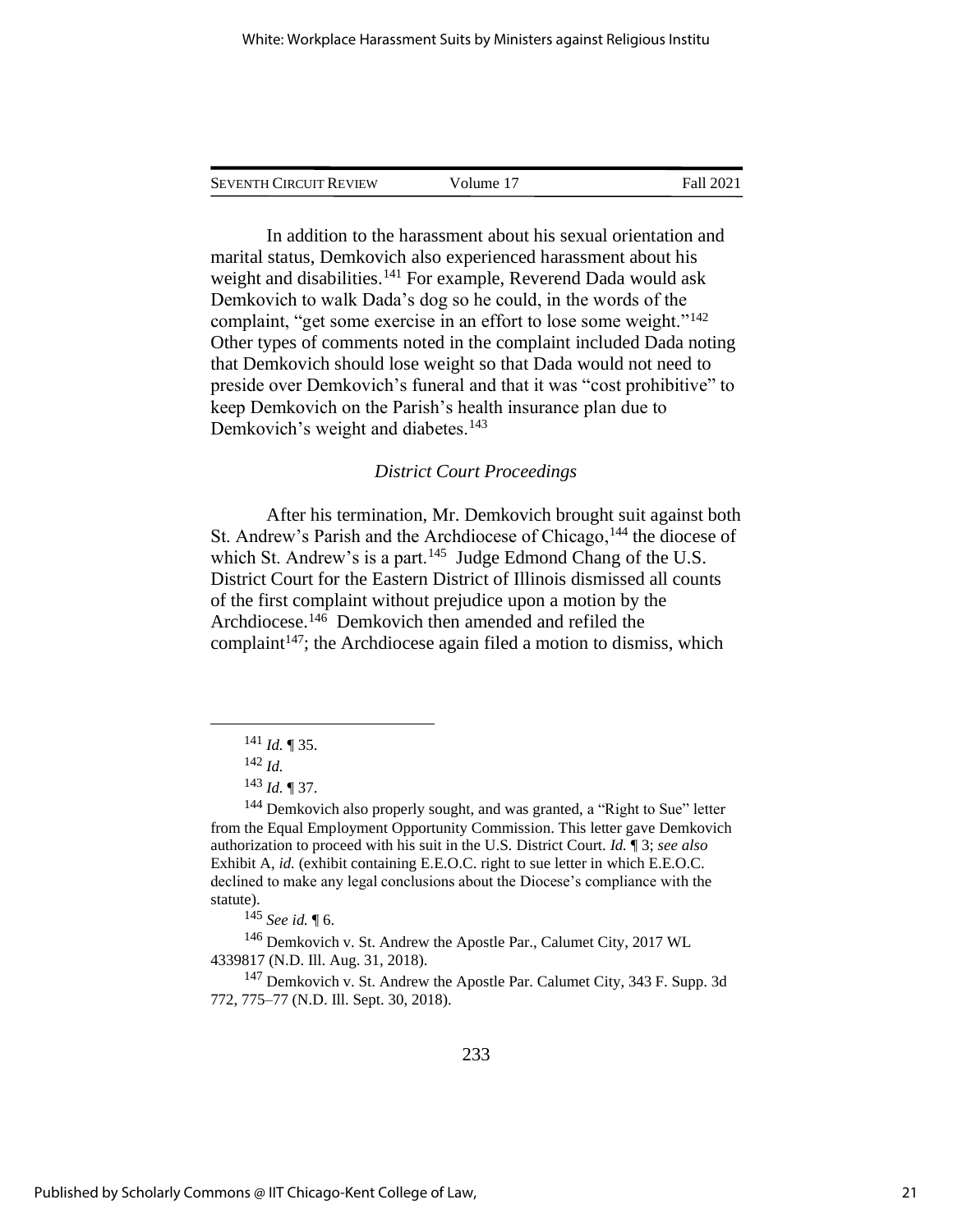| <b>SEVENTH CIRCUIT REVIEW</b> | Volume 17 | Fall 2021 |
|-------------------------------|-----------|-----------|
|                               |           |           |

the court granted with respect to the marital, sexual orientation, and sex claims, but denied with respect to the disability claims.<sup>148</sup>

#### Round 1: Dismissed Without Prejudice

In his first complaint, Mr. Demkovich alleged employment discrimination on sex, sexual orientation, and marital status under Title VII,  $^{149}$  the Illinois Human Rights Act,  $^{150}$  and the Cook County Human Rights Ordinance.<sup>151</sup> He also alleged employment discrimination based on disability under the Americans with Disabilities Act<sup>152</sup> and the Illinois Human Rights Act.<sup>153</sup> Specifically, he alleged employment discrimination claims based on his termination.<sup>154</sup>

This first complaint was dismissed on all counts by the U.S. District Court for the Northern District of Illinois<sup>155</sup> pursuant to the church's motion to dismiss for failure to state a claim under Federal Rule of Civil Procedure  $12(b)(6)$ .<sup>156</sup> The church argued in its motion to dismiss that the ministerial exception applied because Demkovich performed "ministerial" duties as music director. Judge Edmond E. Chang held that Demkovich was a minister.<sup>157</sup> And, because

<sup>155</sup> *Id.*

<sup>156</sup> *Id.* \* 1; *see also* Fed. R. Civ. P. 12 (b)(6).

<sup>148</sup> *Id.* at 789.

<sup>149</sup> *Demkovich*, 2017 WL 4339817, \* 1 (N.D. Ill. Aug. 31, 2018); *see also* Civil Rights Act, 42 U.S.C. § 2000, *et. seq* (1991).

<sup>150</sup> *Demkovich*, 2017 WL 4339817, \* 1; *see also* Illinois Human Rights Act, 775 I.L.C.S. 5/2, *et. seq*.

<sup>151</sup> *Demkovich*, 2017 WL 4339817, \* 1; *see also* Cook County Human Rights Ordinance, Sec. 42–30.

<sup>152</sup> *Demkovich*, 2017 WL 4339817, \* 1; *see also* 42 U.S.C. § 12112 *et. seq*  (2021).

<sup>153</sup> *Demkovich*, 2017 WL 4339817, \* 1; *see also* Illinois Human Rights Act, 755 ILL. COMP.STAT. 5/2–102 (2020) *et seq*.

<sup>154</sup> *Demkovich*, 2017 WL 4339817, \*\*1–2.

<sup>&</sup>lt;sup>157</sup> *Id.* \* 3 ("the Court holds that Demkovich was a minister for the purposes of the ministerial exception"). Judge Chang's first memorandum opinion and order was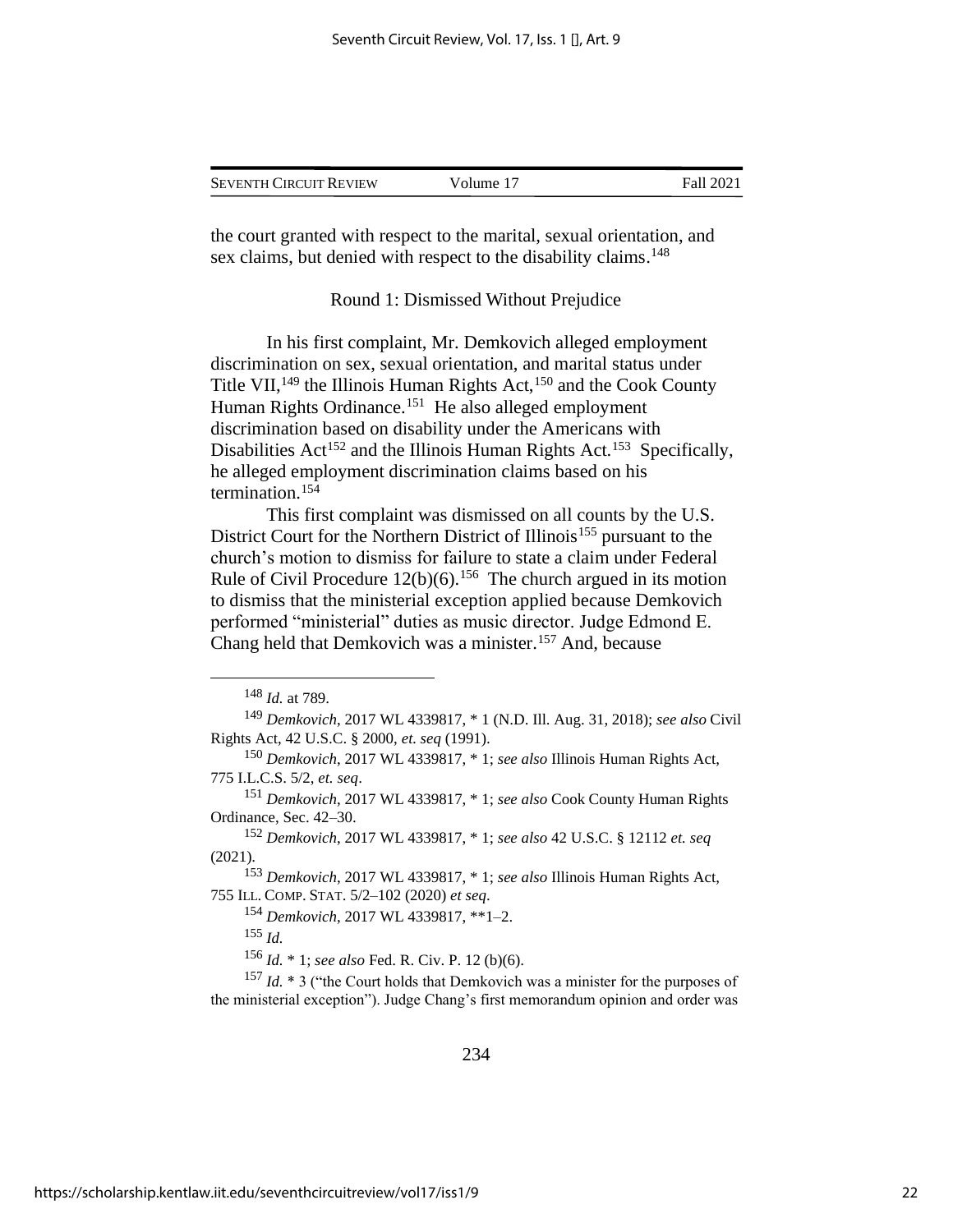| <b>SEVENTH CIRCUIT REVIEW</b> | Volume 17 | Fall 2021 |
|-------------------------------|-----------|-----------|
|                               |           |           |

Demkovich himself had alleged facts sufficient to satisfy the definition of "minister,"<sup>158</sup> the ministerial exception applied.<sup>159</sup> The court dismissed all the claims, including the state and local ones.<sup>160</sup> Because Demkovich had not yet amended his complaint, pursuant to Federal Rule of Civil Procedure 15(a), the court noted that the dismissal was without prejudice and therefore he could amend and refile the complaint.<sup>161</sup>

#### Round 2: The Amended Complaint

Demkovich amended and refiled his complaint.<sup>162</sup> The second complaint repackaged all of the same information of the first complaint.<sup>163</sup> But, rather than alleging employment discrimination

the only point at which the issue was raised of whether Demkovich was a "minister" within the meaning of both the Seventh Circuit's definition of minister, Alicea-Hernadez v. Catholic Bishop of Chi., 320 F.3d 698, 704 (7th Cir. 2003), and within the U.S. Supreme Court's definition of minister. Hosanna-Tabor Evangelical Lutheran Church & Sch. v. E.E.O.C., 565 U.S. 171, 190 (2012). *Our Lady of Guadalupe* had not yet been decided—the District Court opinion came down in 2017 whereas *Our Lady of Guadalupe* was decided in 2020. 140 S. Ct. 2049 (2020).

<sup>158</sup> *Id.* \* 5 ("Here, the applicability of the exception is ready for decision because, by stating in his complaint that he selected the music for each mass, Demkovich has presented all the facts necessary to decide the ministerial exception without discovery.").

<sup>159</sup> *Id.* at \* 6.

<sup>160</sup> *Id.* at \* 6 ("It is appropriate for this Court to dismiss [the local, state, and federal claims] because as a matter of *federal* constitutional law—not state law—the Archdiocese cannot be held liable for a firing in an employment discrimination case brought by their minister.") (emphasis in original).

<sup>161</sup> *Id.* at \* 7 ("The Court is skeptical that the allegation that prompted the ministerial exception's application can be fixed, but Rule 15(a) does generally require one shot at amendment."); *see also* Fed. R. Civ. Pro. 15(a).

<sup>162</sup> Demkovich v. St. Andrew the Apostle Parish, 343 F. Supp. 3d 772 (N.D. Ill. 2018).

<sup>163</sup> *Id.* at 776–77 ("Demkovich then filed an amended complaint, alleging much of the same discriminatory conduct, but modifying his claims to challenge the hostile work environment, rather than the firing itself."). The complaint did, in addition to changing from termination–related to workplace environment–related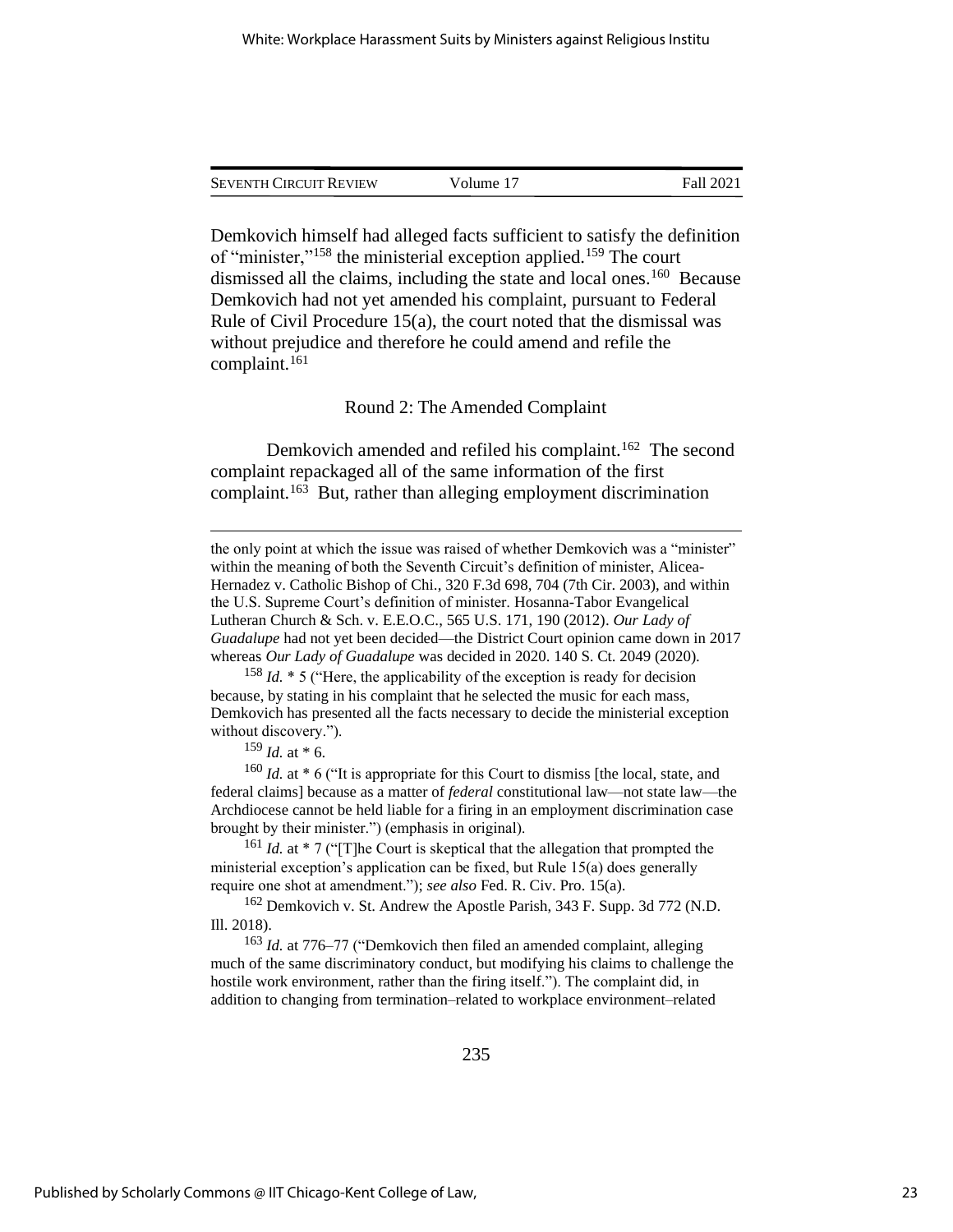| <b>SEVENTH CIRCUIT REVIEW</b> | Volume 17 | Fall 2021 |
|-------------------------------|-----------|-----------|
|                               |           |           |

based on his termination, Demkovich brought claims of employment discrimination based on the hostile work environment at the Parish.<sup>164</sup> Accordingly, rather than requesting reinstatement as he had in the first complaint,<sup>165</sup> Demkovich's requested pecuniary remedies flowed only from his time of employment: he requested monetary damages for the pain and suffering from the "discriminatory insults and remarks" he endured during his employment.<sup>166</sup>

The Church again filed a motion to dismiss both the Title VII claims and the ADA claims on the basis that the ministerial exception rendered the claims constitutionally infirm.<sup>167</sup> Interestingly, Judge Chang allowed the claims relating to disability discrimination to go forward while at the same time he dismissed the claims relating to discrimination on sex, sexual orientation, and marital status claims.<sup>168</sup>

The District Court reasoned that the ministerial exception was not a categorical bar on workplace discrimination claims brought by ministers against ministers, but rather the ministerial exception must be applied on a case-by-case basis.<sup>169</sup> By applying *Hosanna-Tabor* outright, the District Court noted that because Demkovich was a minister, he could not bring suit on the theory of his firing due to the

<sup>168</sup> *Id.*

<sup>169</sup> *Id.* ("[T]he Court first holds that the ministerial exception does not categorically bar hostile work environment claims that do not seek relief for a tangible employment action. Instead, those types of claims (like the one presented here) must be evaluated on a case–by–case basis for excessive intrusion on the religious institution's First Amendment rights. Based on that analysis, the Archdiocese's motion is granted on the claims based on sex, sexual orientation, and marital status, but denied on the disability claims.").

claims, changed the requested remedies from reinstatement and backpay to damages for emotional harm and suffering. *Id.* at 777.

<sup>164</sup> *Id.* 

<sup>165</sup> Demkovich v. St. Andrew the Apostle Par., Calumet City, 2017 WL 4339817, \* 2 (N.D. Ill. Aug. 31, 2018)

<sup>166</sup> Demkovich v. St. Andrew the Apostle Par. Calumet City, 343 F. Supp. 3d 772, 776 (N.D. Ill. Sept. 30, 2018)*, aff'd in part, rev'd in part and remanded, reh'g en banc granted, opinion vacated,* 973 F.3d 718 (7th Cir. 2020)*, on reh'g en banc,* 3 F.4th 968 (7th Cir. 2021)*, aff'd in part, rev'd in part and remanded.* 

<sup>167</sup> *Id*.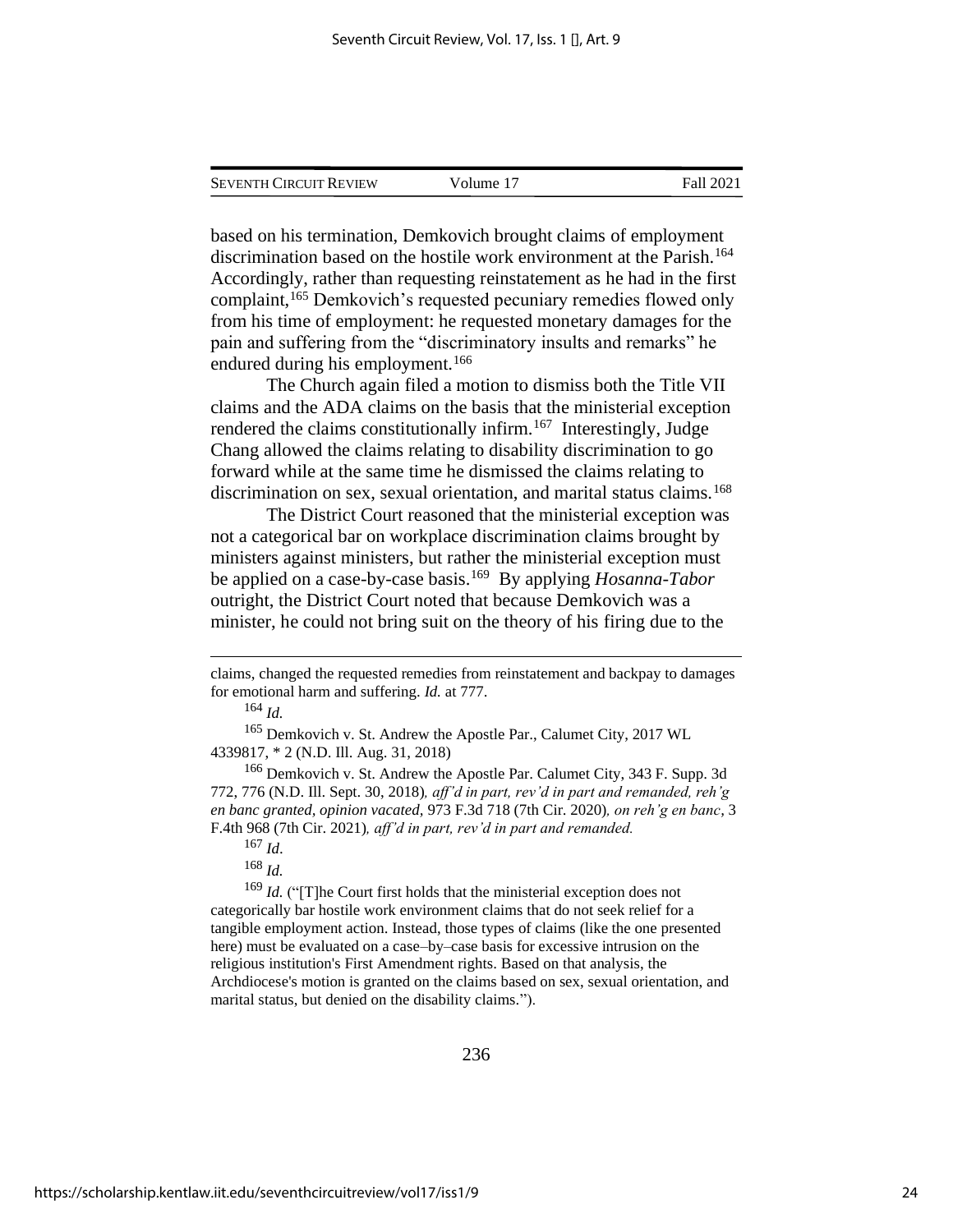| <b>SEVENTH CIRCUIT REVIEW</b> | Volume 17 | Fall 2021 |
|-------------------------------|-----------|-----------|
|                               |           |           |

implications of ecclesiastical control. However, the court noted that *Hosanna-Tabor* was not concerned with non-tangible employment actions, *e.g.* a hostile work environment. The District Court pointed to the language in *Hosanna-Tabor* explaining that the exception "ensures that the authority to *select and control who will minister* to the faithful—a matter strictly ecclesiastical—is the church's alone."<sup>170</sup> But, in the reasoning of the District Court, the Supreme Court left the door open to analyze hostile work environment claims before determining whether the ministerial exception should apply.<sup>171</sup>

Before reaching the substance of the ministerial exception affirmative defense, the District Court first summarily dealt with a Seventh Circuit case that the Church argued precluded Demkovich's claims. The Church argued that in *Alicea-Hernandez v. Catholic Bishop of Chicago*, the Seventh Circuit had already held that ministers could not bring any employment action claims against a church.<sup>172</sup> However, to the District Court, "[t]hat [was] an overbroad reading of the opinion."<sup>173</sup> The court noted that the application of the ministerial exception to intangible employment action claims brought by ministers against churches remained an "open question" in the circuit.<sup>174</sup> Ultimately, the District Court decided that if a minister brings a hostile work environment claim that "does not challenge a tangible employment action and does not pose excessive entanglement with the religious employer, then the ministerial exception should not apply."<sup>175</sup>

Under this rubric, the court granted the motion to dismiss the claims concerning Mr. Demkovich's sex, sexual orientation, and

<sup>174</sup> *Id.* at 781.

<sup>170</sup> *Id.* at 778 *quoting* Hosanna-Tabor Evangelical Lutheran Church & Sch. v. E.E.O.C., 565 U.S. 171, 194–95 (2012) (cleaned up) (emphasis in original).

<sup>171</sup> *Id.* at 778–89.

<sup>172</sup> *Id.* at 779 ("The Archdiocese contends that in *Alicea–Hernandez v. Catholic Bishop of Chicago*, 320 F.3d 698, 703 (7th Cir. 2003), the Seventh Circuit held that any claim brought by a minister against a church is barred by the ministerial exception.").

<sup>173</sup> *Id.* at 779.

<sup>175</sup> *Id.* at 785.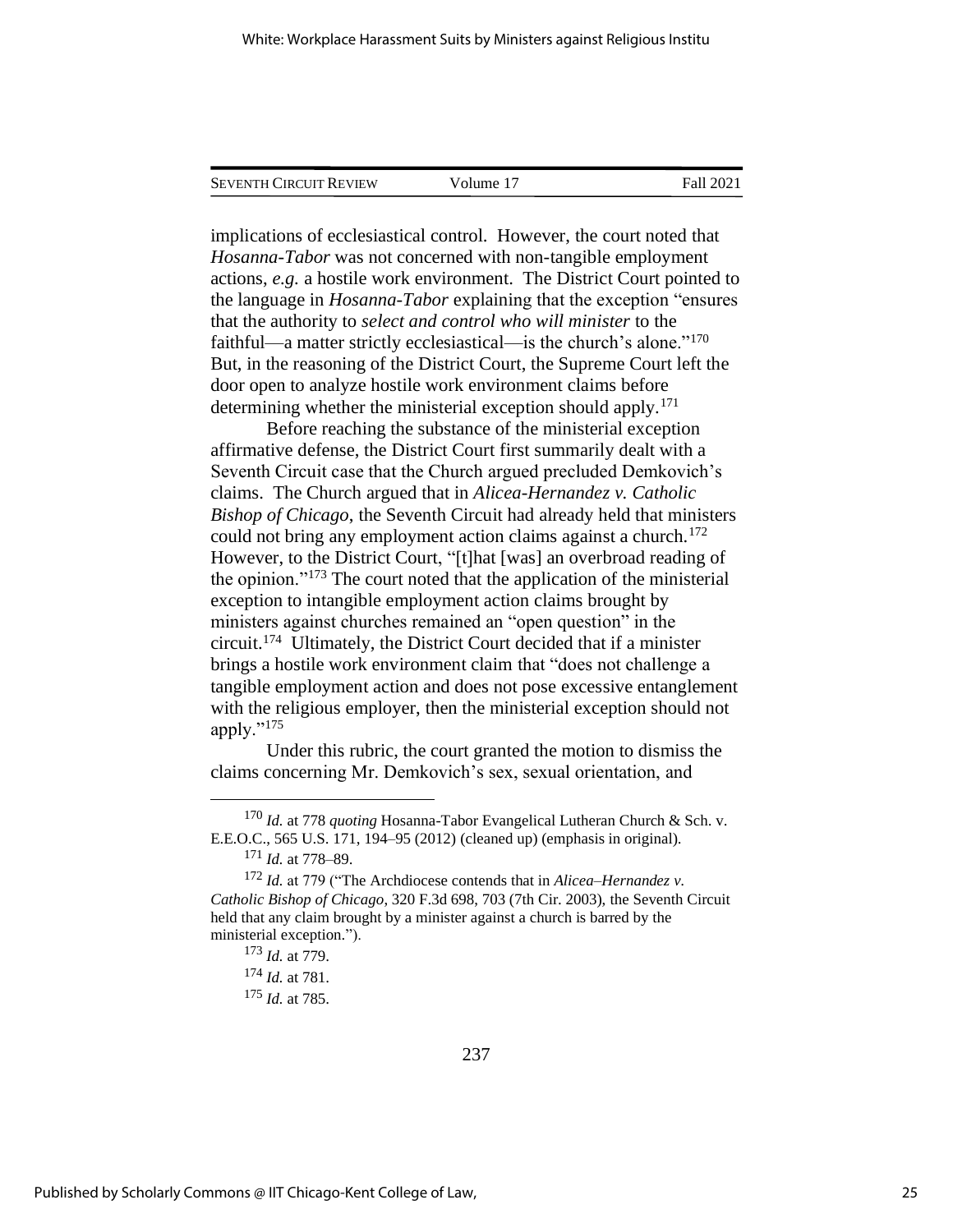| <b>SEVENTH CIRCUIT REVIEW</b> | Volume 17 | Fall 2021 |
|-------------------------------|-----------|-----------|
|                               |           |           |

marital status claims, <sup>176</sup> but did not dismiss the claims concerning Mr. Demkovich's disability.<sup>177</sup> First, with respect to the hostile environment claims, the court held that litigating the claims would "excessively entangle the government in religion."<sup>178</sup> The church offered a religious justification for the derogatory remarks: "they 'reflect the pastor's opposition, in accord with Catholic doctrine, to same sex marriage."<sup>179</sup> It therefore noted that the inquiry must stop there in accordance with the demands of First Amendment.<sup>180</sup> The court also noted a few other entanglement concerns, including the procedural entanglement attending the long discovery period and the concern that the same–sex marriage issue would be litigated in other ways throughout the case—including the motive Reverend Dada possessed when he made the remarks and the amount to which he subscribed to the church's teaching. All of these concerns led the court to dismiss the claims relating to Mr. Demkovich's sex, sexual orientation, and marital claims.<sup>181</sup>

But, with respect to the disability claims,<sup>182</sup> the court held that the First Amendment did not bar Mr. Demkovich's claims. The church did not offer a religious explanation for the comments directed at Mr. Demkovich's weight—rather, the church argued that Reverend Dada's comments concerning Mr. Demkovich's weight "reflect[ed]

<sup>179</sup> *Id.* (citation to litigation document omitted).

<sup>180</sup> *Id.* at 786 ("This official opposition weighs as an excessive–entanglement concern in this case, because the harassing statements and conduct are motivated by an official Church position (or at least the Archdiocese would defend the case on those grounds). Of course, regulating how the official opposition is expressed is not as directly intrusive as outright punishing the Church for holding that position (which a federal court cannot do). But it comes close, and must weigh in favor of barring the claim under the Religion Clauses.") (citations omitted).

<sup>181</sup> *Id.* at 787.

<sup>182</sup> The District Court noted that courts in the Seventh Circuit assume that the Americans with Disabilities Act permits hostile work environment claims. *Id.* at 787, *citing* Shott v. Rush Univ. Med. Ctr., 652 Fed. Appx. 455, 458 (7th Cir. 2016).

<sup>176</sup> *Id.* at 786–87.

<sup>177</sup> *Id.* at 787–89.

<sup>178</sup> *Id.* at 786.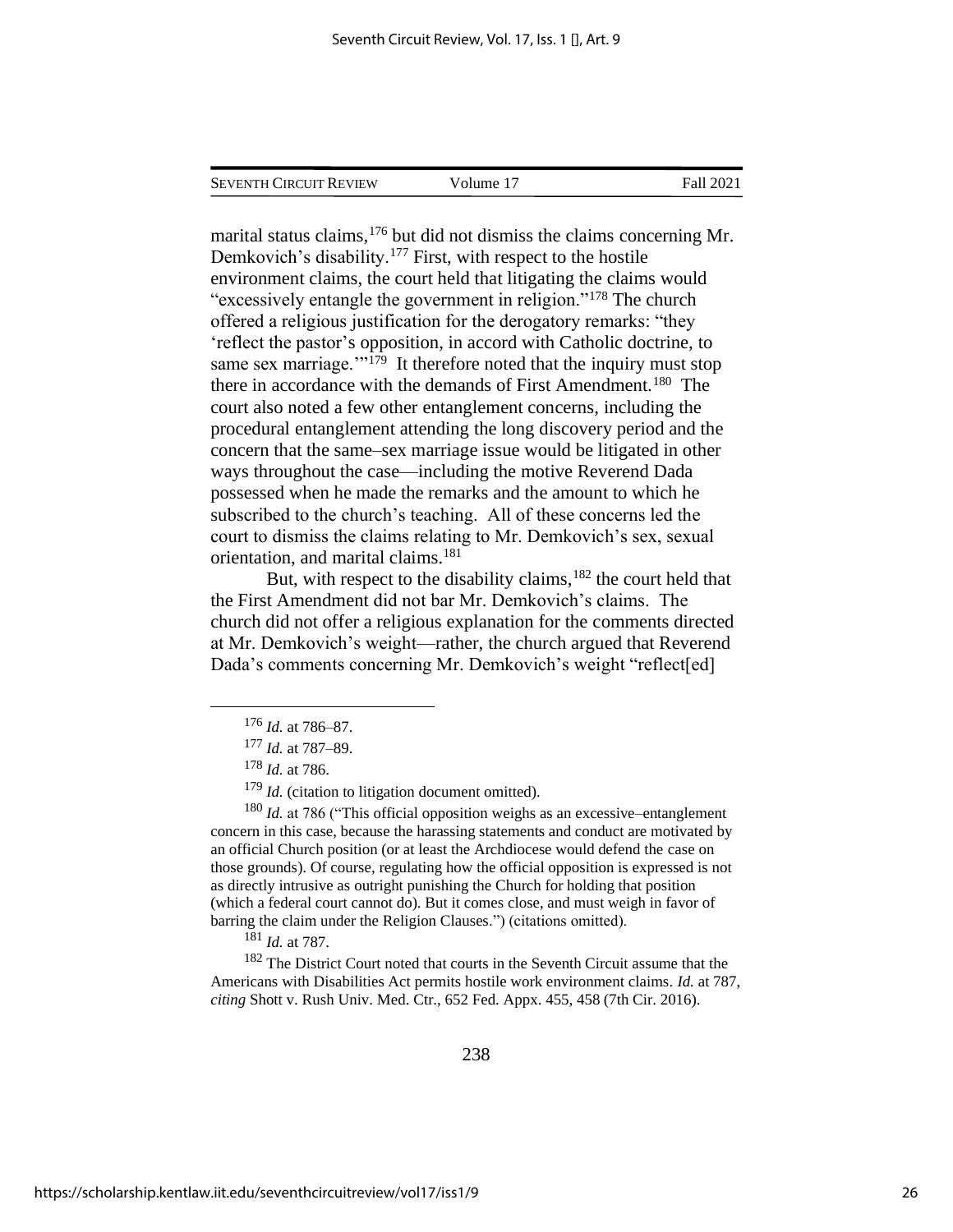| <b>SEVENTH CIRCUIT REVIEW</b> | Volume 17 | Fall 2021 |
|-------------------------------|-----------|-----------|
|                               |           |           |

the pastor's subjective views and/or evaluation of [Mr. Demkovich's] fitness for his position as a minister."<sup>183</sup> Because the disability claim did not implicate religious justification and therefore would not entangle the court with religious doctrines, the court allowed the disability hostile work environment claims to proceed.<sup>184</sup>

## *Panel of the Seventh Circuit*

With the permission of the District Court, the church filed an interlocutory appeal to the Seventh Circuit, certifying an answer to the question: "Under Title VII and the Americans with Disabilities Act, does the ministerial exception ban all claims of a hostile work environment brought by a plaintiff who qualifies as a minister, even if the claim does not challenge a tangible employment action?"<sup>185</sup> A three-judge panel of the Seventh Circuit, comprised of Judges Flaum, Rovner, and Hamilton,<sup>186</sup> answered the question in the negative and reversed the District Court's dismissal of the sex, sexual orientation, and marital hostile work environment claims.<sup>187</sup> Judge Hamilton authored and was joined in the majority opinion by Judge Rovner; Judge Flaum filed a dissenting opinion.<sup>188</sup>

The majority judges traced similar steps as the District Court judges. After reviewing *Hosanna-Tabor*, the court aligned the question presented with the aims of the Free Exercise Clause and the Establishment Clause. As stated in *Hosanna* and restated by Judge Hamilton, "[b]y imposing an unwanted minister, the state infringes the Free Exercise Clause, which protects a religious group's right to shape

<sup>188</sup> *Id.* at 719–20, 736.

<sup>183</sup> *Id.* at 788, *citing* Defendant's Reply Brief at ¶ 5.

<sup>184</sup> *See id.* at 788.

<sup>185</sup> Demkovich v. St. Andrew the Apostle Par. Calumet City, 793 F.3d 718 (7th Cir. 2020) *reh'g en banc granted, opinion vacated* (Dec. 9, 2020), *on reh'g en banc*, 3 F.4th 968 (7th Cir. 2021).

<sup>186</sup> *Id.* at 719.

<sup>187</sup> *Id.* at 720–21.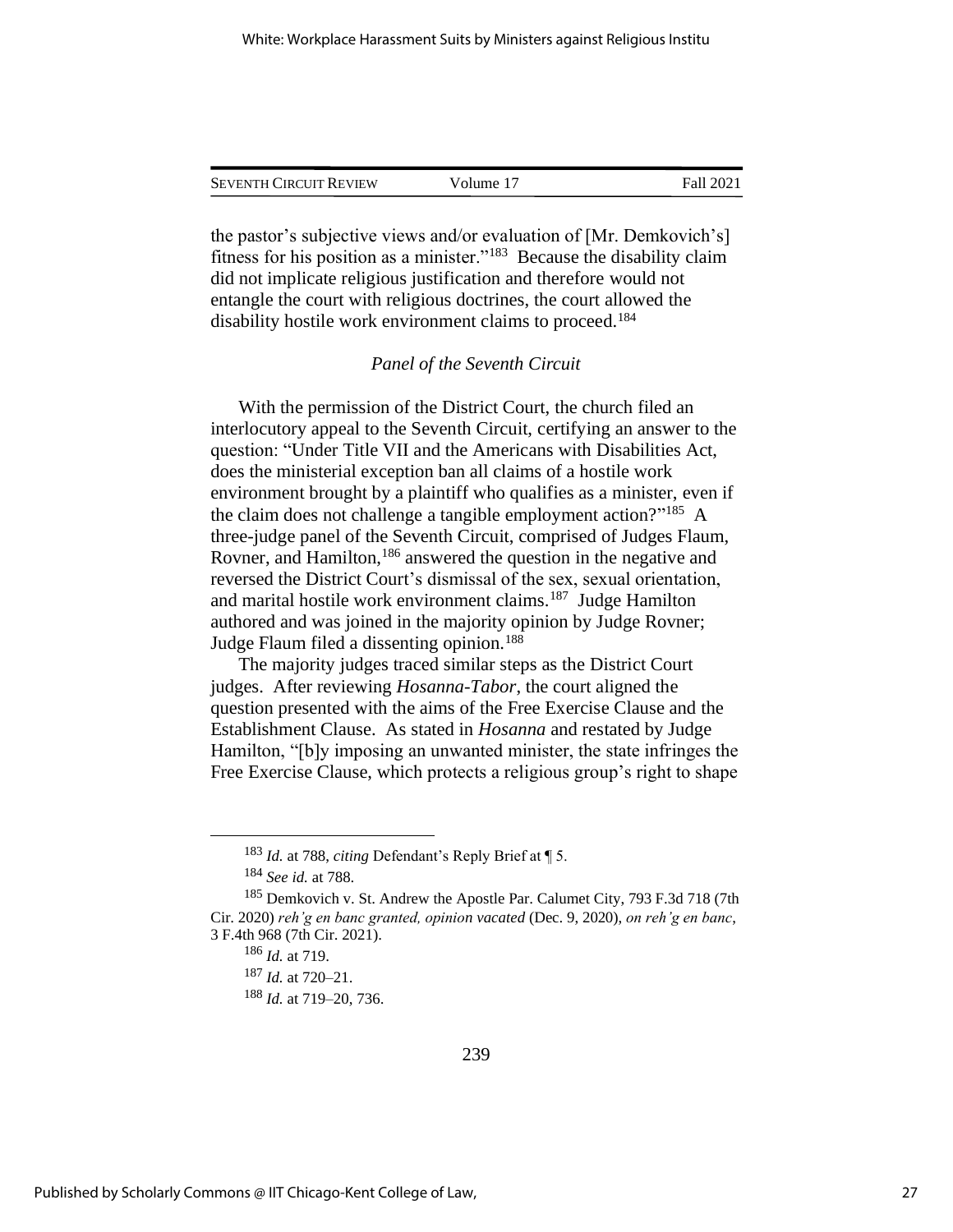SEVENTH CIRCUIT REVIEW Volume 17 Fall 2021

its own faith and mission through its appointments."<sup>189</sup> And, "[a]ccording the state the power to determine which individuals will minister to the faithful also violates the Establishment Clause, which prohibits government involvement in such ecclesiastical decisions."<sup>190</sup> Ultimately, the three-judge panel held that the ministerial exception did not apply at all: Mr. Demkovich could bring his disability claim and his sex and sexual orientation claims.<sup>191</sup>

#### *Seventh Circuit Sitting En Banc*

After the decision of the three-judge panel, the church sought a rehearing en banc.<sup>192</sup> The court granted the rehearing and ultimately vacated the three-judge panel opinion.<sup>193</sup> At the end of the day, the Seventh Circuit sitting en banc held that the ministerial exception categorically applies to hostile work environment claims brought by ministers against their religious employers.<sup>194</sup> Therefore, the Seventh Circuit sitting en banc instructed the lower court to dismiss all of Mr. Demkovich's hostile work environment claims, including the sex, sexual orientation, and marital status claims as well as the disability claim.<sup>195</sup>

<sup>195</sup> *Id.* at 985.

<sup>189</sup> *Id.* at 722 *citing* Hosanna-Tabor Evangelical Lutheran Church & Sch. v. E.E.O.C., 565 U.S. 171, 188 (2012)

<sup>190</sup> *Id.* at 722, *quoting Hosanna-Tabor*, 565 U.S. at 188–89.

<sup>191</sup> *Id.* at 735–36.

<sup>&</sup>lt;sup>192</sup> Demkovich v. St. Andrew the Apostle Par., Calumet City, 3 F.4th 968, 974–75 (7th Cir. 2021).

<sup>193</sup> *Id.*

<sup>&</sup>lt;sup>194</sup> *Id.* at 985 ("The First Amendment ministerial exception protects a religious organization's employment relationship with its ministers, from hiring to firing and the supervising in between. Adjudicating a minister's hostile work environment claims based on interaction between ministers would undermine this constitutionally protected relationship. It would also result in civil intrusion upon, and excessive entanglement with, the religious realm, departing from the teachings of Hosanna-Tabor and Our Lady of Guadalupe. Therefore, the ministerial exception precludes Demkovich's hostile work environment claims against the church.")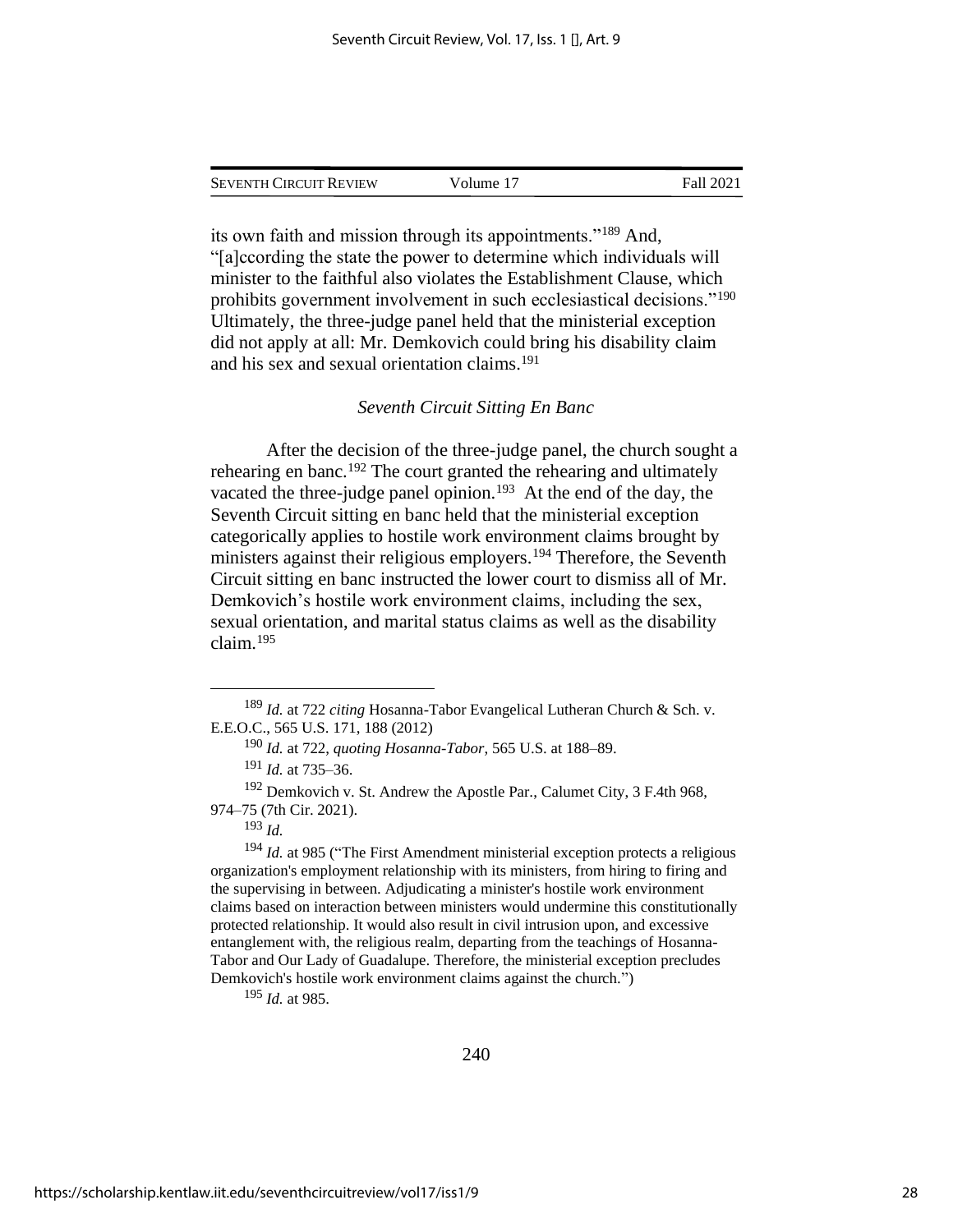| <b>SEVENTH CIRCUIT REVIEW</b> | Volume 17 | Fall 2021 |
|-------------------------------|-----------|-----------|
|                               |           |           |

To reach its conclusion that the ministerial exception categorically bars hostile work environment claims in the same way it does tangible employment actions including hiring and firing, the majority opinion pulled on the threads outlined by the Supreme Court in *Hosanna-Tabor* and *Our Lady*. 196 The court stated two "principles" gleaned from the two guiding Supreme Court cases: first, though the cases were centered on termination, the rationale of the two guiding cases is not limited to termination—rather, the rationale relates to the "entire employment relationship, including hiring, firing, and supervising in between."<sup>197</sup> Second, the court noted "we cannot lose sight of the harms—civil intrusion and excessive entanglement—that the ministerial exception prevents."<sup>198</sup>

The focus of the court on the relationship between two ministers boiled down to parts A and  $B<sup>199</sup>$ . The court held that adjudicating that relationship would, first, intrude on the church's "constitutionally protected relationship with its ministers,"<sup>200</sup> and second, "cause civil intrusion into, and excessive entanglement with, the religious sphere."<sup>201</sup>

## Ministerial Exception through *Hosanna-Tabor* and *Our Lady of Guadalupe*

Much of the court's opinion with respect to the relationship between ministers focused on differentiating the role and workplace environment of ministers from non–ministers.<sup>202</sup> The court noted that

<sup>196</sup> *See id.* at 975–78.

<sup>197</sup> *Id.* at 976–77, *citing Our Lady of Guadalupe*, 140 S. Ct. at 2060–61 [the court uses *id.* here but is unclear where the page is]; *Hosanna-Tabor*, 565 U.S. at 194–96.

<sup>198</sup> *Id.* at 977 *citing Our Lady of Guadalupe*, 140 S. Ct. at 2060–61; *Hosanna-Tabor*, 565 U.S. at 187–89.

<sup>199</sup> *See id.* at 977–83 (Parts A and B, respectively. Part C discusses other applications of the ministerial exception within the Seventh Circuit.

<sup>200</sup> *See id.* at 978.

<sup>201</sup> *Id.*

<sup>202</sup> See *id.* at 978.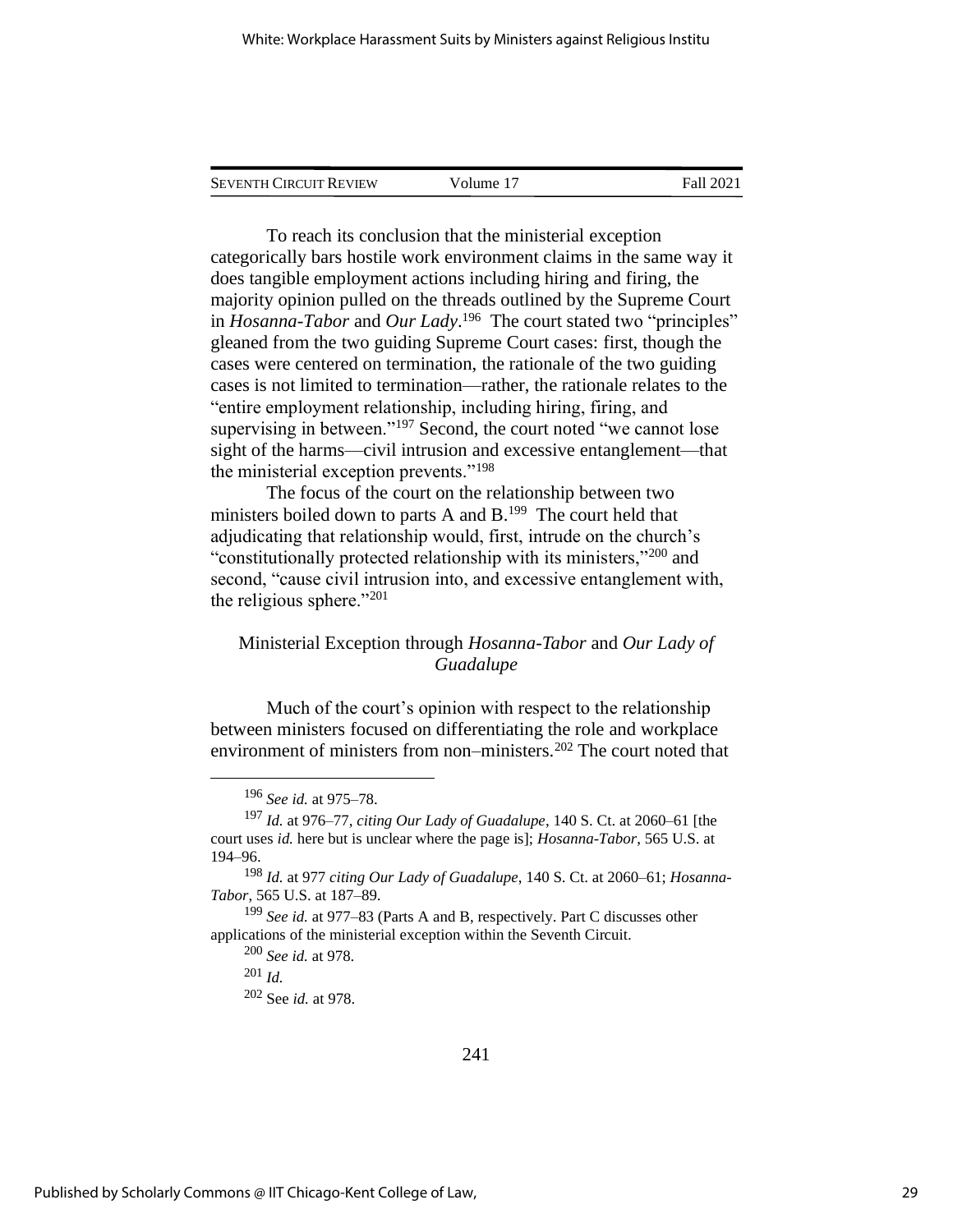| Seventh Circuit Review | Volume 17 | Fall 2021 |
|------------------------|-----------|-----------|
|                        |           |           |

if Mr. Demkovich's challenge succeeded, the court would be saying that his working conditions in the "ministerial work environment 'were so pervaded by discrimination that the terms and conditions of [his] employment were altered."<sup>203</sup> This pronouncement, the court said, would run counter to the purpose of the ministerial exception as outlined in *Hosanna-Tabor* and *Our Lady of Guadalupe*. <sup>204</sup> The ministerial relationship, because of its religious nature, is different than other types of employment relationships.<sup>205</sup> Because the religious liberty right at stake is the right of the church to determine which ministers preach its beliefs, so follows the right to control how those ministers preach its beliefs.<sup>206</sup> And, because "ministers and nonministers are different in kind, the First Amendment requires that their hostile work environment claims be treated differently."<sup>207</sup>

Ultimately, the court differentiates in multiple ways ministerial employees from non–ministerial employees. The ultimate takeaway for the court with respect to intruding on an ecclesiastical sphere is that "to render a legal judgment about Demkovich's work environment is to render a religious judgment about how ministers interact."<sup>208</sup> Further, in distinguishing itself from the dissent, the court noted that it is not condoning harassment in religious contexts.<sup>209</sup> Rather, the entire point of the ministerial exception is to preclude the intrusion of the government into a religious sphere that comes with deciding where ministerial supervision turns into ministerial harassment.<sup>210</sup>

According to the majority, its formulation of a ministerial exception that categorically bars hostile work environment claims fits

<sup>207</sup> *See id.* The court also referenced the uniquely religious nature of Mr. Demkovich's employment: in no other context, the court says, would Mr. Demkovich be required to play the organ or assist in the celebration of the Mass. Only a religious employer could institute that type of work requirement. *Id.*

<sup>203</sup> *See id. quoting* Vance v. Ball State Univ., 570 U.S. 421, 427 (2013).

<sup>204</sup> *See id.*

<sup>205</sup> *See id.*

<sup>206</sup> *See id.*

<sup>208</sup> *Id.* at 979, *citing* McCarthy v. Fuller, 714 F.3d 971, 976 (7th Cir. 2013). <sup>209</sup> *Id.*

<sup>210</sup> *Id.*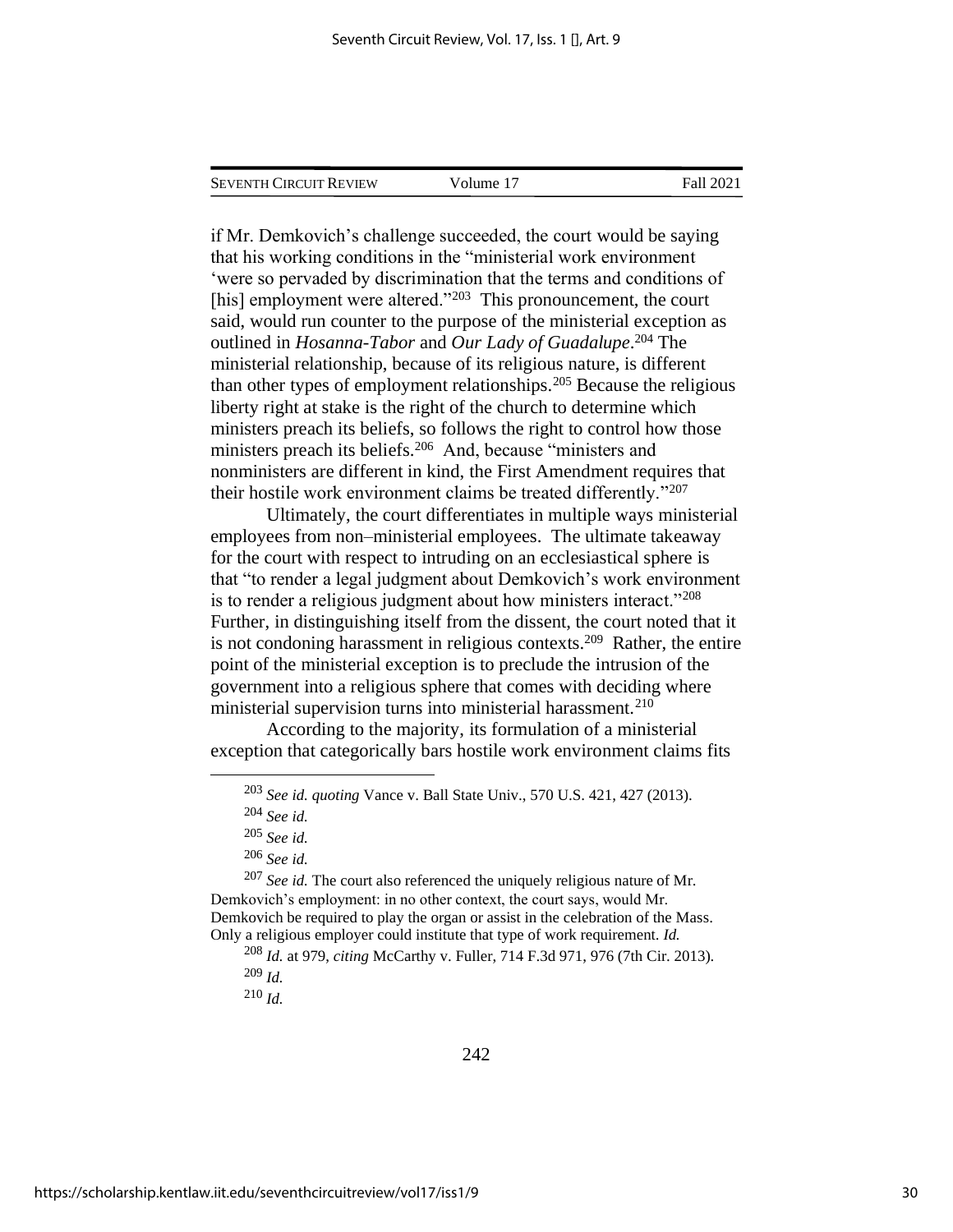| <b>SEVENTH CIRCUIT REVIEW</b> | Volume 17 | Fall 2021 |
|-------------------------------|-----------|-----------|
|                               |           |           |

within the framework of *Our Lady of Guadalupe* because the supervision of a church's ministers "is as much a 'component' of its autonomy as 'is the selection of the individuals who play certain key roles.'"<sup>211</sup> Importantly, the court noted that its conception of the ministerial exception protects a religious institution's right to select and control its ministers from the beginning, middle and end. "It would be incongruous if the independence of religious organizations mattered only at the beginning (hiring) and the end (firing) of the ministerial relationship, and not in between (work environment)."<sup>212</sup>

Finally, with respect to the church autonomy issue, the court underscored the Supreme Court's holding in *Hosanna-Tabor*: the purpose of the ministerial exception does not just insulate churches from religiously motivated conduct, but rather it is concerned with reducing the government's involvement with "internal church decision[s] that affect[] the faith and mission of the church itself."<sup>213</sup> Therefore, a religious organization should not and does not need to give religious justification for its termination claims for those claims to be barred under the ministerial exception—and the same is true, the Seventh Circuit reasoned, for hostile work environment claims.<sup>214</sup>

After its discussion of the importance of allowing the internal self-governance of the church, the court then moved to an analysis of the Free Exercise Clause and Establishment Clause entanglement concerns endemic in the scrutiny of hostile work environment claims in the ministerial context.<sup>215</sup>

## Free Exercise Clause

<sup>211</sup> *Id.* at 989, *quoting Our Lady of Guadalupe*, 140 S. Ct. at 2060.

<sup>212</sup> *Id. citing Our Lady of Guadalupe*, 140 S. Ct. at 2060 (relying on the Supreme Court's use of the word "supervise" in addition to select and remove ministers "without interference by secular authorities"); *Hosanna-Tabor*, 565 U.S. at 194–95 (focusing on the word "select and *control*") (emphasis added by court).

<sup>213</sup> *Id.* at 980 *quoting Hosanna-Tabor*, 565 U.S. at 190.

<sup>214</sup> *Id.*

<sup>215</sup> *See id.*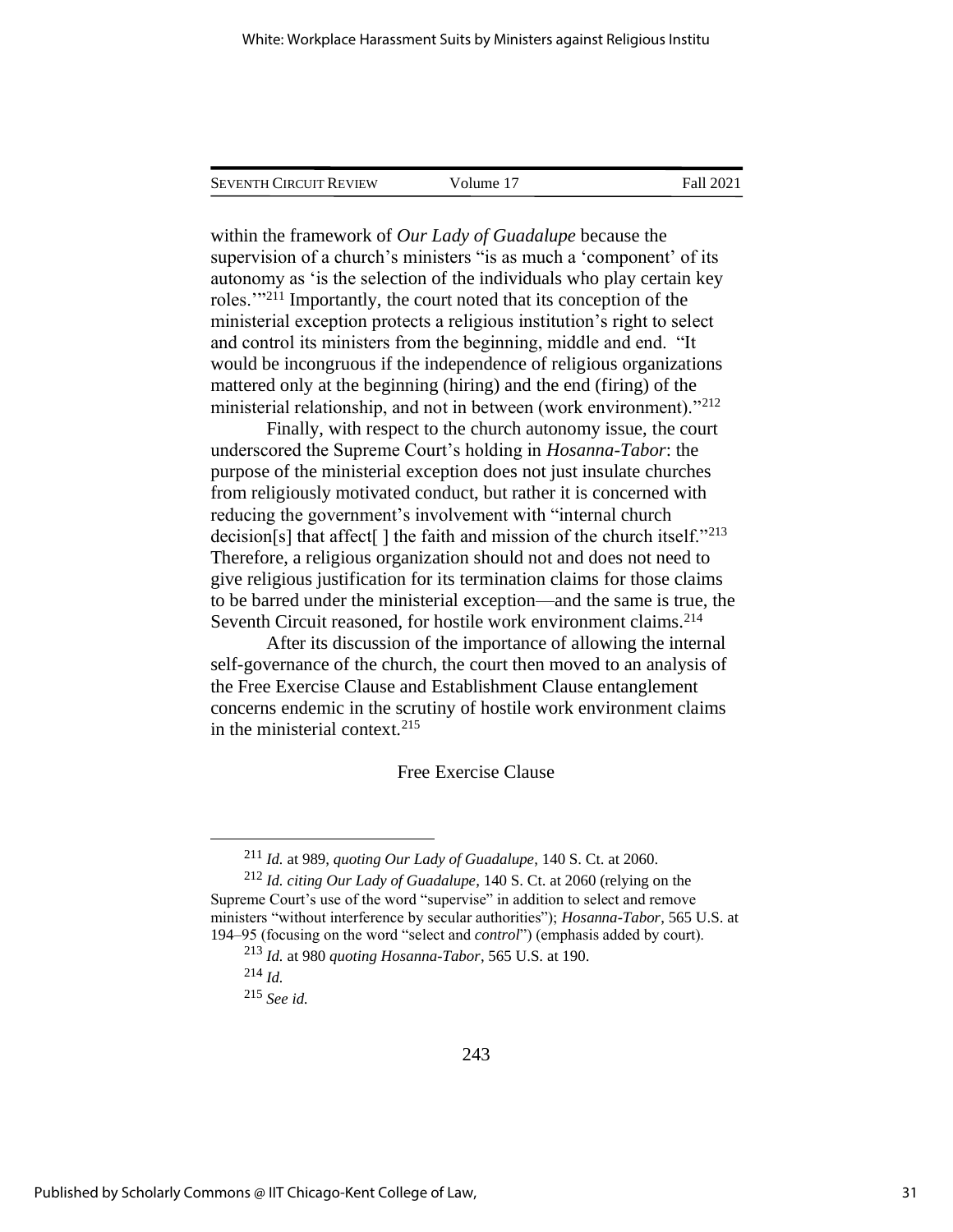SEVENTH CIRCUIT REVIEW Volume 17 Fall 2021

The court restated the "litany"<sup>216</sup> of Free Exercise Clause issues that hostile work environment claims by ministers against ministers raise.<sup>217</sup> Courts would need to intrude on the "realm" of the church in order to judge the relationship between the ministers because the "questions of church discipline and the composition of the church hierarchy are at the core of ecclesiastical concern."<sup>218</sup> Fear of liability due to workplace environment claims might force a church to behave differently than its religious mission<sup>219</sup>—and, returning to the elements of a hostile work environment claim, adjudicating whether discrimination "pervaded" a workplace necessarily would require "intrusion into a religious thicket"<sup>220</sup> The Seventh Circuit summarily stated that "[t]he First Amendment outlaws such intrusion."<sup>221</sup>

Further, interfering with the internal governance of a church is something that the government simply must not do. $^{222}$  The court noted the difficulties of inquiring into the manner in which Reverend Dada was controlling the conduct of Mr. Demkovich as a part of his religious duties as past and what part of his conduct was discriminatory.<sup>223</sup> "How is a court to determine discipline from discrimination? Or advice from animus?"<sup>224</sup> Such questions, the court opined, are unanswerable without intruding on the church's Free Exercise rights.<sup>225</sup>

<sup>219</sup> Query whether this is actually true.

<sup>220</sup> *Demkovich*, 3 F.4th at 980, *citing Milviojevich*, 426 U.S. at 719.

<sup>221</sup> *Id.*, *citing* Our Lady of Guadalupe Sch. v. Morrissey-Berru, 140 S. Ct. 2049, 2060 (2020).

<sup>222</sup> *Id.*, *quoting* Korte v. Sebelius, 735 F.3d 654, 678 (7th Cir. 2013) ("civil authorities have no say over matters of religious governance").

<sup>223</sup> *Id.*

<sup>224</sup> *Id.*, citing *Hosanna-Tabor*, 565 U.S. at 205.

<sup>225</sup> *Id.* at 981. The court discusses this problem in the Free Exercise context, but I think it might be better discussed in the Establishment Clause context of entanglement.

<sup>216</sup> *Id.*

<sup>217</sup> *Id.*

<sup>218</sup> *Id.* quoting Serbian E. Orthodox Diocese for U.S. of America & Canada v. Milivojevich, 426 U.S. 696, 717 (1976).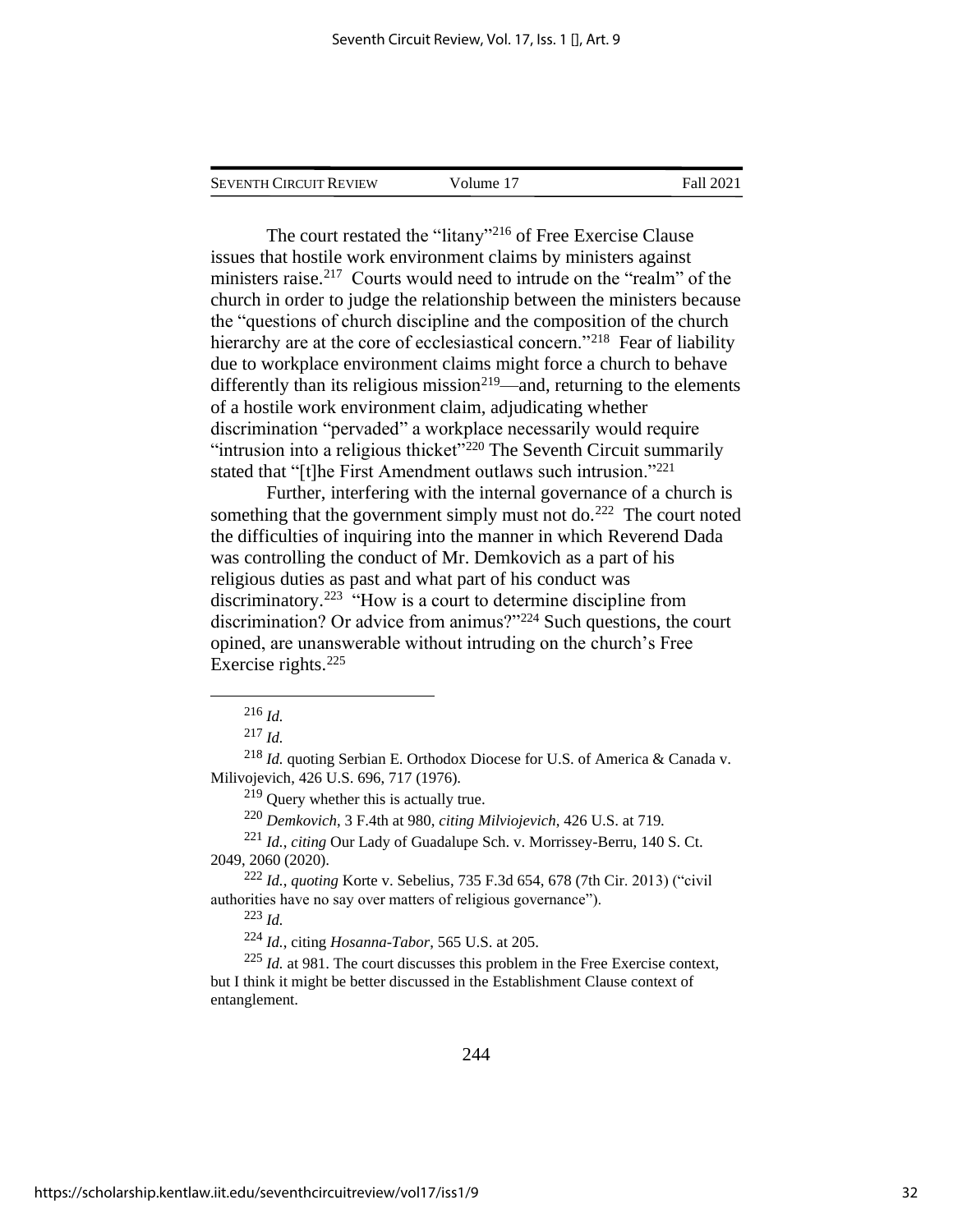SEVENTH CIRCUIT REVIEW Volume 17 Fall 2021

#### Establishment Clause

The court also analyzed the Establishment Clause justifications for invoking a categorical ministerial exception to hostile work environment claims. While the level of entanglement that violates the Establishment Clause must be "excessive," the court still was convinced that hostile work environment claims categorically must involve "government action . . . involv[ing] 'intrusive government participation in, supervision of, or inquiry into religious affairs."<sup>226</sup> Ultimately, to the en banc panel, the nature of hostile work environment claims would result in "endless inquiries"<sup>227</sup> of whether individual acts were harassment or based on church doctrine.<sup>228</sup>

In addition, the majority further discussed the inability of secular courts to resolve religious questions.<sup>229</sup> While the court pulled the thread that "[i]nteraction between church and state is inevitable,"<sup>230</sup> the court noted that far less entanglement has been considered by the Supreme Court to be impermissible entanglement.<sup>231</sup> Further, procedural entanglement is another concern. The court even pointed out the nature of Mr. Demkovich's lawsuit as evidence of the procedural entanglement concern—the case comprised two District

<sup>226</sup> *Id.* at 981 *citing* Vision Church v. Vill. of Long Grove, 468 F.3d 975, 995 (7th Cir. 2006) (quoting United States v. Indianapolis Baptist Temple, 224 F.3d 627, 631 (7th Cir. 2000)).

<sup>227</sup> *Id.*, *citing* Alicea-Hernadez v. Catholic Bishop of Chi., 320 F.3d 698, 703 (7th Cir. 2003) ("A hostile work environment claim based on the relationship between ministers 'would enmesh the court in endless inquiries as to whether each discriminatory act was based in Church doctrine or simply secular animus.").

<sup>228</sup> *Id.* The court also used some language concerning the impropriety of a judge or jury resolving such claims.

<sup>229</sup> *Id.*

<sup>230</sup> *Id.* at 982 *quoting* Agostini v. Felton, 521 U.S. 203, 233 (1997).

<sup>&</sup>lt;sup>231</sup> *Id.* One example the court used was public schools allowing prayer before football games. *Id.*, *citing* Santa Fe Indep. Sch. Dist. v. Doe, 530 U.S. 290, 301–30 (2000).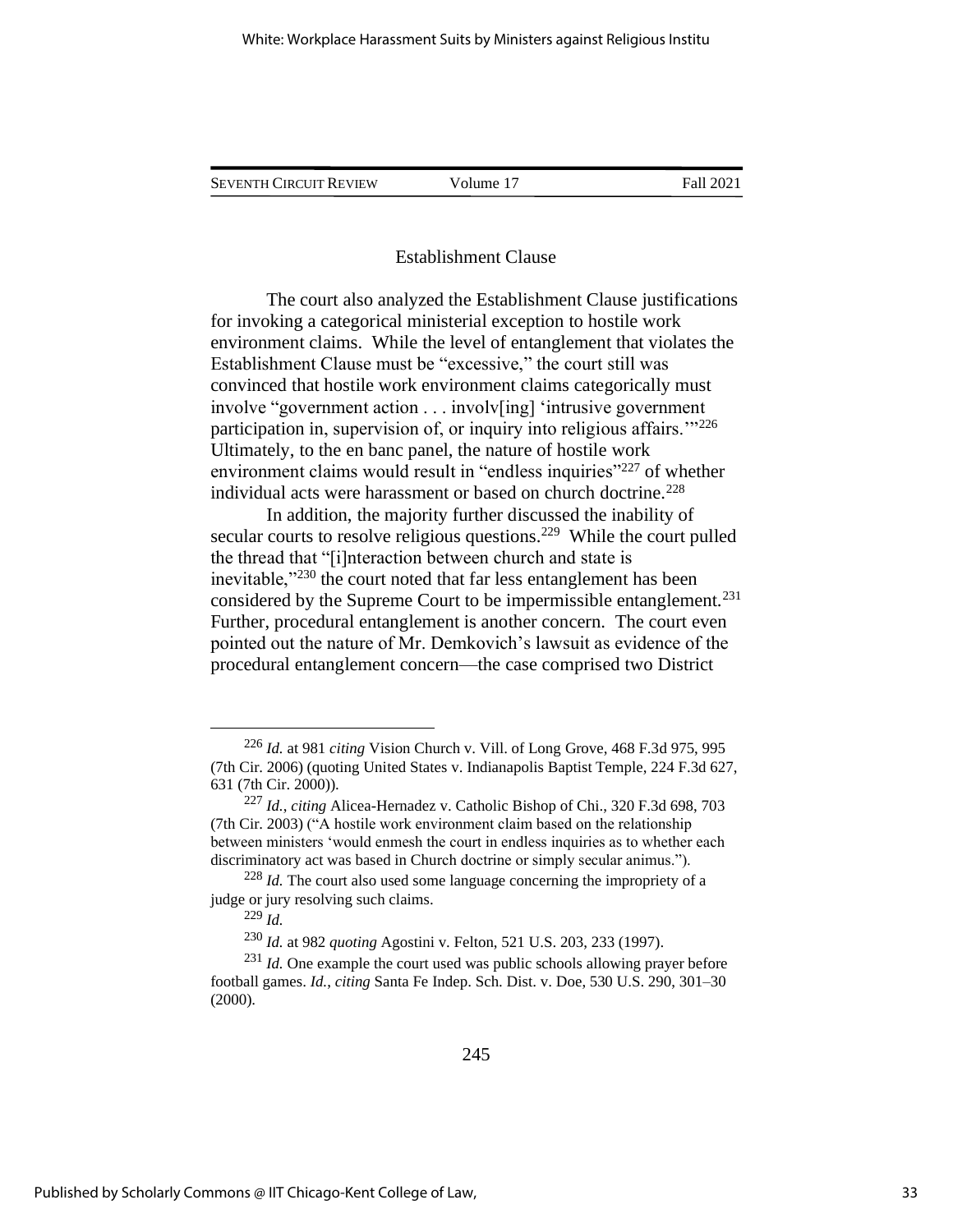| <b>SEVENTH CIRCUIT REVIEW</b> | Volume 17 | Fall 2021 |
|-------------------------------|-----------|-----------|
|                               |           |           |

Court decisions and orders, two motions to dismiss, a panel hearing, an interlocutory appeal, and finally an en banc rehearing.<sup>232</sup>

Further, if the ministerial exception did not apply to the church, the court said that the next best affirmative defense the church could allege would be one emerging from employment caselaw: namely, that the employer, in this case the church, "exercised reasonable care to prevent and correct promptly" the problematic behavior, and that Demkovich "unreasonably failed to take advantage" of those preventative measures.<sup>233</sup> By engaging in that inquiry, "every step' that the church took (or failed to take)" would be closely examined $^{234}$ This inquiry drags the court into an area it cannot go by virtue of the First Amendment.<sup>235</sup>

Further, the majority acknowledged that churches are not immune from suit or from regulation in general.<sup>236</sup> Some regulations, like fire inspections and Fair Labor Standards, are permissible.<sup>237</sup> The same is true for criminal and tort law—there is generally no immunity for crimes or torts committed by ministers.<sup>238</sup> Therefore, while the ministerial exception, in the eyes of the court, extends to hostile work environment claims, other types of claims relating to the same conduct "may be independently actionable, as the protection of the ministerial exception inures to the religious organizations, not to the individuals within them."239

<sup>239</sup> *Id.*

<sup>&</sup>lt;sup>232</sup> *Id.* ("But like the Fourth Circuit, we worry about a "protracted legal process" pitting church and state as adversaries." [citation] This case's history shows the prejudicial effects of incremental litigation: two motions to dismiss, two subsequent decisions and orders, the beginnings of discovery, an interlocutory appeal, a panel opinion, and now en banc rehearing.") (citation omitted).

<sup>233</sup> *See id.* at 983, *quoting* Burlington Indus., Inc. v. Ellerth, 524 U.S. 742, 765 (1998)

<sup>234</sup> *See id., quoting* Elvig v. Calvin Presbyterian Church, 375 F.3d 951, 973 (9th Cir. 2004).

<sup>235</sup> *See id.*

<sup>236</sup> *Id.* at 982.

<sup>237</sup> *Id.*

<sup>238</sup> *Id.*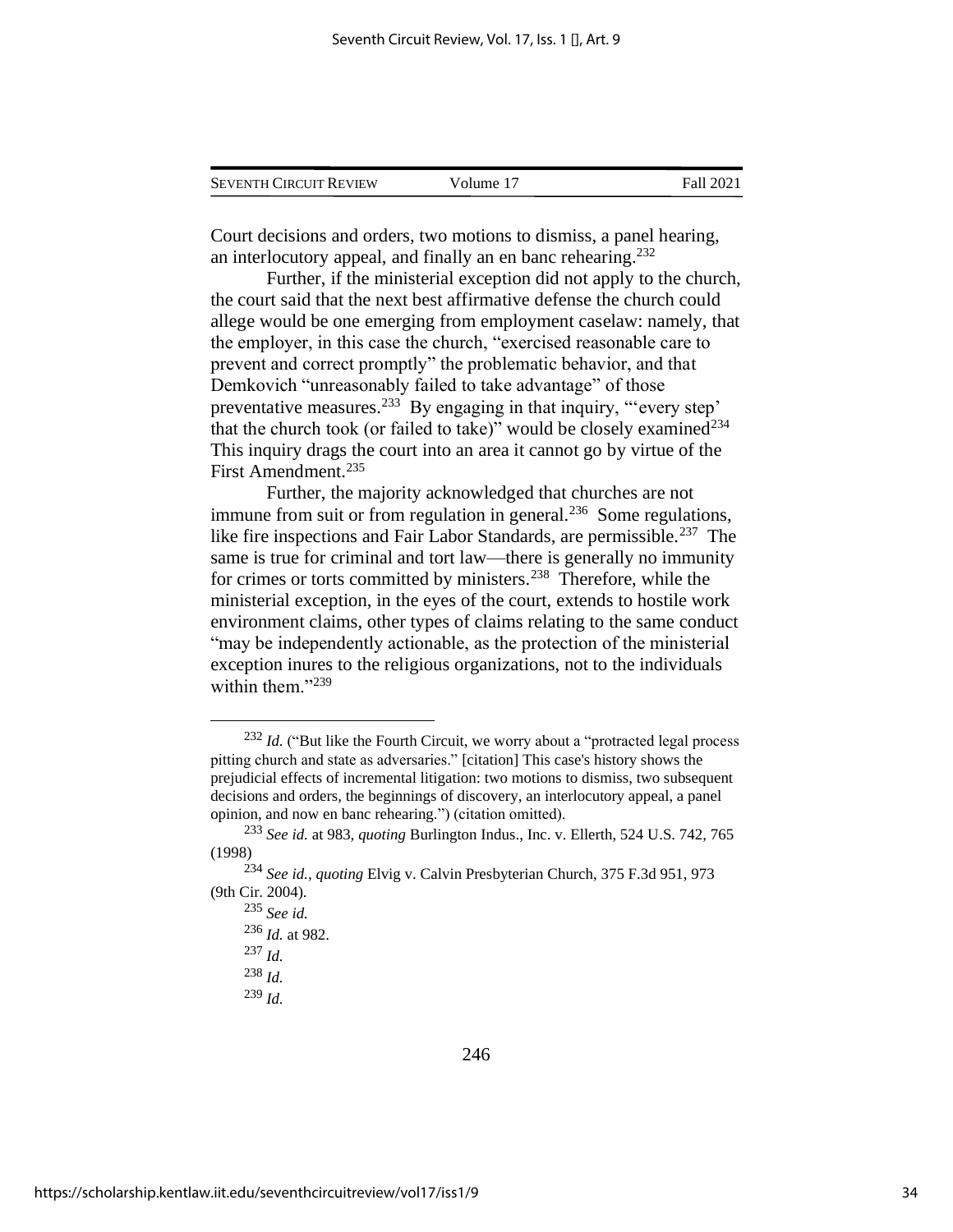| <b>SEVENTH CIRCUIT REVIEW</b> | Volume 17 | Fall 2021 |
|-------------------------------|-----------|-----------|
|                               |           |           |

This, it seems, is the heart of the issue decided by the majority. If a minister commits a tort, that tort is not a direct result of that protected ministerial relationship.<sup>240</sup> However, in the employment context, that employment claim goes directly to the heart of the beliefs of the church. Though the court acknowledged that employment discrimination statutes "serve 'undoubtedly important' societal interests,"<sup>241</sup> even the process of inquiring into the competing interests between employment law statutes "may impinge on rights guaranteed by the Religion Clauses."<sup>242</sup> Therefore, the ministerial exception prevailed—which translated to, in the eyes of the majority, the ministerial exception precluding all hostile work environment claims.<sup>243</sup>

To round out its analysis, the majority opinion analyzed several ministerial exception cases within the Seventh Circuit<sup>244</sup> as well as those ministerial exception cases in the Ninth<sup>245</sup> and Tenth<sup>246</sup> circuits that concern hostile work environment claims.

The court responded<sup> $247$ </sup> to the dissent's argument that the "neutral, secular principles of law" theory should apply as it does in cases that concern "property, contract, tax, and tort cases."<sup>248</sup> However, the court noted that precedent<sup> $249$ </sup> to that effect only concerned outward "outward physical acts," while the ministerial exception line of cases concerned matters of internal church governance.<sup>250</sup>

<sup>242</sup> *Id.*, *citing* NLRB v. Cath. Bishop of Chi., 440 U.S. 490, 502 (1979).

<sup>250</sup> *Id.*

<sup>240</sup> *Id.* at 983.

<sup>241</sup> *Id.*, *quoting Hosanna-Tabor*, 565 U.S. at 196

<sup>243</sup> *See id.* at 985*.*

<sup>244</sup> *Id.* at 983–85

<sup>245</sup> *See infra* at Part III.B.

<sup>246</sup> *See infra* at Part III.B.

<sup>247</sup> *Demkovich*, 3 F.4th at 980.

<sup>248</sup> *Id.* at 980 (*quoting* Hamilton, J., dissenting, at *id.* at 993).

<sup>249</sup> *See id.* at 980, *citing* Emp. Div., Dept. of Hum. Res. of Ore. v. Smith, 494 U.S. 872, 879 (1990).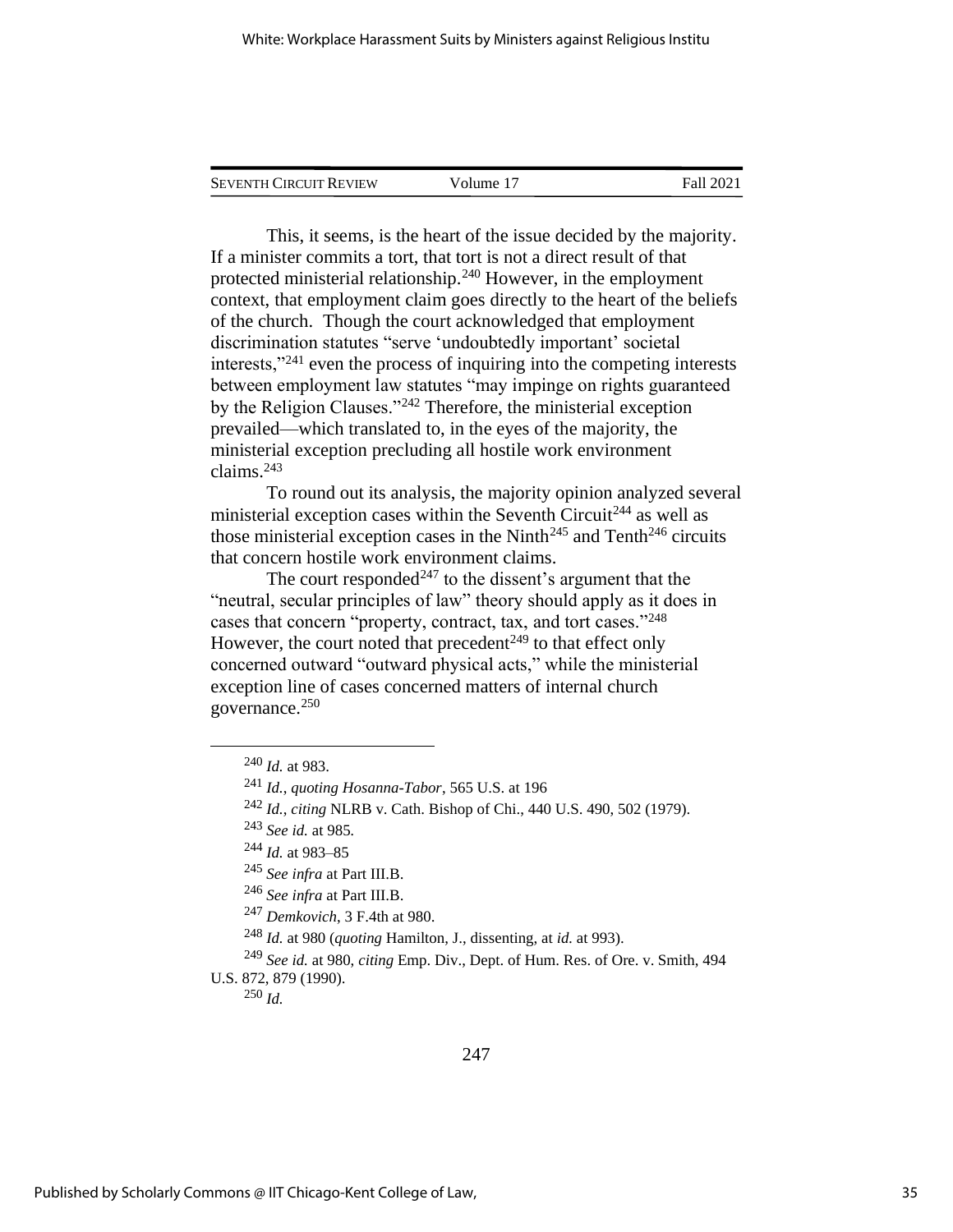| <b>SEVENTH CIRCUIT REVIEW</b> | Volume 17 | Fall 2021 |
|-------------------------------|-----------|-----------|
|                               |           |           |

The ultimate holding of the Seventh Circuit sitting en banc precluded, as a categorical matter, ministers from bringing hostile work environment claims against their religious institution employers and against other ministers.<sup>251</sup> The ultimate takeaway from *Demkovich* is that ministers are now precluded from bringing any hostile work environment claim against their religious institution employers, no matter the level of severity and no matter the level to which the offensive conduct is intertwined with religion.<sup>252</sup>

### PART III : ANALYSIS

Reading *Demkovich* in tandem with the principles outlined in *Our Lady of Guadalupe* and *Hosanna-Tabor* render the decision unsurprising.<sup>253</sup> However, the question remains whether the sweeping decision was constitutionally required. Each of the following sections of this Part, *infra*, will further probe the Seventh Circuit's decision: was it merely permitted by or indeed required by the Religion Clauses? What can one make of the negative externalities of the decision?

## *What the Constitution Requires Versus What It Permits: A Case for Case-by-Case Analyses*

In reading *Hosanna-Tabor* and *Our Lady of Guadalupe*, the decision of the Seventh Circuit seems to agree with what the

<sup>&</sup>lt;sup>251</sup> *Id.* at 985 ("The First Amendment ministerial exception protects a religious organization's employment relationship with its ministers, from hiring to firing and the supervising in between. Adjudicating a minister's hostile work environment claims based on interaction between ministers would undermine this constitutionally protected relationship.").

<sup>252</sup> *See id.*

<sup>253</sup> While *Hosanna-Tabor* specifically declines to apply its reasoning to employment claims other than wrongful termination claims, the door was left open, not closed. *See* Hosanna-Tabor Evangelical Lutheran Church & Sch. v. E.E.O.C., 565 U.S. 171, 196 (2012) ("We express no view on whether the exception bars other types of suits, including actions by employees alleging breach of contract or tortious conduct by their religious employers.").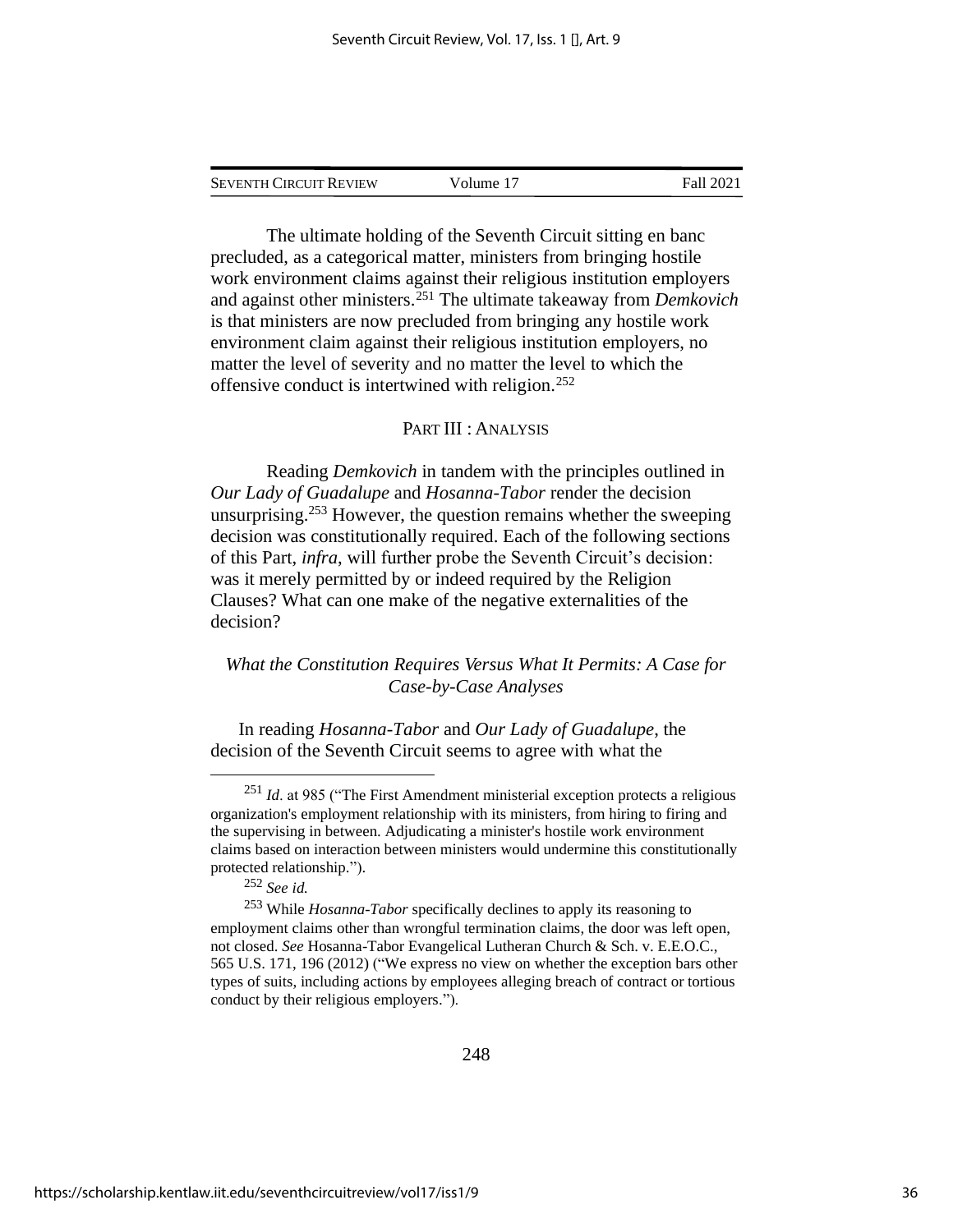| Seventh Circuit Review | Volume 17 | Fall 2021 |  |
|------------------------|-----------|-----------|--|
|                        |           |           |  |

Constitution permits.<sup>254</sup> However, it is not clear that the First Amendment *requires* a total bar to workplace harassment claims in the same way that wrongful termination suits are barred.<sup>255</sup> While it is clear from the Supreme Court's precedent that the ministerial exception is required in every hiring and firing context,  $256$  it is not clear that the ministerial exception is required in every hostile work environment context.<sup>257</sup> The hiring and firing of a minister directly intrudes into the ecclesiastical zone into which the government must not intrude (Free Exercise), and the inquiry into the firing (and the subsequent investigations of the animating forces behind it) ultimately will entangle courts with religion in an impermissible manner (Establishment Clause).<sup>258</sup> Therefore, in the hiring and firing context, the decision of the court makes complete sense—it must totally be the prerogative of the church to decide who shall minister to their flock.<sup>259</sup>

However, the concerns are less in the hostile work environment claim. First, the remedies are different<sup>260</sup>: rather than asking for reinstatement, the remedy is pecuniary damages for the harms caused

<sup>254</sup> *See generally id.*; Our Lady of Guadalupe Sch. v. Morrissey-Berru, 140 S. Ct. 2049, 2069 (2020) (both cases stating the importance of the ministerial exception and the breadth of its reach).

<sup>255</sup> *See Hosanna-Tabor*, 565 U.S. at 196 ("We express no view on whether the exception bars other types of suits, including actions by employees alleging breach of contract or tortious conduct by their religious employers.")

<sup>256</sup> *See Hosanna-Tabor*, 565 U.S. at 196.

<sup>257</sup> *See Demkovich*, 3 F.4th at 985–96 (Hamilton, J., dissenting); Bollard v. Cal. Province of the Soc'y of Jesus, 196 F.3d 940 (9th Cir. 1999); *see also Hosanna-Tabor*, 565 U.S. at 196.

<sup>258</sup> *See Hosanna-Tabor*, 565 U.S. at 196.

<sup>259</sup> *See id.*, *Our Lady of Guadalupe*, 140 S. Ct. at 2069; *see also* Bostock v. Clayton County, Georgia 140 S. Ct. 1731 (2020).

<sup>260</sup> *Compare* Demkovich v. St. Andrew the Apostle Par. Calumet City, 343 F. Supp. 3d 772, 776 (N.D. Ill. Sept. 30, 2018), *aff'd in part, rev'd in part and remanded, reh'g en banc granted, opinion vacated*, 973 F.3d 718 (7th Cir. 2020*)*, *on reh'g en banc,* 3 F.4th 968 (7th Cir. 2021), *aff'd in part, rev'd in part and remanded with* Demkovich v. St. Andrew the Apostle Par., Calumet City, 2017 WL 4339817, \*2 (N.D. Ill. Aug. 31, 2018) (note the difference between remedies requested in employment discrimination claims and hostile work environment claims).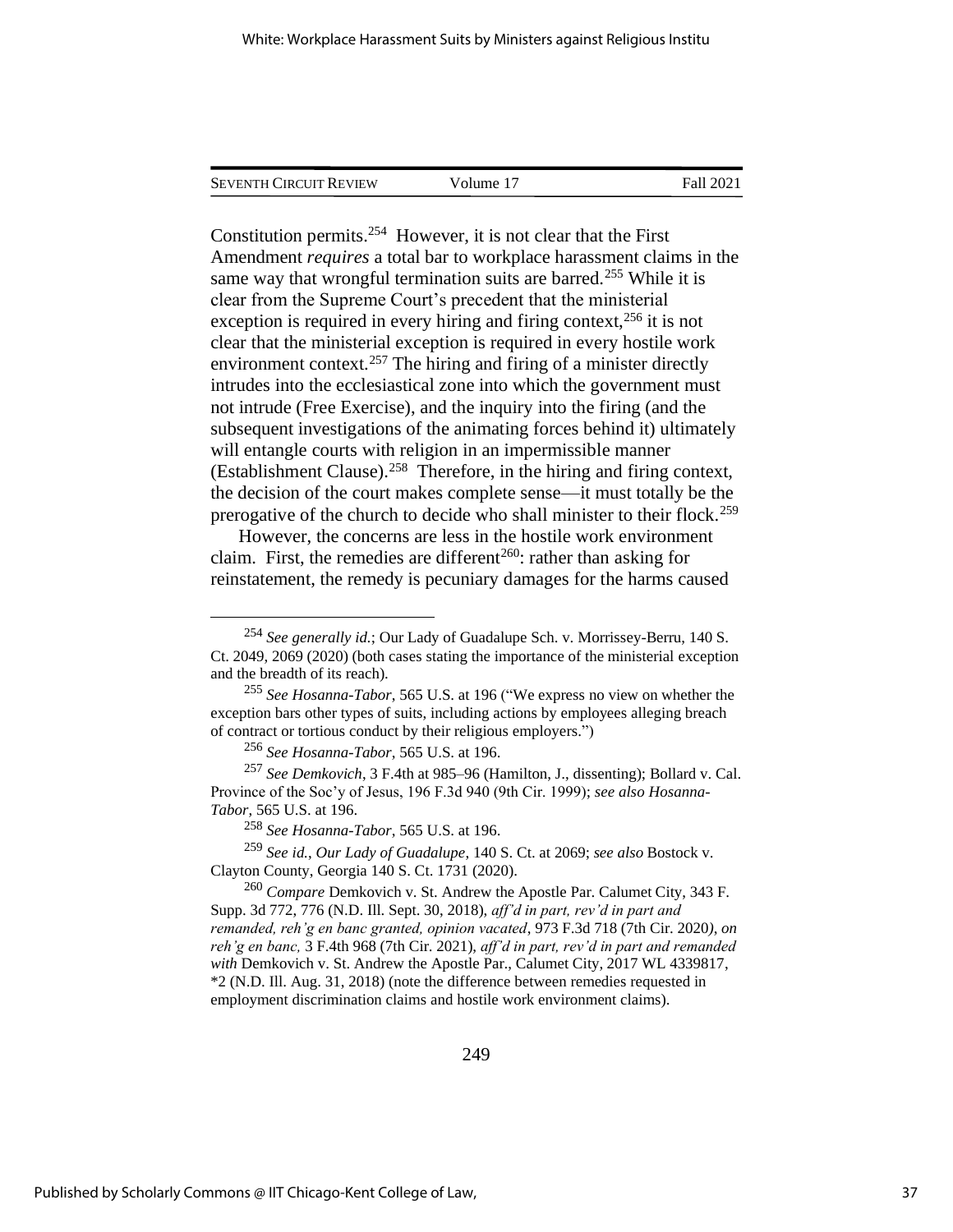| <b>SEVENTH CIRCUIT REVIEW</b> | Volume 17 | Fall 2021 |
|-------------------------------|-----------|-----------|
|                               |           |           |

during employment.<sup>261</sup> Therefore, the concern the court had in the en banc opinion vis à vis the Free Exercise clause's prohibition on requiring the hiring or punishing the firing of a minister is different in kind between wrongful termination and hostile work environment claims. Second, as discussed *supra* at Part I, the twin justifications for a robust application of the ministerial exception come from the Religion Clauses.<sup>262</sup> However, as the District Court pointed out in reference to the harassment on the basis of disability Mr. Demkovich experienced, there was no discernible religious issue at stake.<sup>263</sup> This is reminiscent of the Ninth Circuit case in which the court held that a Jesuit novice, who was the victim of sexual harassment by a superior, was not precluded under the ministerial exception from filing a Title VII claim against Jesuit order. 264 The Jesuit order itself condemned the action<sup>265</sup>—and it appears that the same is true for the comments Reverend Dada made about Mr. Demkovich's weight: the Church itself did not claim the comments as religiously motivated.<sup>266</sup> Issues that do not touch on religious principles, even though the actors may be ministers, should still be subject to claims of workplace harassment. According to the District Court, the only proper way to properly take

<sup>261</sup> *See Demkovich*, 343 F. Supp. at 776 (N.D. Ill. Sept. 30, 2018), *aff'd in part, rev'd in part and remanded, reh'g en banc granted, opinion vacated*, 973 F.3d 718 (7th Cir. 2020*)*, *on reh'g en banc,* 3 F.4th 968 (7th Cir. 2021), *aff'd in part, rev'd in part and remanded*.

<sup>262</sup> *See supra* at Part I.

<sup>263</sup> *Demkovich*, 343 F. Supp. 3d at 787–89 *aff'd in part, rev'd in part and remanded, reh'g en banc granted, opinion vacated*, 973 F.3d 718 (7th Cir. 2020*)*, *on reh'g en banc,* 3 F.4th 968 (7th Cir. 2021), *aff'd in part, rev'd in part and remanded*.

 $^{264}$  Bollard v. Cal. Province of the Soc'y of Jesus, 196 F.3d 940, 944–46 (9th Cir. 1999).

<sup>265</sup> *Id.* at 947.

<sup>266</sup> *See Demkovich*, 343 F. Supp. 3d at 787–88 *aff'd in part, rev'd in part and remanded, reh'g en banc granted, opinion vacated*, 973 F.3d 718 (7th Cir. 2020*)*, *on reh'g en banc,* 3 F.4th 968 (7th Cir. 2021), *aff'd in part, rev'd in part and remanded*. ("Here, the Archdiocese offers no religious explanation for the alleged disability discrimination. The Archdiocese justifies the comments as "reflect[ing] the pastor's subjective views and/or evaluation of Plaintiff's fitness for his position as a minister.").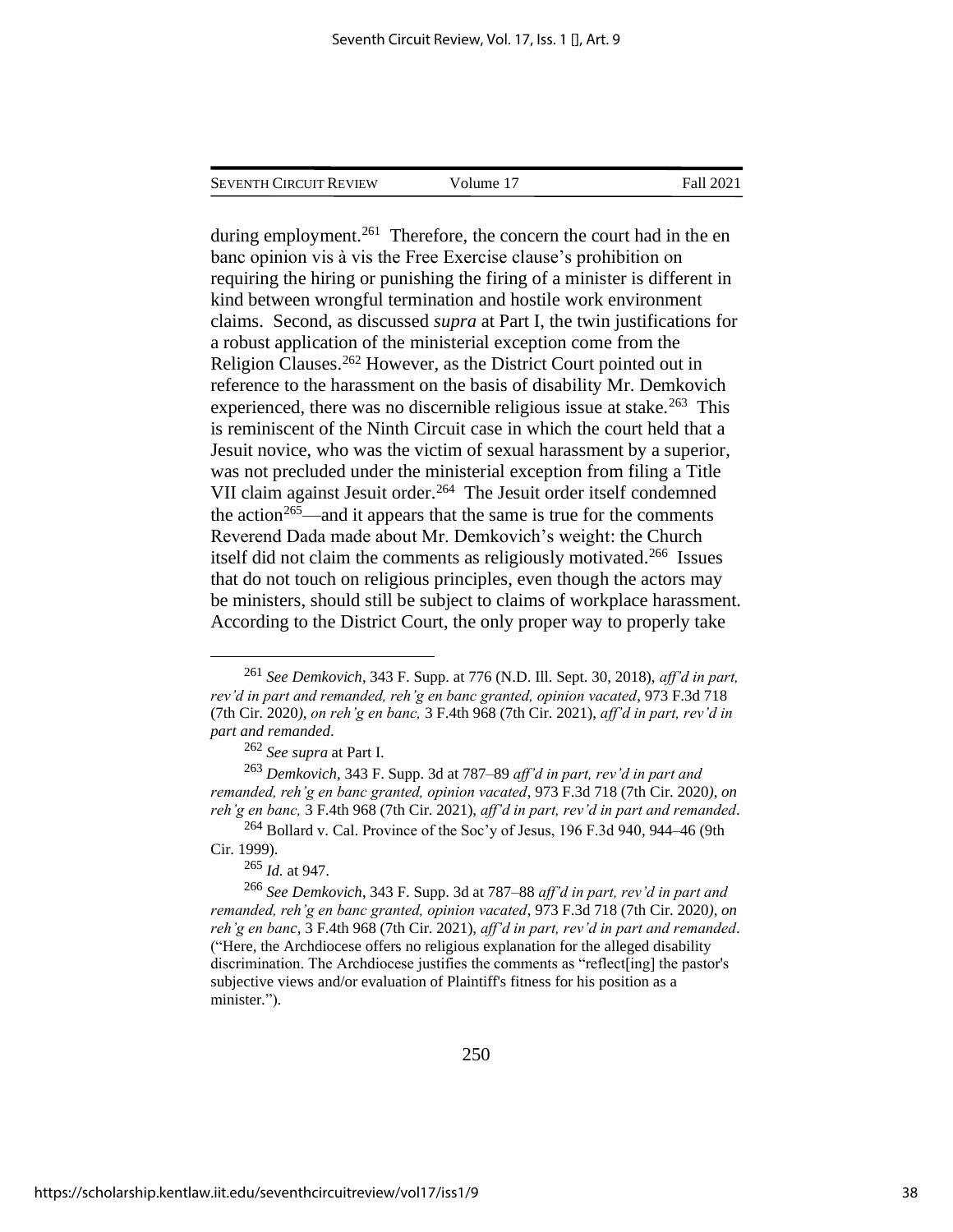| <b>SEVENTH CIRCUIT REVIEW</b> | Volume 17 | Fall 2021 |
|-------------------------------|-----------|-----------|
|                               |           |           |

account for these non-religious claims brought by ministers is to use a case-by-case analysis, rather than a categorical bar.

Accordingly, a better approach for the en banc panel to take would have been to adopt the reasoning of the District Court.<sup>267</sup> Rather than categorically bar hostile work environment claims because of the potential of entanglement between the government and religion,<sup>268</sup> the District Court assessed whether the Supreme Court's formulation of the ministerial exception necessarily includes hostile work environment claims.<sup>269</sup> To do that, District Court charted the spectrum of employment claims that could be swept under the umbrella of the ministerial exception.<sup>270</sup> On the one end, the court reasoned, the Supreme Court has definitely held that it is the complete prerogative of religious institutions to select and retain their ministers.<sup>271</sup> In addition, other tangible employment actions, though they have not been discussed by the Supreme Court, have been viewed by other circuits as covered by the ministerial exception.<sup>272</sup> Tangible employment actions involving ministers include denial of promotions, $2^{73}$  reassignments to different and inaccessible churches, $2^{74}$ salary reduction,  $275$  and denial of tenure at a religious university.  $276$ 

<sup>272</sup> *Id.* at 781, collecting cases of other circuits re tangible employment actions. <sup>273</sup> *See id.* at 781, *citing* Young v. N. Ill. Conf. of United Methodist Church, 21

F.3d 184, 184, 187 (7th Cir. 1994).

<sup>274</sup> *See id.*, *citing* Gellington v. Christian Methodist Episcopal Church, 21 203 F.3d 1299, 1301, 1304 (11th Cir. 2000).

<sup>275</sup> *See id.*, *citing* McClure v. Salvation Army, 460 F.2d 553, 559 (5th Cir. 1972).

<sup>267</sup> *Id.*

<sup>268</sup> *See id.* at 789.

<sup>269</sup> *Id.* at 778–789.

<sup>270</sup> *See id.* at 780–84.

<sup>271</sup> *Id.* at 780–81 ("Supreme Court has made clear that the selection or retention of a minister is completely off–limits to the courts. *Hosanna-Tabor*, 565 U.S. at 194–96. The choice of who will minister to the congregation is absolutely protected by the First Amendment. *Id.* at 194–95.").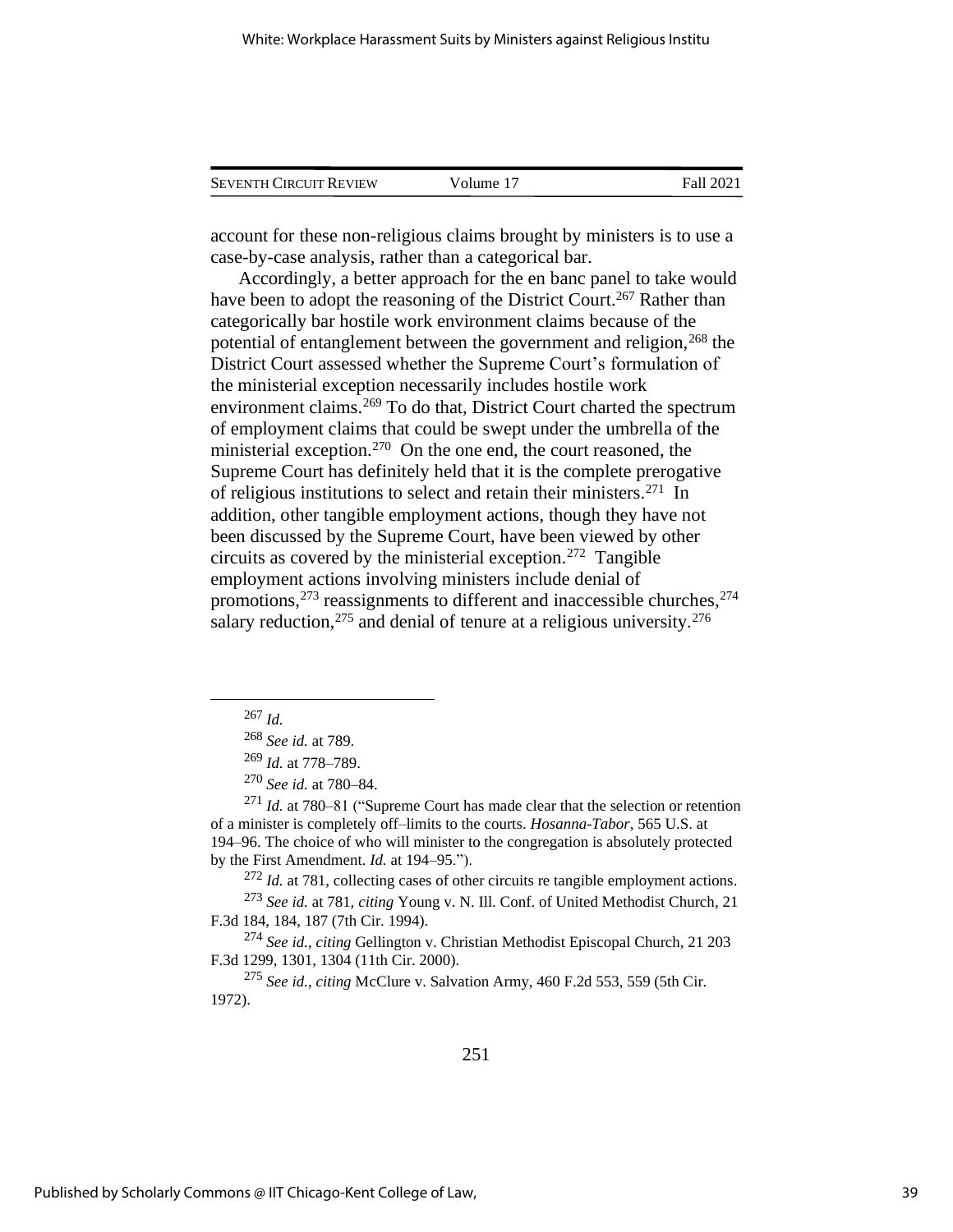| <b>SEVENTH CIRCUIT REVIEW</b> | Volume 17 | Fall 2021 |
|-------------------------------|-----------|-----------|
|                               |           |           |

And, because "when a tangible employment action is challenged by a minister, the minister is asking a court to directly regulate the minister's *employment status*, which steps directly on the church's governance of the minister *as a minister*."<sup>277</sup> Though tangible employment actions are do not need to be the hiring or firing of a minister *per se*, tangible employment actions are barred by the ministerial exception.<sup>278</sup>

In counterpoint, the District Court gestured to the opposite end of the spectrum where there is no First Amendment issue: employment claims by non–ministers against religious institutions that do not concern religious beliefs or doctrines.<sup>279</sup> A non-minister might still be unsuccessful with their claim if the harassing conduct is motivated by religion<sup>280</sup>—but the difference between cases brought by nonministerial employees that are precluded by the First Amendment and claims that are insulated by the ministerial exception is that the ministerial exception bars examination of the religious motive, whereas the non–ministers claims are examined for motive.<sup>281</sup>

<sup>279</sup> *Id.*

<sup>281</sup> *Id.* Further, the ministerial exception prohibits courts from requiring a religious justification to invoke it. *See Hosanna-Tabor*, 565 U.S. at 194–95 ("The purpose of the exception is not to safeguard a church's decision to fire a minister only when it is made for a religious reason. The exception instead ensures that the authority to select and control who will minister to the faithful—a matter "strictly ecclesiastical," *Kedroff,* 344 U.S., at 119, is the church's alone.").

<sup>276</sup> *See id.*, *citing* E.E.O.C. v. Catholic Univ. of Am., 83 F.3d 455, 457 (D.C. Cir. 1996) (concerning minister's denial of tenure at Catholic University of America).

<sup>277</sup> *Id.* 

 $278$  "Those claims, although not directly challenging a selection or retention of a minister, still intrude on a church's internal governance of its minister's employment duties." Therefore, the claims are barred by the ministerial exception. *Id.* at 782.

<sup>&</sup>lt;sup>280</sup> *Id.* ("But when the religious employer offers a religious justification for the challenged conduct, then—generally speaking—the First Amendment protects against the claim, so long as the employer proves that the religious motive is the actual motive.").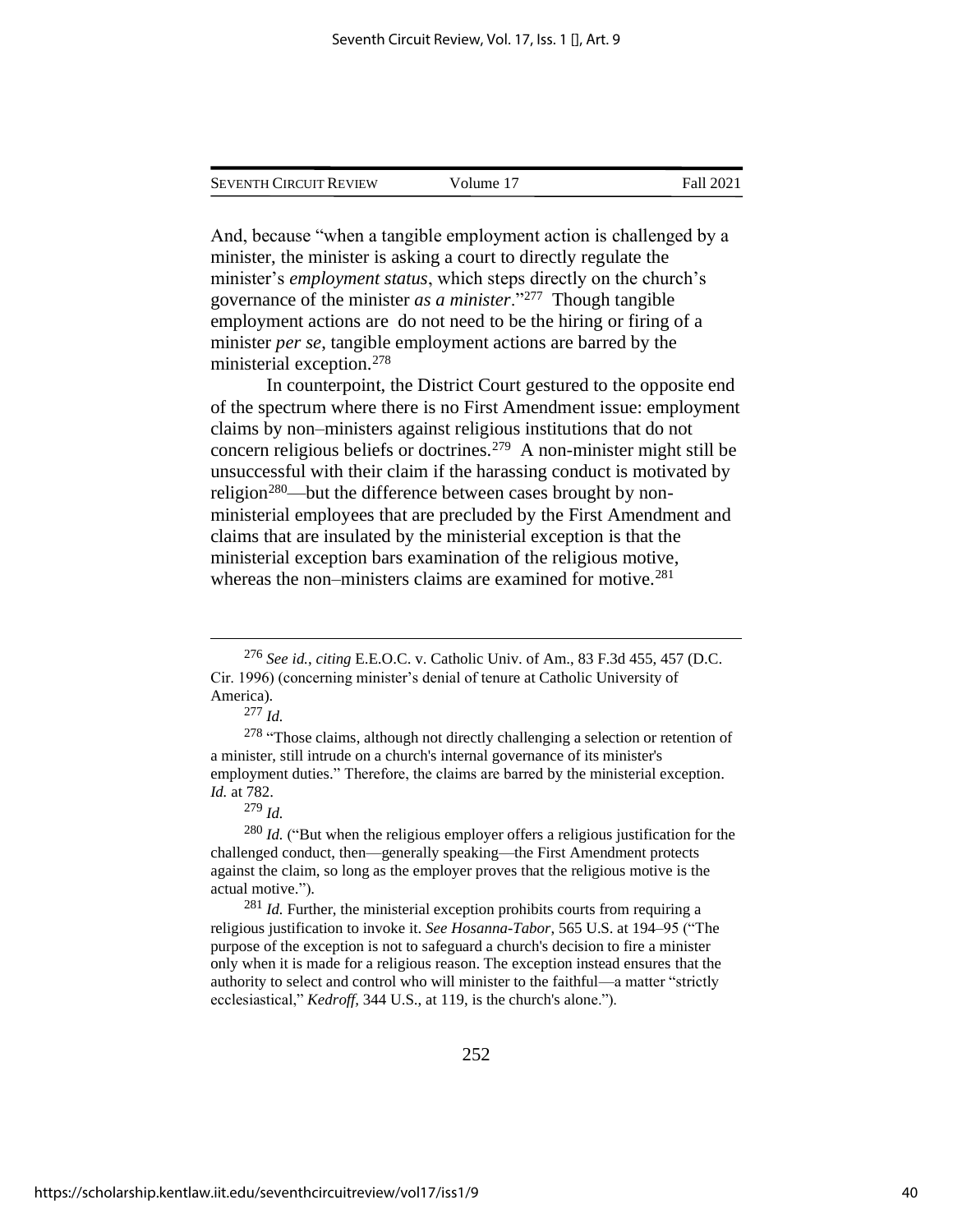| <b>SEVENTH CIRCUIT REVIEW</b> | Volume 17 | Fall 2021 |
|-------------------------------|-----------|-----------|
|                               |           |           |

Ultimately, the District Court decided that if a minister brings a hostile work environment claim that "does not challenge a tangible employment action and does not pose excessive entanglement with the religious employer, then the ministerial exception should not apply."<sup>282</sup> The approach of the District Court better balances the right of harassed individual employees who happen to be ministers with the right of the religious institution.

Further, the District Court's approach is sensitive enough to the free exercise and entanglement concerns that necessarily attend the analysis of a decision made by a religious employer. The en banc panel did not agree: it noted that "the Court declared in *Hosanna-*Tabor, 'the First Amendment has struck the balance for us.<sup>'"283</sup> This statement by the court, while punchy, does not accurately capture the nuance of a hostile work environment claim, nor does it respond to the dissent's advocacy of a nuanced approach to the ministerial exception.

The dissent also endorsed the District Court's approach that differentiated between tangible employment actions and hostile work environment claims.<sup>284</sup> To support this type of analysis, the dissent pointed to the First Amendment as interpreted by *Bollard*, the Ninth Circuit case which endorsed a case-by-case analysis.<sup>285</sup> Rather than ask what could help churches, the dissent noted, the proper inquiry should be what is "*necessary* to comply with the First Amendment."<sup>286</sup>

A hostile work environment claim by definition cannot instruct a church as to who they must or must not hire or fire.<sup>287</sup> Therefore, the Free Exercise Clause is not implicated in the same way in a hostile work environment claim as it is in a wrongful termination claim.<sup>288</sup> In

<sup>288</sup> The dissenting opinion noted that actions that are "necessary for control" of ministerial employees fit within tangible employment discrimination claims and

<sup>282</sup> *Id.* at 785.

<sup>283</sup> *Demkovich*, 3 F.4th at 983 *quoting Hosanna-Tabor*, 565 U.S. at 196.

<sup>284</sup> *Id.* at 989 (Hamilton, J., dissenting) ("The line between tangible employment actions and hostile environment fits the purposes of the ministerial

exception."). <sup>285</sup> *Id.* (Hamilton, J., dissenting).

<sup>286</sup> *Id.* (Hamilton, J., dissenting) *citing Bollard*, 196 F.3d at 947.

<sup>287</sup> *See* the elements of Title VII claim as discussed *supra* at Part I.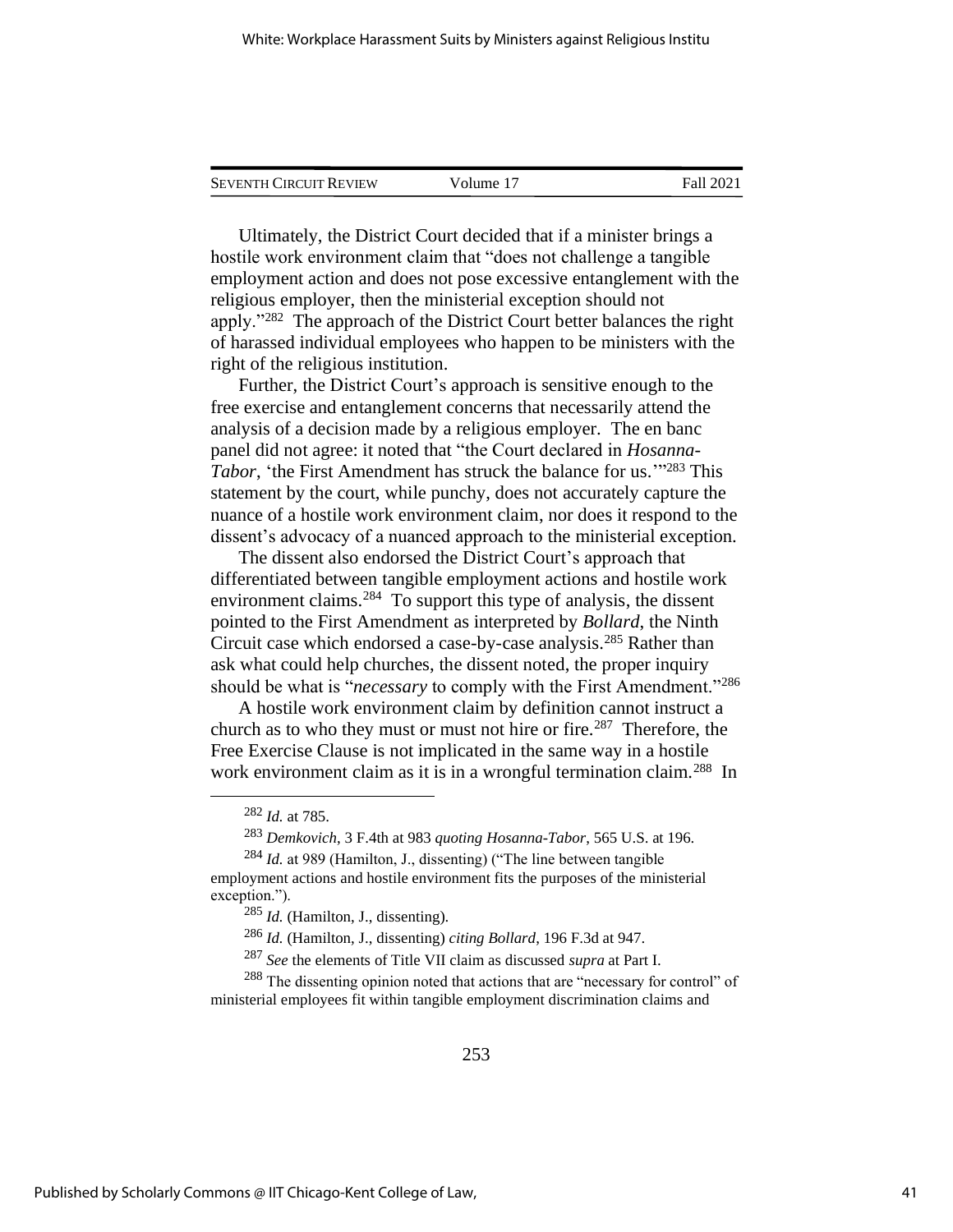| Seventh Circuit Review | Volume 17 | Fall 2021 |
|------------------------|-----------|-----------|
|                        |           |           |

addition, by invoking the ministerial exception a religious institution will not automatically be free of any entanglement with the courts. This fear of entanglement by the en banc panel seemed to motivate much of its opinion. However, as one scholar notes in the case comment *An Exercise in Futility: Does the Intent Required to Apply the Ministerial Exception to Title VII Defeat Its Purpose?*, the irony is of course that the church will be subject to procedural entanglement with the court before the ministerial exception is even applied.<sup>289</sup> The dissent also reminds that the standard for substantive entanglement is that only "excessive" entanglement violates the First Amendment, and that entanglement must be "inevitable."<sup>290</sup> Even a third-rail<sup>291</sup> and extremely deferential approach that treats any issue remotely related to religion as barred by the ministerial exception would be better than a categorical bar. Indeed, to even reach the point of the application of the categorical bar, some threshold inquiry must take place to determine that an employee falls within the "minister" category. A

therefore rightfully fall under the categorical ministerial exception. However, "[h]ostile environment claims, which are essentially tortious in nature, are by definition based on actions that are not necessary for effective supervision of employees." *Demkovich*, 3 F.4th at 990 (Hamilton, J., dissenting).

<sup>289</sup> In the context of defining who is a minister, the Comment notes: "The ministerial exception thus shifts the focus of litigation from a genuine analysis of First Amendment concerns to a semantic argument—or worse, a religious judgment—about the nature of the employee's role in the religious organization." William S. Stickman IV, Comment, *An Exercise in Futility: Does the Inquiry Required to Apply the Ministerial Exception to Title VII Defeat Its Purpose?*, 43 DUQ. L. REV. 285, 297–98 (2005).

<sup>290</sup> *Demkovich*, 3 F.4th at 993 (Hamilton, J., dissenting) ("The more difficult problems arise here in terms of potential substantive entanglement. Again, though, we need to keep in mind that some entanglement is "inevitable" and that only "excessive" entanglement violates the First Amendment. Courts have managed potential entanglement problems in church litigation across a range of subjects, from contracts and property disputes to employment disputes, torts, and church elections and schisms.") (citation omitted).

 $291$  "Third rail" meaning that any issue that remotely involves religion is like the third electrified rail on the Chicago Transit Authority: as soon as one touches it, one must retreat, and fast.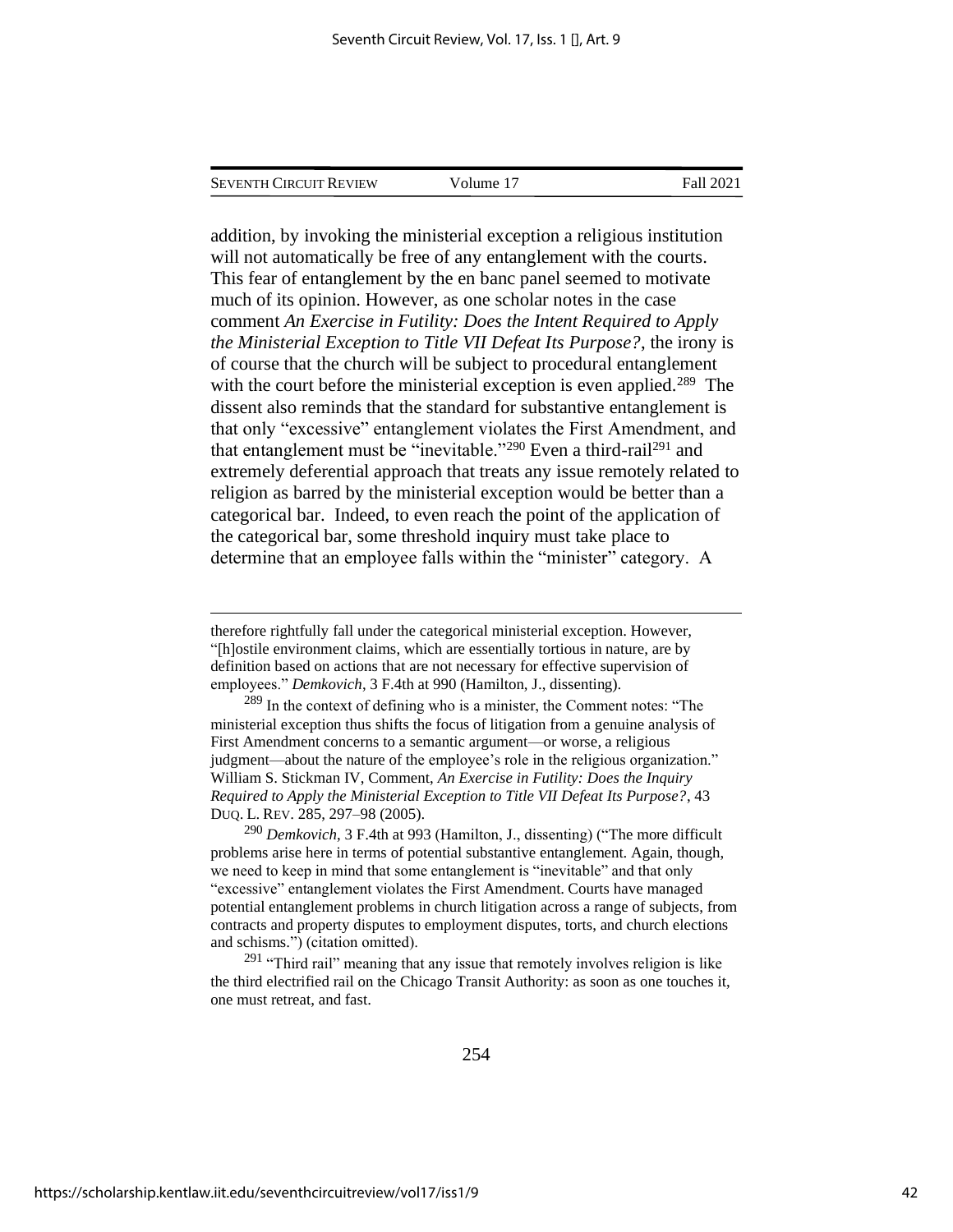| <b>SEVENTH CIRCUIT REVIEW</b> | Volume 17 | Fall 2021 |
|-------------------------------|-----------|-----------|
|                               |           |           |

case–by–case approach must be extremely sensitive to religious issues, but it need not be a categorical bar to satisfy the Constitution.

#### *Case-By-Case in Other Circuits Appears to Be Working Fine*

Both the Ninth and the Tenth Circuits were cited in the Seventh Circuit's en banc opinion as having confronted the issue of hostile work environment claims in the ministerial context<sup>292</sup>: those two Circuits took diverging viewpoints on whether a categorical bar or a case–by–case analysis is called for.<sup>293</sup> The Seventh Circuit adopted the approach taken by the Tenth Circuit but departed from the Ninth Circuit.<sup>294</sup>

The Ninth Circuit opted to use a case-by-case analysis for ministerial exception claims. In *Bollard v. California Province of the Society of Jesus*, a Jesuit novice alleged hostile work environment claims due to his sexual harassment by his superiors in the Jesuit order.<sup>295</sup> The Ninth Circuit allowed his claim to go through because the twin justifications of the Religion Clauses were not at issue in the case. $296$ 

First, the Free Exercise Clause was sufficiently not at issue in *Bollard*. Because the question raised about the Jesuit's sexual harassment did not impact the "Jesuit order's choice of representative," there was no free exercise concern.<sup>297</sup> Further

<sup>297</sup> *Id.* at 947 ("Moreover, this is not a case about the Jesuit order's choice of representative, a decision to which we would simply defer without further inquiry. Bollard does not complain that the Jesuits refused to ordain him or engaged in any other adverse personnel action. On the contrary, according to the allegations in Bollard's complaint, the Jesuit order has enthusiastically encouraged Bollard's pursuit of the priesthood.") (citations omitted).

<sup>292</sup> *Id.* at 984–85.

<sup>293</sup> *See id.* at 984.

<sup>294</sup> *Id.*

 $295$  Bollard v. Cal. Province of the Soc'y of Jesus, 196 F.3d 940, 944–45, 950 (9th Cir. 1999).

<sup>296</sup> *Id.*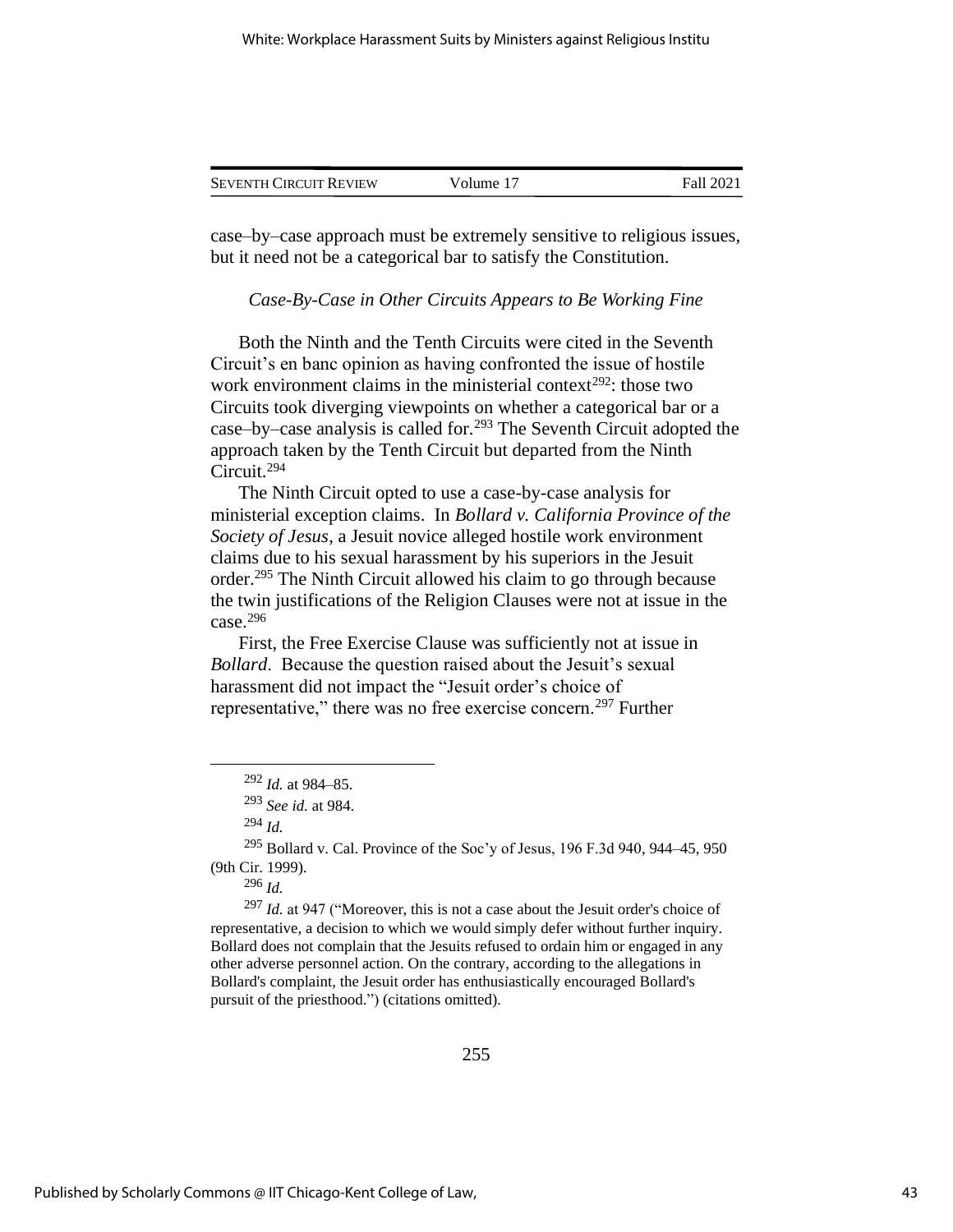| <b>SEVENTH CIRCUIT REVIEW</b> | Volume 17 | Fall 2021 |
|-------------------------------|-----------|-----------|
|                               |           |           |

evidence of this was the fact that the Jesuit order itself condemned the harassment.<sup>298</sup>

Second, the Establishment Clause was sufficiently not at issue in *Bollard*. The procedural entanglement concern was not present because, as the dissenting judge noted in the en banc opinion, "[f]inding there would be no greater entanglement than in other private civil suits against a church, the Ninth Circuit found no constitutional barrier to the sexual harassment claim that did not challenge any tangible employment action."<sup>299</sup> As for substantive entanglement, the Ninth Circuit noted that for the same reasons that Free Exercise Clause concerns are not implicated in *Bollard*, neither are substantive entanglement concerns<sup>300</sup>: there was no issue with respect to the church's endorsement of the sexual harassment: it condemned it.<sup>301</sup> Therefore, the court would not be analyzing the Jesuit religious organization's viewpoints because all parties were in agreement about the conduct.<sup>302</sup>

The Ninth Circuit opinion demonstrated that it is possible for a case-by-case regime to take stock of the religious interests in an unobtrusive way. $303$  In the oral argument before the Seventh Circuit sitting en banc, Judge Hamilton drilled straight to the heart of the issue in asking counsel for the church: "Is there any sign that religious liberty is less robust in the Ninth Circuit in these last twenty years

<sup>298</sup> *Id.* at 947 ("In this case, as in the case of lay employees, the Free Exercise rationales supporting an exception to Title VII are missing. The Jesuits do not offer a religious justification for the harassment Bollard alleges; indeed, they condemn it as inconsistent with their values and beliefs. There is thus no danger that, by allowing this suit to proceed, we will thrust the secular courts into the constitutionally untenable position of passing judgment on questions of religious faith or doctrine.").

<sup>&</sup>lt;sup>299</sup> Demkovich, 3 F.4th at 988 (Hamilton, J., dissenting).

<sup>300</sup> *Bollard*, 196 F.3d at 949 ("But as we have explained above in discussing the Free Exercise Clause, such substantive concerns are absent from this case.").

<sup>301</sup> *Id.* at 947.

<sup>302</sup> *See id.*

<sup>303</sup> *See id.*; *see also* Demkovich, 3 F.4th at 986 (Hamilton, J., dissenting) ("[Ninth Circuit balancing approach a]llows churches ample power to select, control, and supervise their ministers while protecting employees from abuses that are not properly within the scope of anyone's employment.").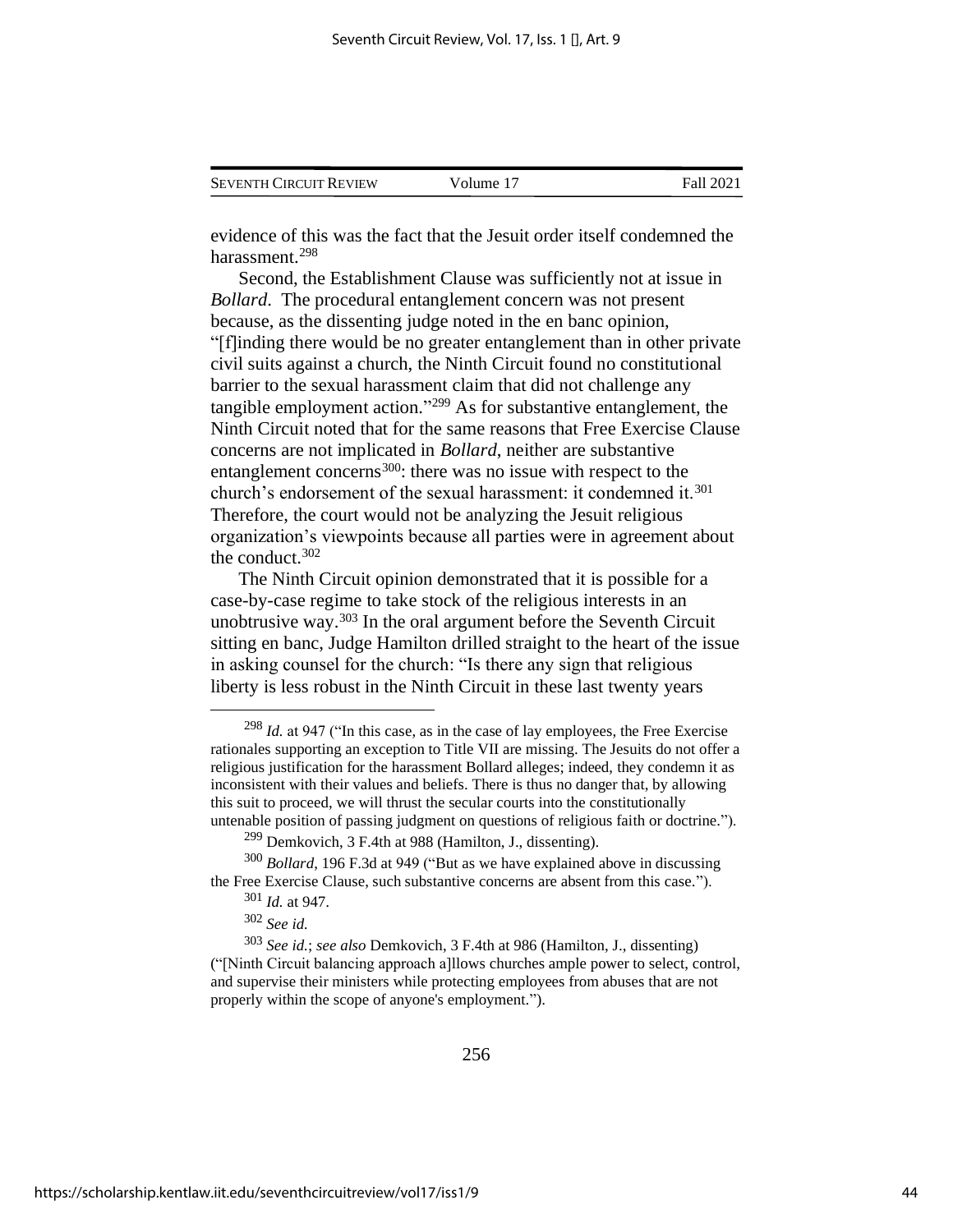| <b>SEVENTH CIRCUIT REVIEW</b> | Volume 17 | Fall 2021 |
|-------------------------------|-----------|-----------|
|                               |           |           |

since that decision than the rest of the country?"<sup>304</sup> The church's counsel responded that he could not provide an empirical answer, but that the true effect would be the "chilling" of religious institutions from disciplining their pastors.<sup>305</sup> It appears, then, from the Ninth Circuit's treatment of the hostile work environment issue in the ministerial context, that courts are able to meaningfully and respectfully handle sensitive religious issues as they do often in other cases.<sup>306</sup>

## *Under a Categorical Approach the Harms Outweigh the Potential Benefits*

Following from the idea that the Constitution does not necessarily require a categorical bar to workplace harassment claims, the query arises as to whether the harms of a categorical bar outweigh the benefits conferred upon religious liberty. As the dissent noted, the real negative externalities of the *Demkovich* decision seem to outweigh the possible positive ones.<sup>307</sup> All of this conduct, as evidenced by the dismissal of Mr. Demkovich's case, would not be reachable by ministerial plaintiffs.<sup>308</sup>

Mr. Demkovich was harassed while at his workplace with epithets that discriminated against him on the basis of his sex, sexual orientation, and disability. The Seventh Circuit's holding permitted the church to escape liability for conduct that would otherwise have been

<sup>&</sup>lt;sup>304</sup> Recording of Oral Argument at 23:45, Demkovich v. St. Andrew the Apostle Par. Calumet City, 3 F.4th 968 (7th Cir. 2021) (No. No. 19–2142), available at https://media.ca7.uscourts.gov/sound/2021/ds.19-2142.19- 2142\_02\_09\_2021.mp3.

<sup>305</sup> *Id.* at 23:50 (counsel speaking).

<sup>306</sup> *See Demkovich*, 3 F.4th at 988 (Hamilton, J., dissenting) ("Churches and their leaders are already accountable in civil courts for many similar sorts of claims. Courts already navigate these waters with more attention to nuance and less reliance on absolute immunities. Religious liberty still thrives.").

<sup>307</sup> *Id.* at 994 (Hamilton, J., dissenting) (section entitled "Consequences and Stakes").

<sup>308</sup> *Id.* at 985.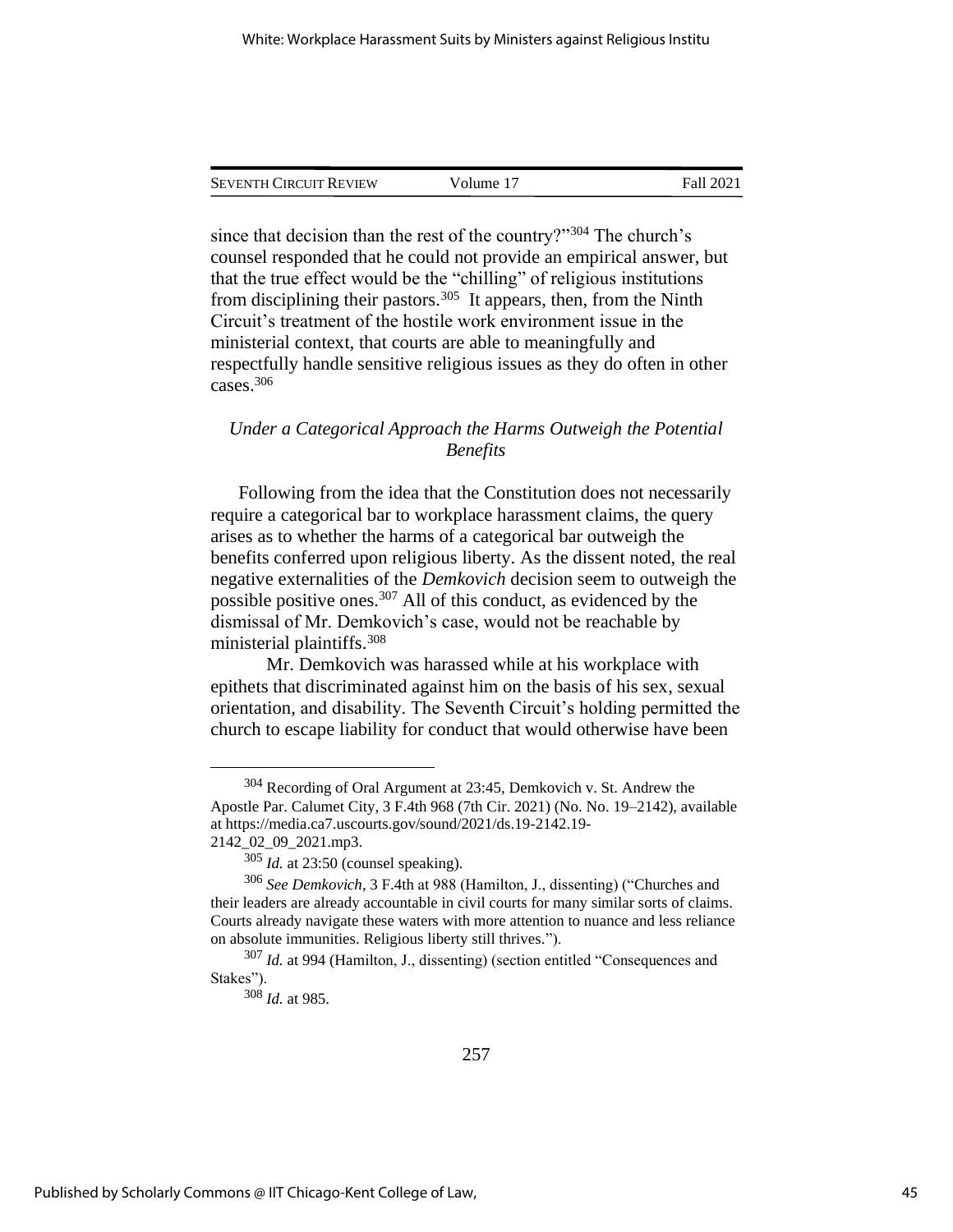| <b>SEVENTH CIRCUIT REVIEW</b> | Volume 17 | Fall 2021 |
|-------------------------------|-----------|-----------|
|                               |           |           |

attributed to the church had it not been a religious employer. An exchange between Judge Hamilton, Judge Rovner, and the counsel for the church during the oral argument before the en banc court is illuminating as to the thinking of the church $309$ :

|                        | <b>Counsel for Church:</b> "A court can't really sit in         |
|------------------------|-----------------------------------------------------------------|
|                        | judgment of those words chosen                                  |
|                        | (by a church to discipline its                                  |
|                        | employees]"                                                     |
| <b>Judge Hamilton:</b> | "Words like—words like fags                                     |
|                        | and bitches."                                                   |
|                        | <b>Counsel for Church:</b> "I'm not here to endorse those       |
|                        | words, we condemn them. But                                     |
|                        | by the same token a court should                                |
|                        | not be sitting in judgment of the                               |
|                        | words chosen. That's really the                                 |
|                        | principle of the argument."                                     |
| <b>Judge Rovner:</b>   | "Not even those words? Not                                      |
|                        | even those words?"                                              |
|                        | <b>"310</b><br><b>Counsel for Church: "Not even those words</b> |

In his dissenting opinion, Judge Hamilton specifically outlined example cases of egregious harassment that would no longer have an employment law remedy under the Seventh Circuit's rule<sup>311</sup>: employees being subjected to racial epithets, $3^{12}$  sexual abuse, $3^{13}$  threats of physical violence,<sup>314</sup> racially based harassment,<sup>315</sup> and supervisors

<sup>309</sup> Recording of Oral Argument at 27:39–28:13, Demkovich v. St. Andrew the Apostle Par., Calumet City, 3 F.4th 968 (7th Cir. 2021) (No. 19–2142), *available at* https://media.ca7.uscourts.gov/sound/2021/ds.19–2142.19–2142\_02\_09\_2021.mp3. <sup>310</sup> *Id.*

<sup>311</sup> *Demkovich*, 3 F.4th at 994 (Hamilton, J., dissenting).

<sup>312</sup> *Id.* (Hamilton, J., dissenting) *citing* Gates v. Bd. of Educ., 916 F.3d 631, 637–39 (7th Cir. 2019).

<sup>313</sup> *Id.* (Hamilton, J., dissenting) *citing* Smith v. Rosebud Farm, Inc., 898 F.3d 747, 749–50 (7th Cir. 2018).

<sup>314</sup> *Id.* (Hamilton, J., dissenting) *citing Smith*, 898 F.3d at 749–50.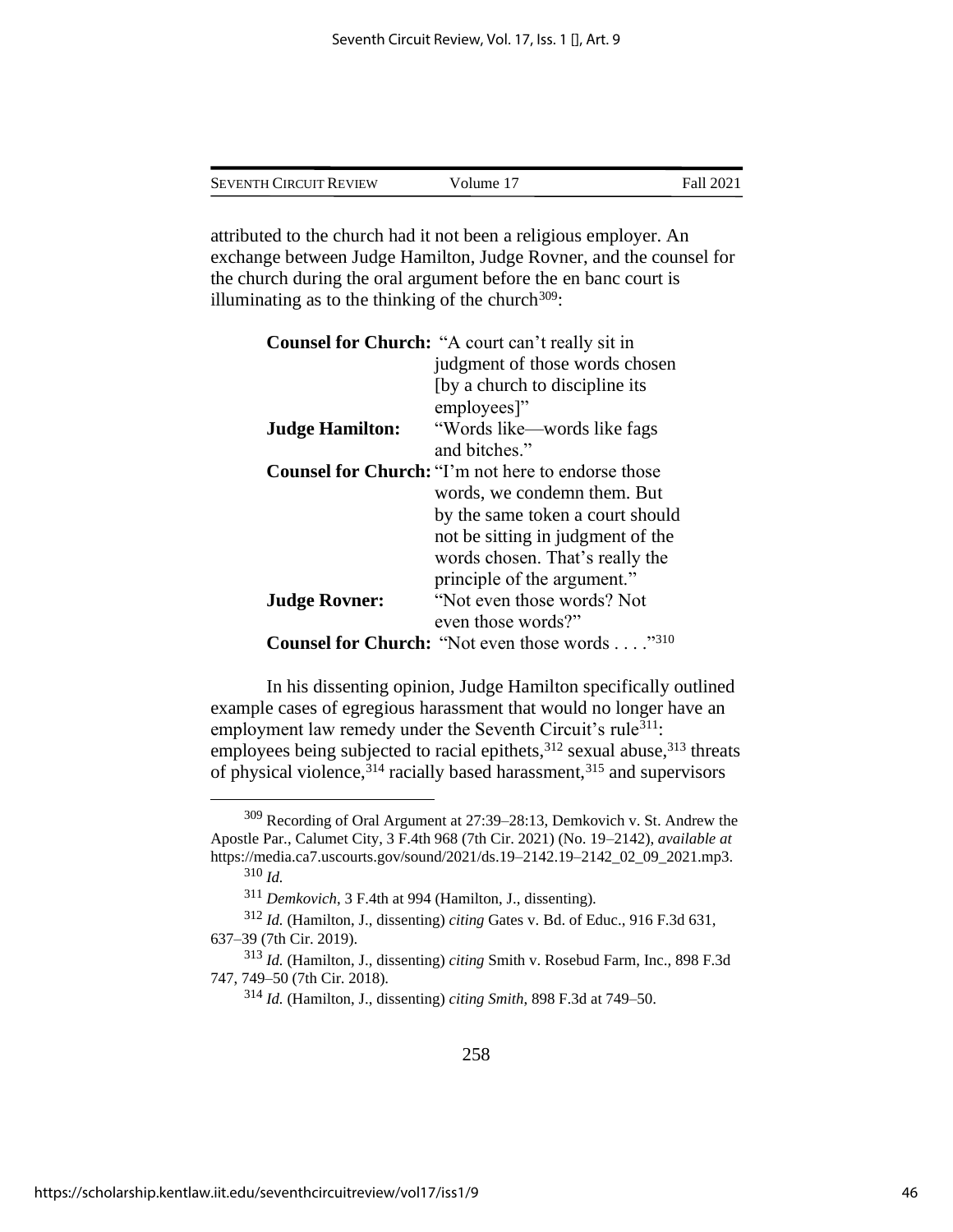| <b>SEVENTH CIRCUIT REVIEW</b> | Volume 17 | <b>Fall 2021</b> |
|-------------------------------|-----------|------------------|
|                               |           |                  |

forcing their subordinates to view pornography.<sup>316</sup> Under the sweeping view of the categorical bar, ministers who are the victims of such types of discrimination will not have any access to bring employment–based litigation.<sup>317</sup>

Scholars have also considered the impact of the ministerial exception on other types of workplace related claims. One such example is whistleblower retaliation claims.<sup>318</sup> One scholar suggested that by applying the ministerial exception, there is a "strong presumption" that whistleblower suits would also be barred."<sup>319</sup> In a world where the exposure of sexual abuse of minors at the hands of religious leaders is increasingly commonplace, the broad impact of the categorical prohibition appears in starker relief.<sup>320</sup>

However, there appear to be some benefits to the approach that the en banc panel took. Guaranteeing religious freedom is a good thing. And so is having predictability in the law. While this Comment argues that the en banc opinion should have adopted the District Court's reasoning by using a case-by-case approach, rather than a categorical approach, to hostile work environment claims. $321$  this Comment does not argue that the Seventh Circuit made a legal error in its determination that the ministerial exception bars. Rather, the Seventh Circuit did what it could with the existing Supreme Court

<sup>317</sup> *Id.* at 985 (Hamilton, J., dissenting).

<sup>319</sup> *See id.*

<sup>320</sup> *See, e.g.*, Aurelien Breeden, *Over 200,000 Minors Abused by Clergy in France Since 1950, Report Estimates*, N.Y. TIMES, https://www.nytimes.com/2021/10/05/world/europe/france-catholic-church-

abuse.html (last updated Nov. 8, 2021).

<sup>321</sup> *See* discussion, *supra*, at Part III.1.

<sup>315</sup> *Id.* (Hamilton, J., dissenting), *citing* Porter v. Erie Foods Int'l, Inc., 576 F.3d 629, 635 (7th Cir. 2009); Cerros v. Steel Techs., Inc., 288 F.3d 1040, 1042–43 (7th Cir. 2002).

<sup>316</sup> *Id.* (Hamilton, J., dissenting) *citing* Brooms v. Regal Tube Co., 881 F.2d 412, 417 (7th Cir. 1989).

<sup>318</sup> *See* Jarod S. Gonzalez, *At the Intersection of Religious Organization Missions and Employment Laws: The Case of Minister Employment Suits*, 65 CATH. U.L. REV. 303, 306 (2015).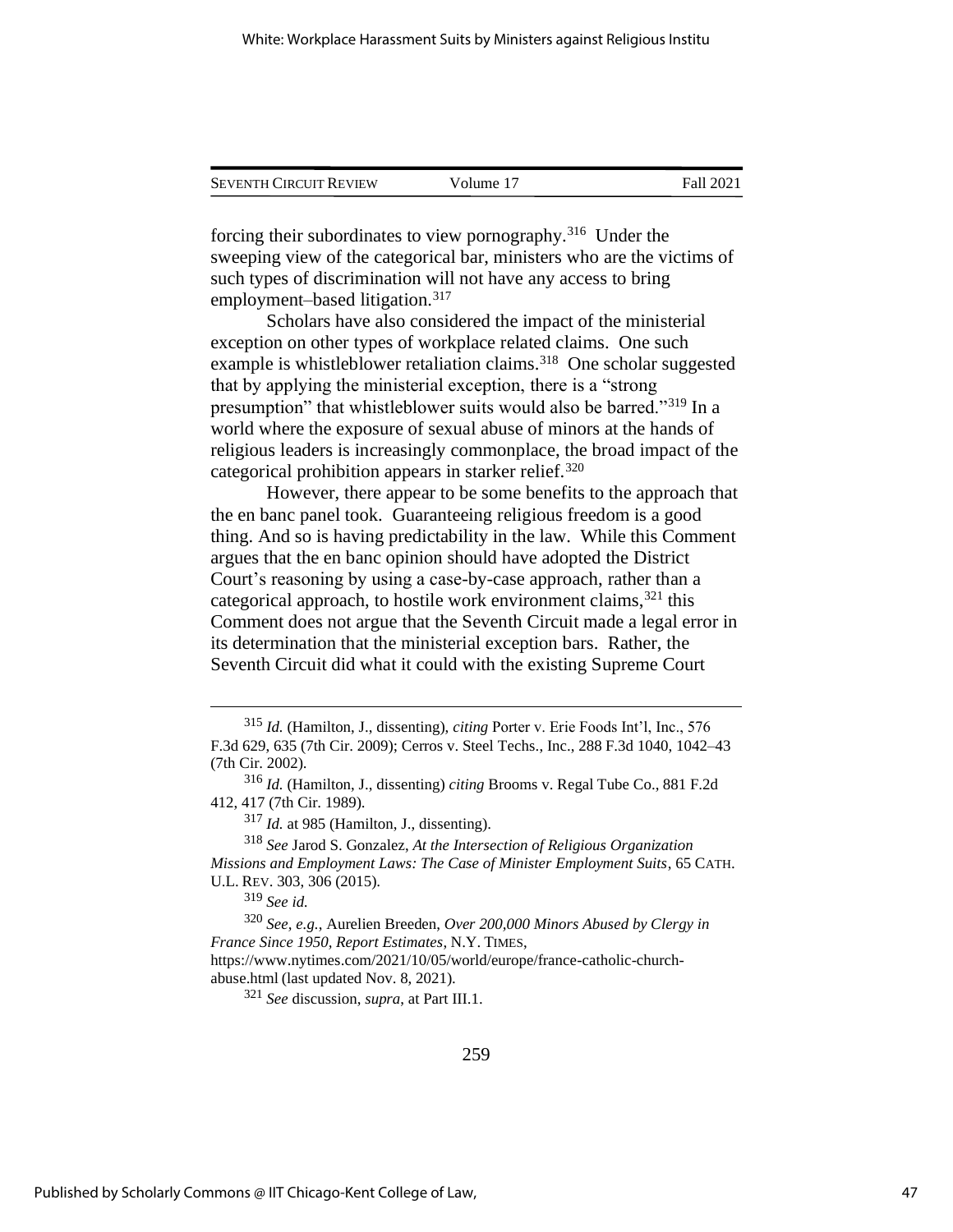|  | <b>SEVENTH CIRCUIT REVIEW</b> | Volume 17 | Fall 2021 |
|--|-------------------------------|-----------|-----------|
|--|-------------------------------|-----------|-----------|

precedent that exists. The fact of the matter is that the ministerial exception in the Title VII context is exceedingly broad.<sup>322</sup> The court chose to err on the side of caution in the religious freedom context.<sup>323</sup> Undoubtedly, the freedom of religion impacts all—religious and not. The freedom to believe, or not believe, encourages freedom of thought. That same freedom of thought is the lifeblood of the American experiment. The right of churches and religious institutions to decide who their ministers are is, of course, inalienable. However, where religious institutions use constitutional rights as shelters to avoid responsibility for their ministers, well, that is a different beast entirely.

#### *Other Ways Forward*

One final note: the story of workplace harassment does not begin and end with Title VII and the Americans with Disabilities act. As discussed in Part I, the concern for ecclesiastical independence is not a blanket immunity for employees of churches to commit torts and crimes.<sup>324</sup> Further, contractual relationships generally appear to be enforceable against religious institutions, even where the parties are minister and church.<sup>325</sup> For practicing lawyers, the time spent bringing a hostile work environment or other type of employment claim blocked by the ministerial exception, at least until the U.S. Supreme

<sup>325</sup> *See* Jarod S. Gonzalez, *At the Intersection of Religious Organization Missions and Employment Laws: The Case of Minister Employment Suits*, 65 CATH. U.L. REV. 303, 314 (2015) (see section I.A, "Breach of Contract Claims": "Both pre and *post–Hosanna-Tabor* courts have distinguished minister employment discrimination and retaliation suits from minister breach of contract suits under the First Amendment based on the voluntary principle.").

<sup>322</sup> *See generally* Our Lady of Guadalupe Sch. v. Morrissey-Berru, 140 S. Ct. 2049 (2020).

<sup>323</sup> *See generally* Hosanna-Tabor Evangelical Lutheran Church & Sch. v. E.E.O.C., 565 U.S. 171 (2012).

<sup>324</sup> *See id.* at 982 ("And as far as we can tell, no court has held that the ministerial exception protects against criminal or personal tort liability. Nor do we. If a minister's allegations rise to those levels, they may be independently actionable, as the protection of the ministerial exception inures to the religious organizations, not to the individuals within them.").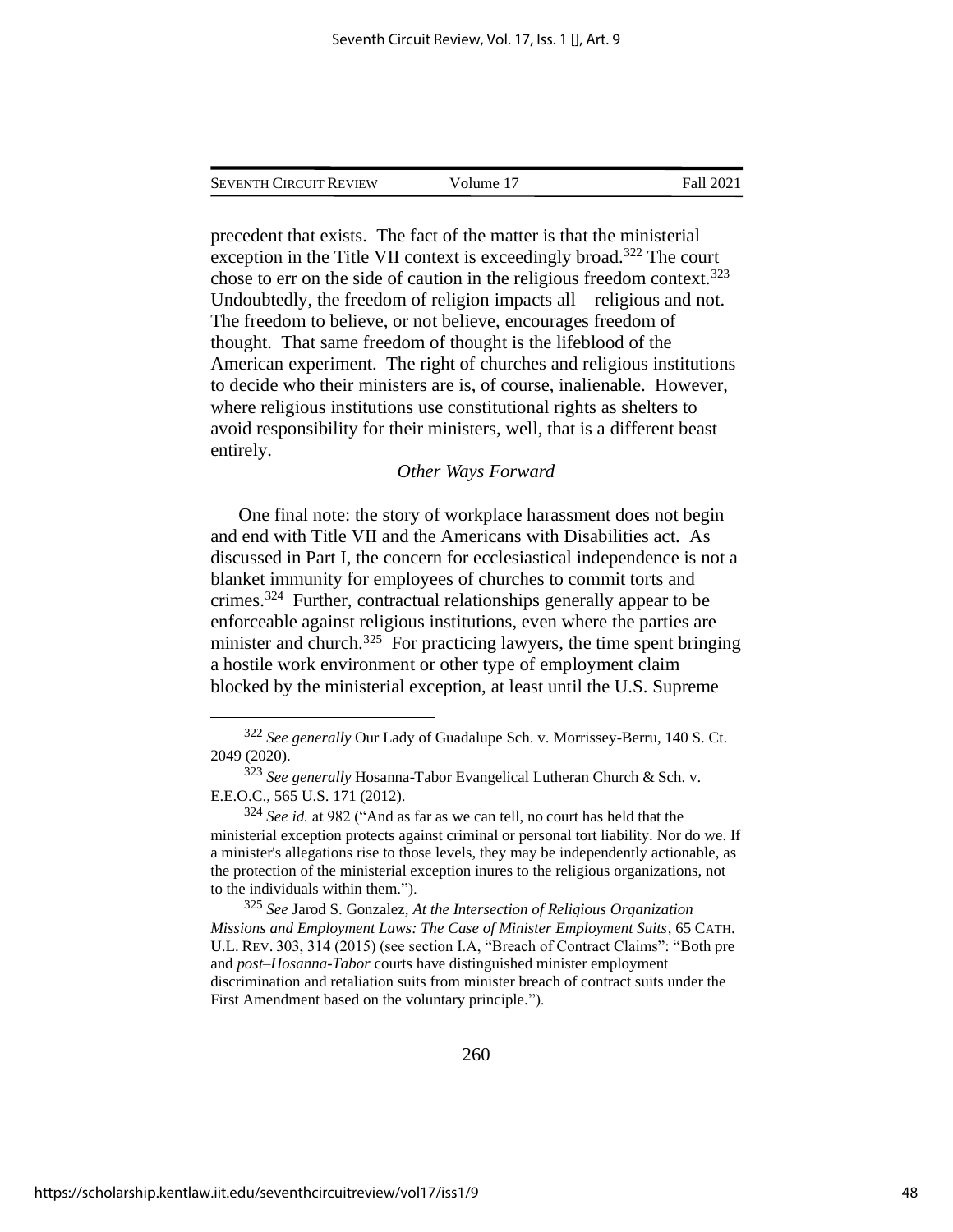| Seventh Circuit Review | Volume 17 | Fall 2021 |  |
|------------------------|-----------|-----------|--|
|                        |           |           |  |

Court better clarifies its contours, might be better spent elsewhere. Possible locations include bulking up employment contracts between religious institutions and its employers or crafting tort suits that, even though they may retain the same character as an employment discrimination suit, might yield better results for the minister.<sup>326</sup>

#### **CONCLUSION**

The U.S. Court of Appeals for the Seventh Circuit concluded a marathon run of litigation comprising two U.S. District Court opinions, an interlocutory appeal and a decision by a three-judge panel of the Seventh Circuit that was overturned by the Seventh Circuit sitting en banc. The court erred on the side of religious liberty in its en banc decision concerning *Demkovich v. St. Andrew the Apostle Church, Calumet City*. By instituting a categorical bar on hostile workplace claims by ministers, the Seventh Circuit prioritized an idealized religious liberty while trusting other remedies such as tort and contract to protect the rights of ministerial workers.

Yes, religious liberty has lived to see another day in the Seventh Circuit by virtue of the categorical bar. However, as shown in the Ninth Circuit, a case-by-case analysis might have been just the ticket to protect religious liberty while also giving plaintiffs their day in court for non-religious-entangling employment issues. At the end of the day, the loser here was Mr. Demkovich. He endured humiliation and heartache at the hands of his employer with his claims of harassment being summarily dismissed. While a case-by-case analysis complicates the analysis of judges and lawyers, it would have at least allowed Mr. Demkovich to get past the 12(b)(6) stage. There is no easy balance to be struck where one side of the balance is an injured plaintiff and the other religious liberty. However, perhaps Chief

<sup>326</sup> *See Demkovich*, 3 F.4th at 988 (Hamilton, J., dissenting) ("[D]efendants and all members of this court agree that even ministerial employees may assert tort claims against supervising ministers and churches as institutions. On–the–job conduct that supports statutory claims for hostile environment discrimination may also amount to torts, including assault and battery (when abuse is physical) and intentional infliction of emotional distress.").